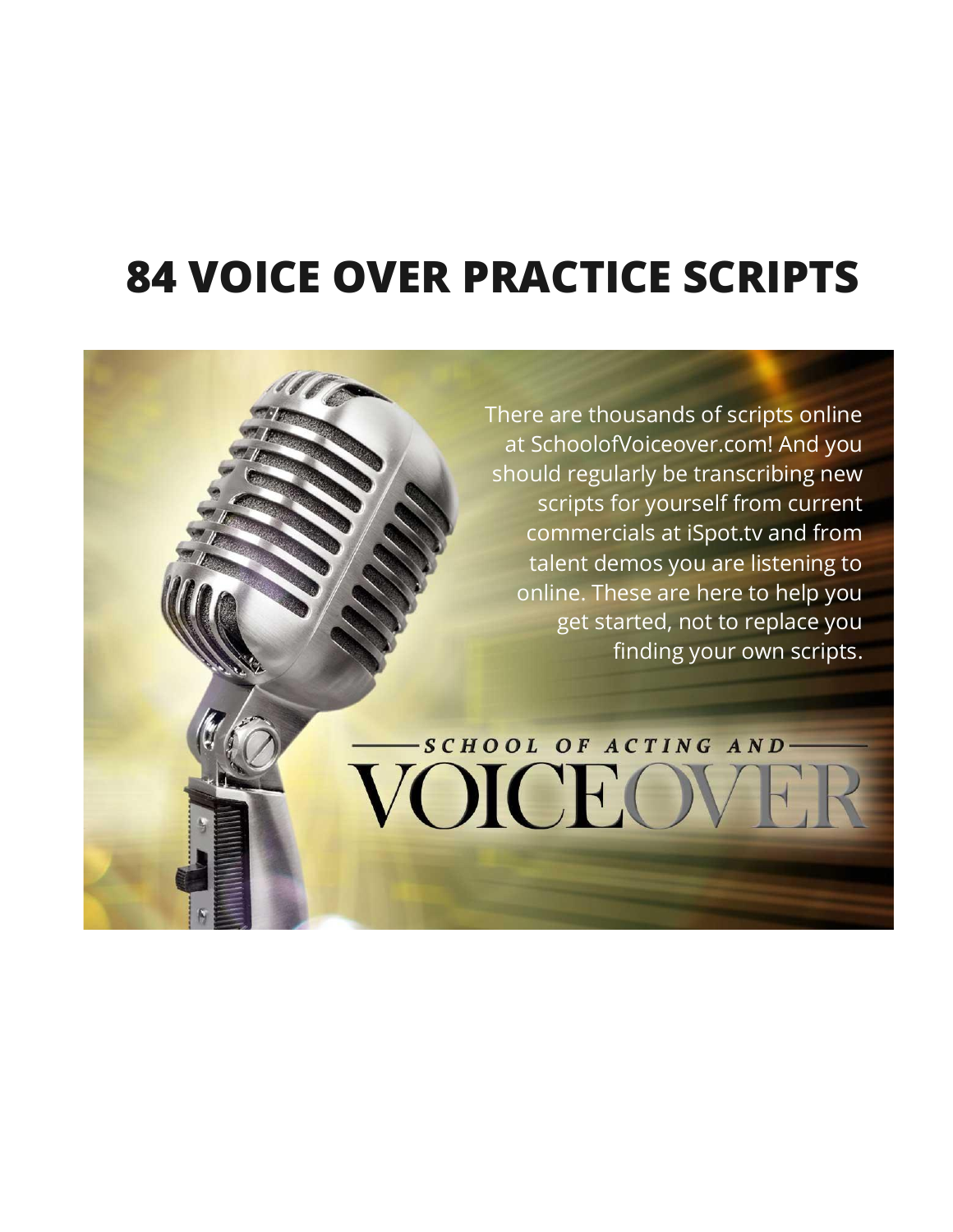



| American Cancer Society: Prostate Cancer |
|------------------------------------------|
|                                          |
|                                          |
|                                          |
|                                          |
|                                          |
|                                          |
|                                          |
|                                          |
| Cargill-Florence the Cow 10              |
| Cash Five From Pennsylvania Lottery  11  |
| Celentano Frozen Foods  12               |
| Cenegenics Age Management System  13     |
|                                          |
|                                          |
| Climbing: No Other Way  16               |
| Compaq Computers: Fall In Love  17       |
|                                          |
|                                          |
| Consumer Information Center  20          |
|                                          |
|                                          |
|                                          |
| Disney: Your Disney Side 24              |
|                                          |
|                                          |
| SchoolofVoiceover.com<br>- i -           |

| Esurance: Born Online 27                                       |
|----------------------------------------------------------------|
| Fly Fishing: Tying Flies 28                                    |
|                                                                |
|                                                                |
| Gertens: Don't Settle  31                                      |
|                                                                |
|                                                                |
| Habitat for Humanity: What Will You Build? . 34                |
| Harvey Home Theater  35                                        |
| Honey Baked Ham: Bees 36                                       |
| Hotels.com: I'm In A Hotel  37                                 |
| Information: Cubase Tutorials 2 38                             |
| Information: Glaucoma 39                                       |
|                                                                |
| John Deere: Not Enough Time  41                                |
| Johnsonville Italian Sausage: Apology  42                      |
| Keep America Beautiful: I Want to Be Recycled                  |
|                                                                |
|                                                                |
| Minnesota Lottery: Fate  46                                    |
| Minnesota Lottery: Hairy Mosquito  47                          |
| Minnesota Lottery: Turtle Race 48                              |
| Mobile Money: Complex 49                                       |
| Narrative: Walt Disney Concert Hall  50                        |
| National Park Service: Find Your Park  51                      |
| New York Lottery: Thoughts - Were-Squirrel. 52<br>612-605-8843 |
|                                                                |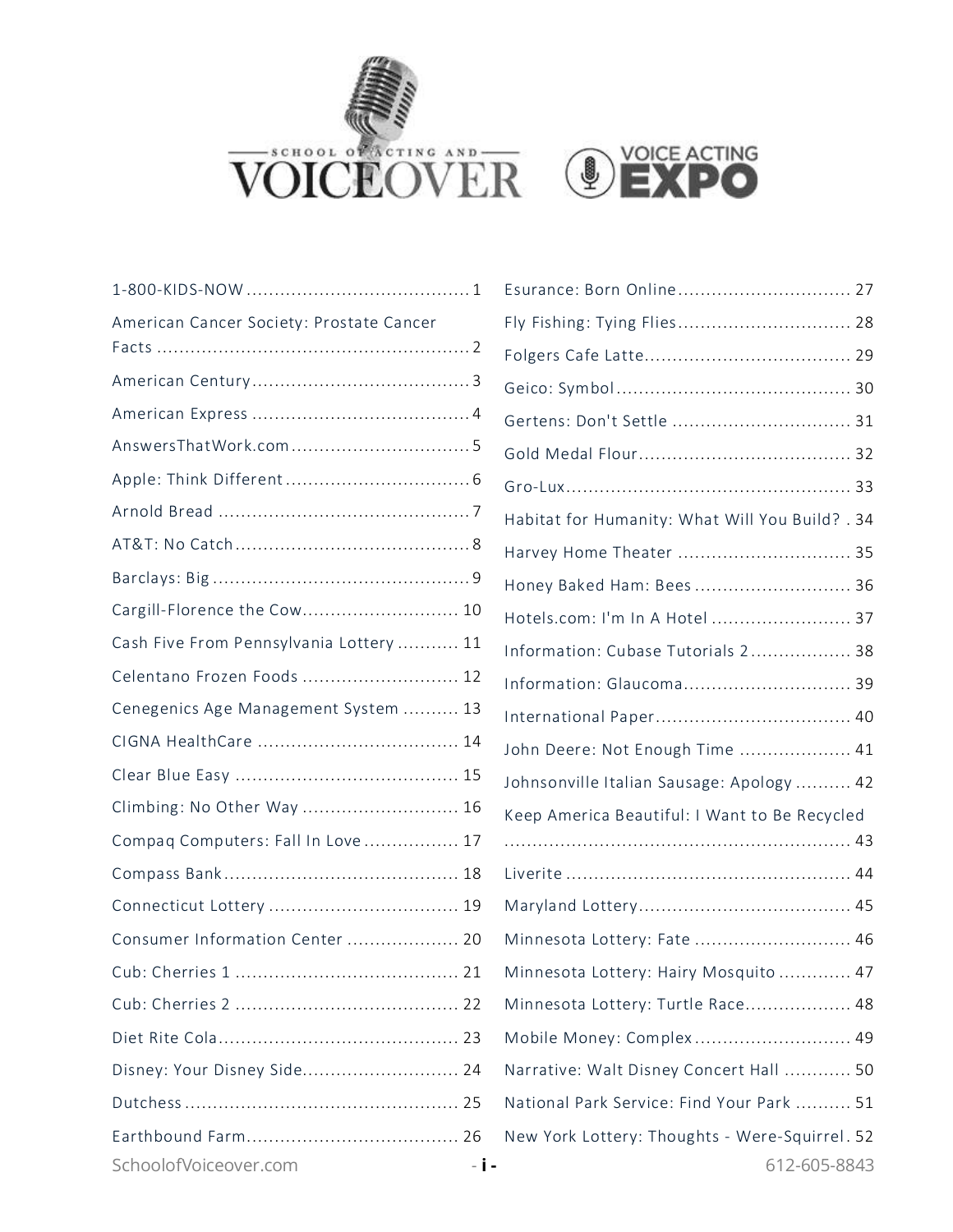



| Olay Intensive Restoration Treatment 53 |  |
|-----------------------------------------|--|
| Panera Bread: Right Way  54             |  |
|                                         |  |
|                                         |  |
| Prego Restaurant: Carlo & Maria 57      |  |
| Prego, the Restaurant: Francesca 58     |  |
| Pro Cuts: Better Things To Do 59        |  |
|                                         |  |
| Reebok-Freak Show: Be More Human  61    |  |
| Rick's Tire and Automotive: Excuses  62 |  |
|                                         |  |
| Royal Canin: Labrador Retriever 64      |  |
| Runner's World Magazine  65             |  |
| Sandals: What Is A Vacation? 66         |  |
| Snap.com: Two Kinds of Jeans  67        |  |
| Sport and Health.com  68                |  |

| Stop&Shop: Snacks for the Kids  70            |
|-----------------------------------------------|
| Swanson Family Style Meals  71                |
| Tai Chi Workout Program 72                    |
|                                               |
| Thrivent Financial for Lutherans: Hot Dish 74 |
| Timberland: Rigid Shoes  75                   |
|                                               |
| Turbo Tax: No Worries  77                     |
|                                               |
| United Bank And Trust  79                     |
| Van Heusen: Marcello  80                      |
| Washington Mutual: Platinum Checking  81      |
| Weight Watchers: My Butt 82                   |
| Weis Wonder Chicken  83                       |
|                                               |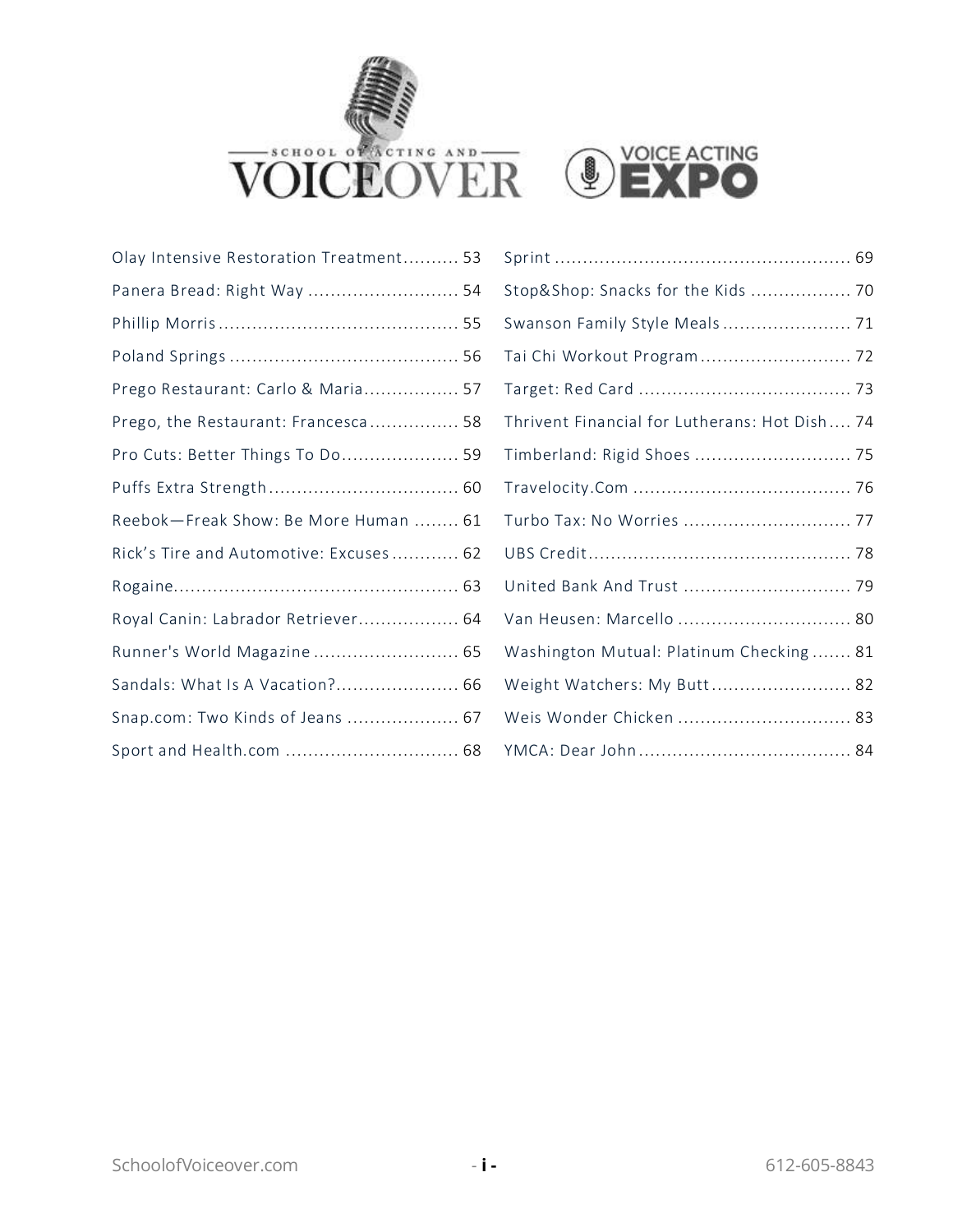

## 1-800-KIDS-NOW

*Script #1*

<span id="page-3-0"></span>Today, parents have a lot of hard choices, pay the phone bill or pay the doctor. Fill the Fridge or fill a prescription. But there's a choice that can make life easier---calling 1-877-Kids Now. That's because every state now offers low cost and free health coverage for kids. Even working families can get the card for Dr. visits, prescriptions and more.

So if your kids aren't insured, call 1-877-kids now. Write it down—because you've got enough to worry about.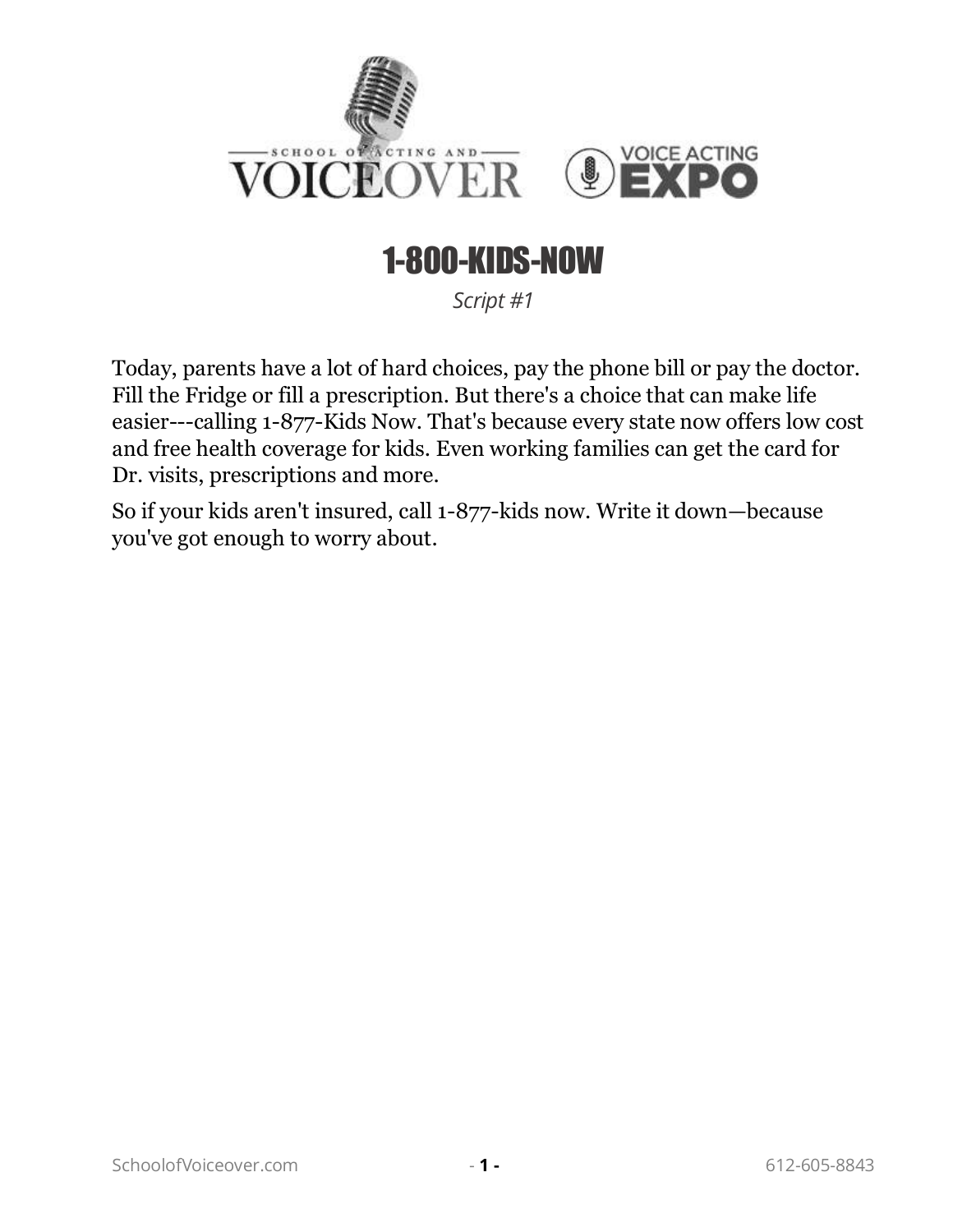

#### <span id="page-4-0"></span>American Cancer Society: Prostate Cancer Facts

*Script #2*

When I look at my older brother I see someone who lives life to the fullest. Someone who could do anything. But there was a time when I thought that might change. Not long ago he was diagnosed with prostate cancer. But we were fortunate. He survived.

The truth is, prostate cancer can affect all men. If you are African American or over the age of 50, you're at higher risk. But there is good news, too. Prostate cancer has one of the highest survival rates of any type of cancer. Learn what you need to know. Call the American Cancer Society at 1-800 ACS 2345....that's 1-800 ACS 2345. Prostate cancer...get the facts.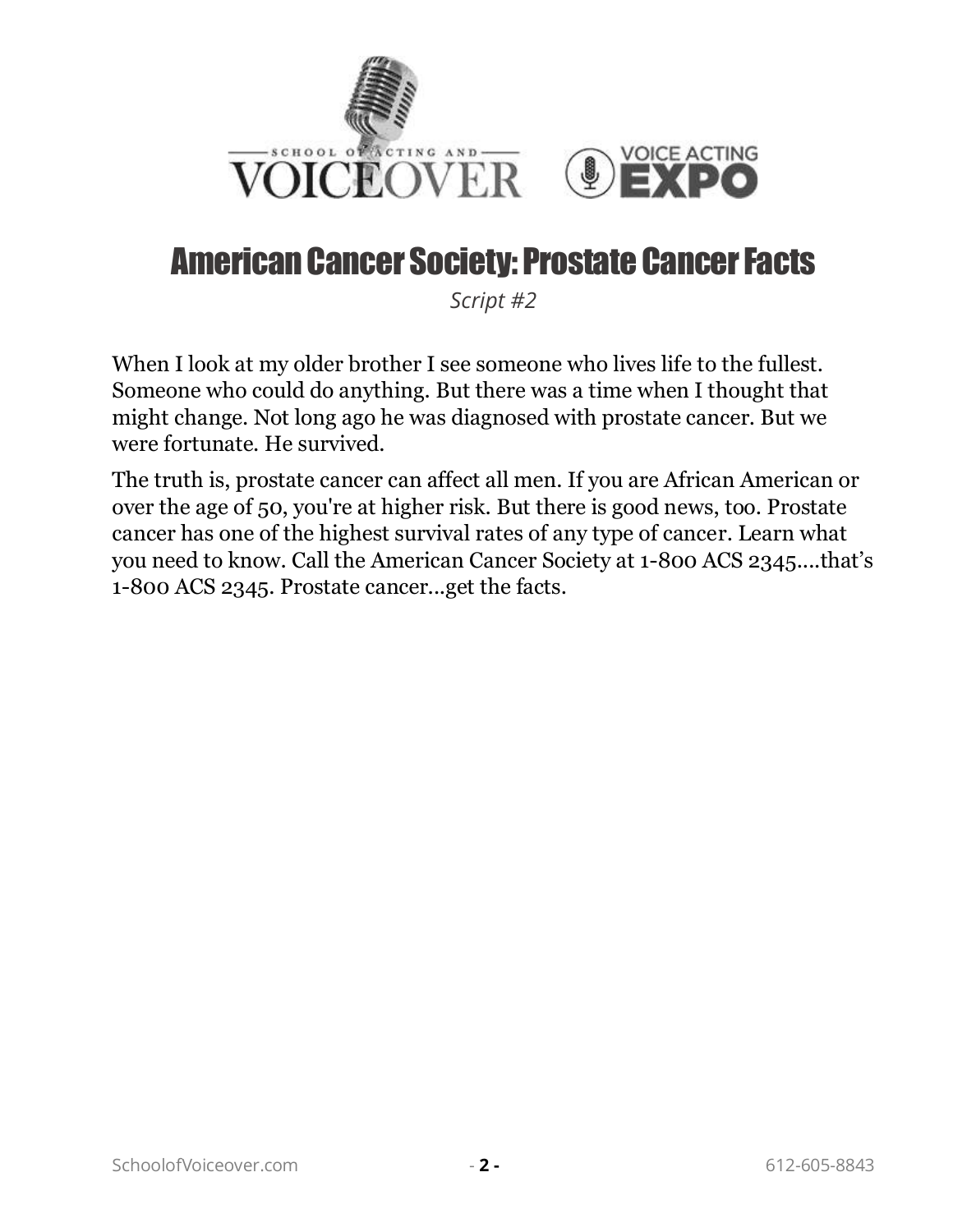

#### American Century

*Script #3*

<span id="page-5-0"></span>*: 60 Script* 

The intensity of our concentration cannot be overstated. At American Century, we're focused on one thing: managing investments.

Any way you work with us, you benefit from our active approach to investment management. Which means you can be assured that we are always striving to maximize your returns.

Whether you're a large institution in need of separate accounts, an advisor looking for multiclass pricing or an individual investor wanting mutual funds.

Which brings us to what we don't do: We don't stray from our mission by lending money or underwriting securities.

To learn more, please ask you financial advisor or call 1 877 44 AMCEN. Because your performance has our complete and undivided attention.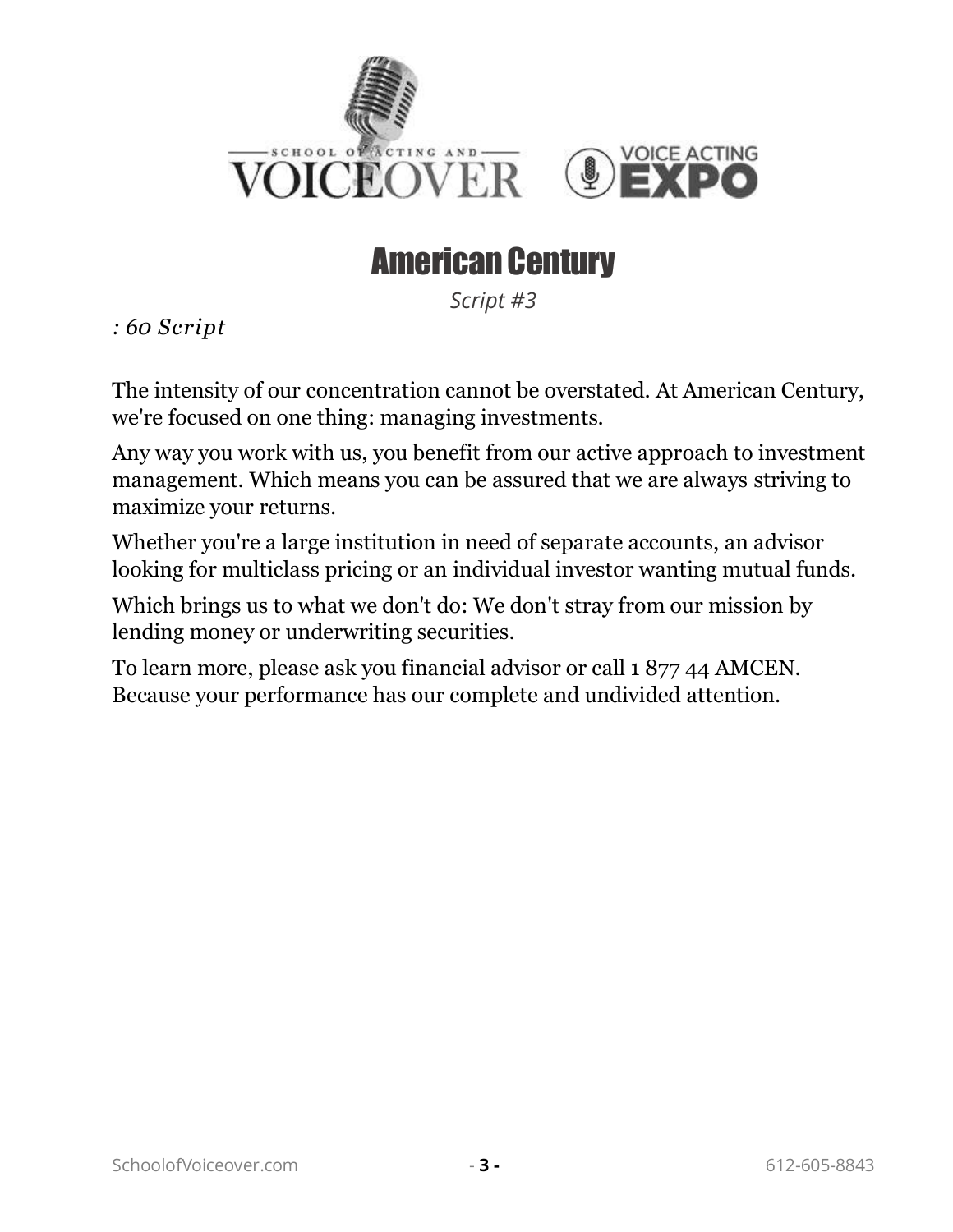

#### American Express

*Script #4*

<span id="page-6-0"></span>*: 30 Script* 

Are you last to know that you went on a shopping spree? Or are you alerted when a suspicious charge appears? Are you afraid it might look better online than it does on you? Or Are you able to return it, even if the site says you can't? Are you in pieces because your new purchase is? Or Are you secure that your purchases are protected? Are you spending more time worrying than shopping? Or Are you a cardmember? American Express.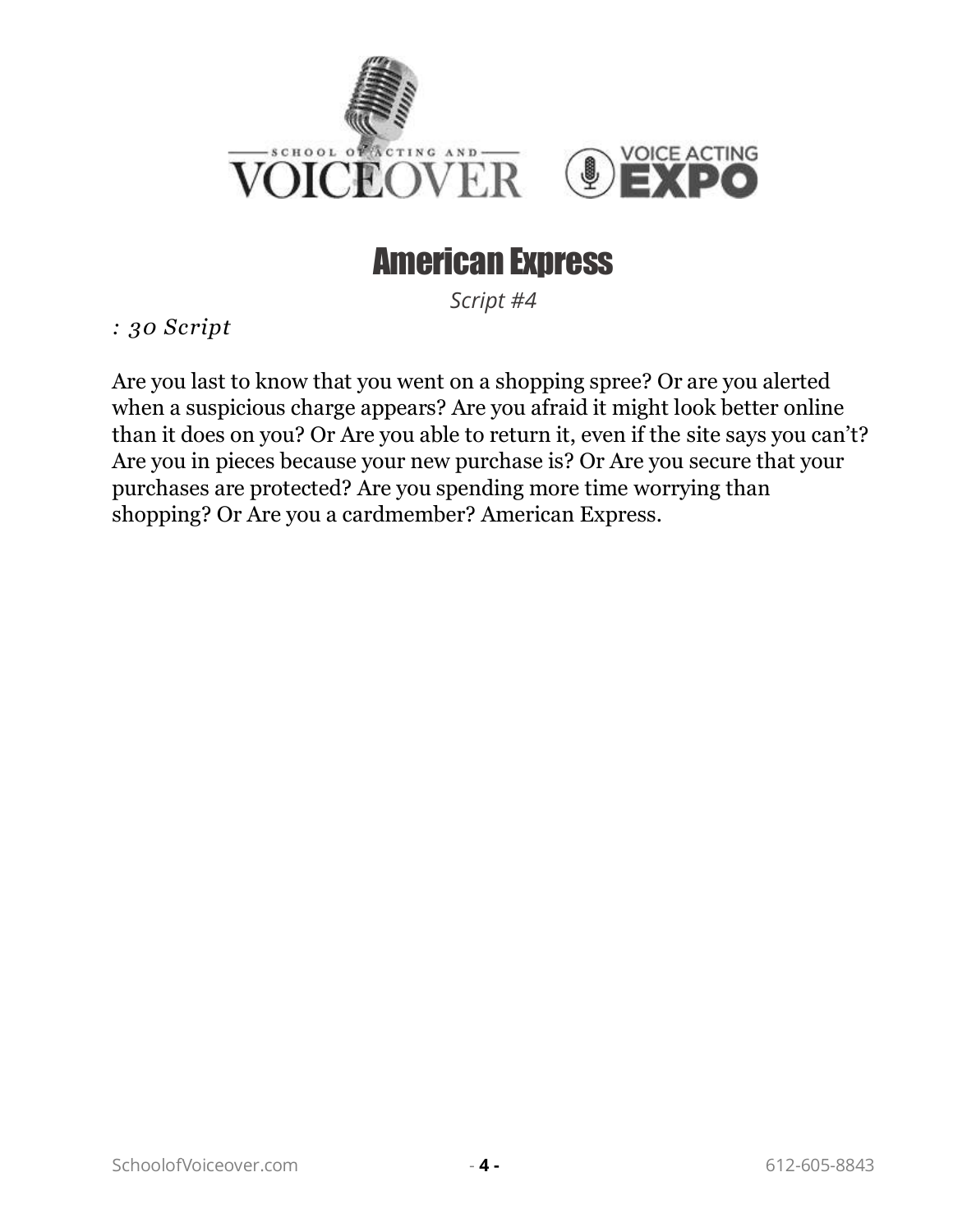

#### AnswersThatWork.com

*Script #5*

<span id="page-7-0"></span>*: 30 Script* 

Ok, that meeting is at  $11 -$  and at 10: 00, I'm sitting here with a jammed printer, a crashed computer, a fried network connection and I'm pulling my hair out – which is NOT good, 'cause I don't have much hair to begin with! Then it dawns on me – I've got that new Ultimate Troubleshooter package from AnswersThatWork.com – all I've got to do is fire that baby up and… oh, yeah. Life is good.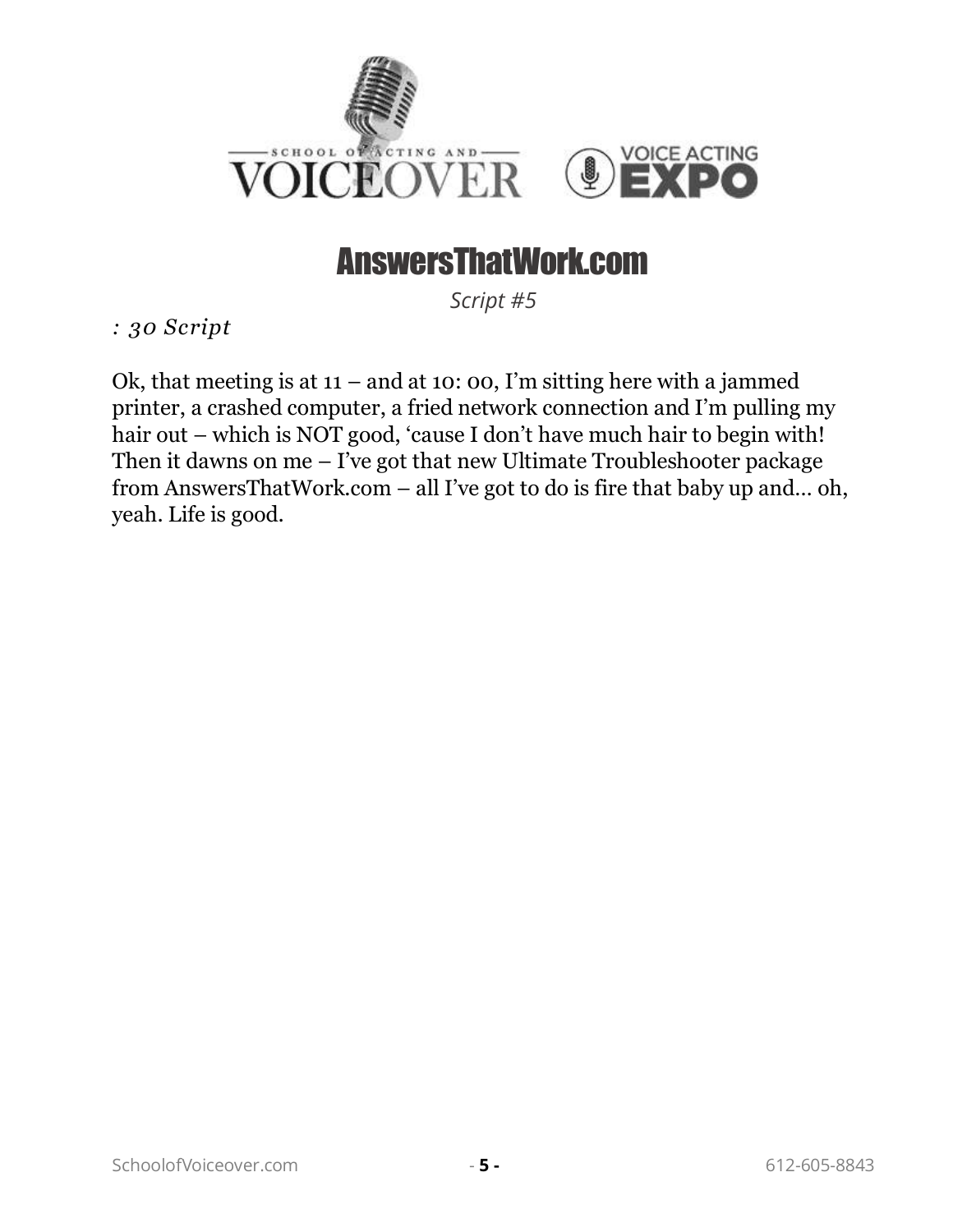

#### Apple: Think Different

*Script #6*

<span id="page-8-0"></span>Here's to the crazy ones.

The misfits.

The rebels.

The troublemakers.

The round pegs in the square holes.

The ones who see things differently.

They're not fond of rules.

They have no respect for the status quo.

You can quote them.

Disagree with them.

Glorify or vilify them.

About the only thing you can't do is ignore them.

Because they change things.

They push the human race forward.

And while some may see them as the crazy ones.

We see genius.

It is the people who are crazy enough

to think they can change the world.

Are the ones who do.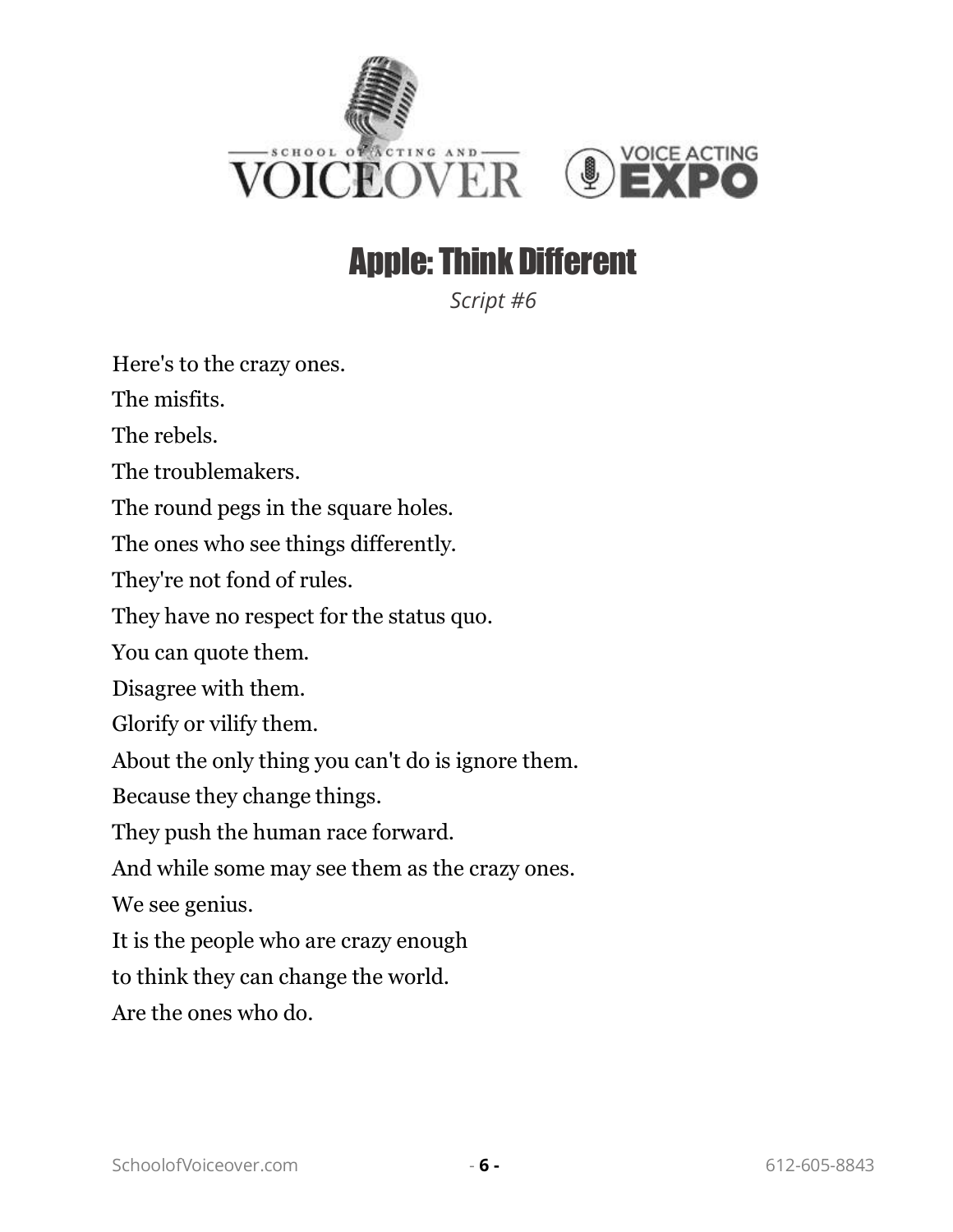

## Arnold Bread

*Script #7*

<span id="page-9-0"></span>Let me tell you about the Arnold bread man ... lots of years ago, when I was just a little kid, he'd make deliveries to our house every day, just like the milkman and the iceman. I remember to this day, those special tiny loaves he carried and the big smile on his face when he gave me one.

Now, I know the Arnold bread man doesn't deliver anymore, but every day I can still see a variety of ARNOLD'S BREADS on the grocer's shelves -- so I know he's still around.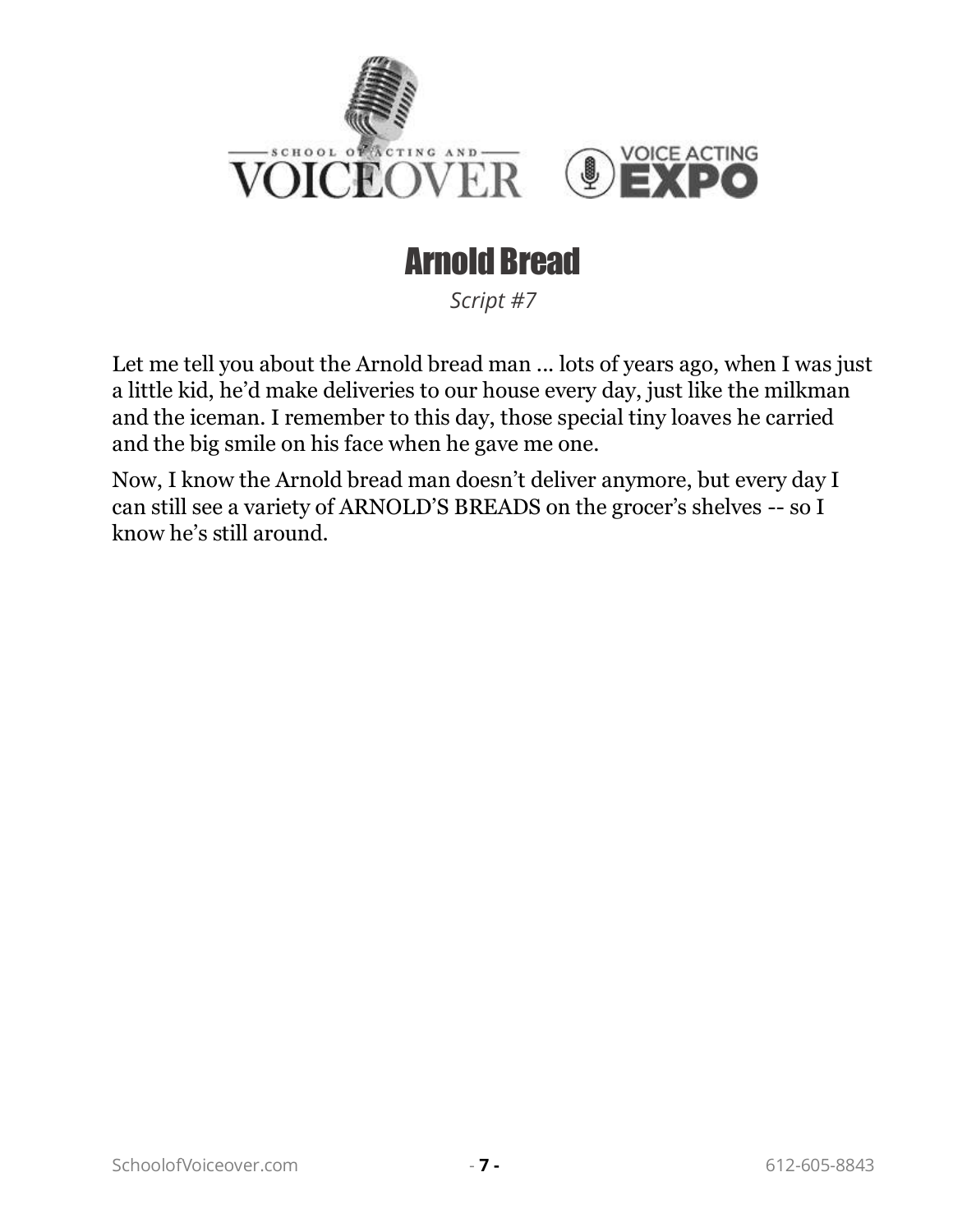

## AT&T: No Catch

*Script #8*

<span id="page-10-0"></span>*(Doubles)*

MAN: You're saying I can get AT&T's network with a data plan and unlimited talk and text for as low as \$45 a month?

WOMAN: \$45 a month

MAN: Wow. No annual contract.

WOMAN: No annual contract

MAN: No long-term agreement?

WOMAN: No long-term agreement.

MAN: Really?

WOMAN: Really.

MAN: (near whispering) Ok, so what's the catch?

WOMAN: (whispering) There is no catch

MAN: Ok. I'm obviously getting nowhere with you. I'm gonna need to speak with the supervisor.

WOMAN: I am the supervisor

MAN: Oh, finally someone I can talk to.

Announcer: It's not complicated. New smart phone plans starting at \$45 per month with no annual contract. Only from AT&T.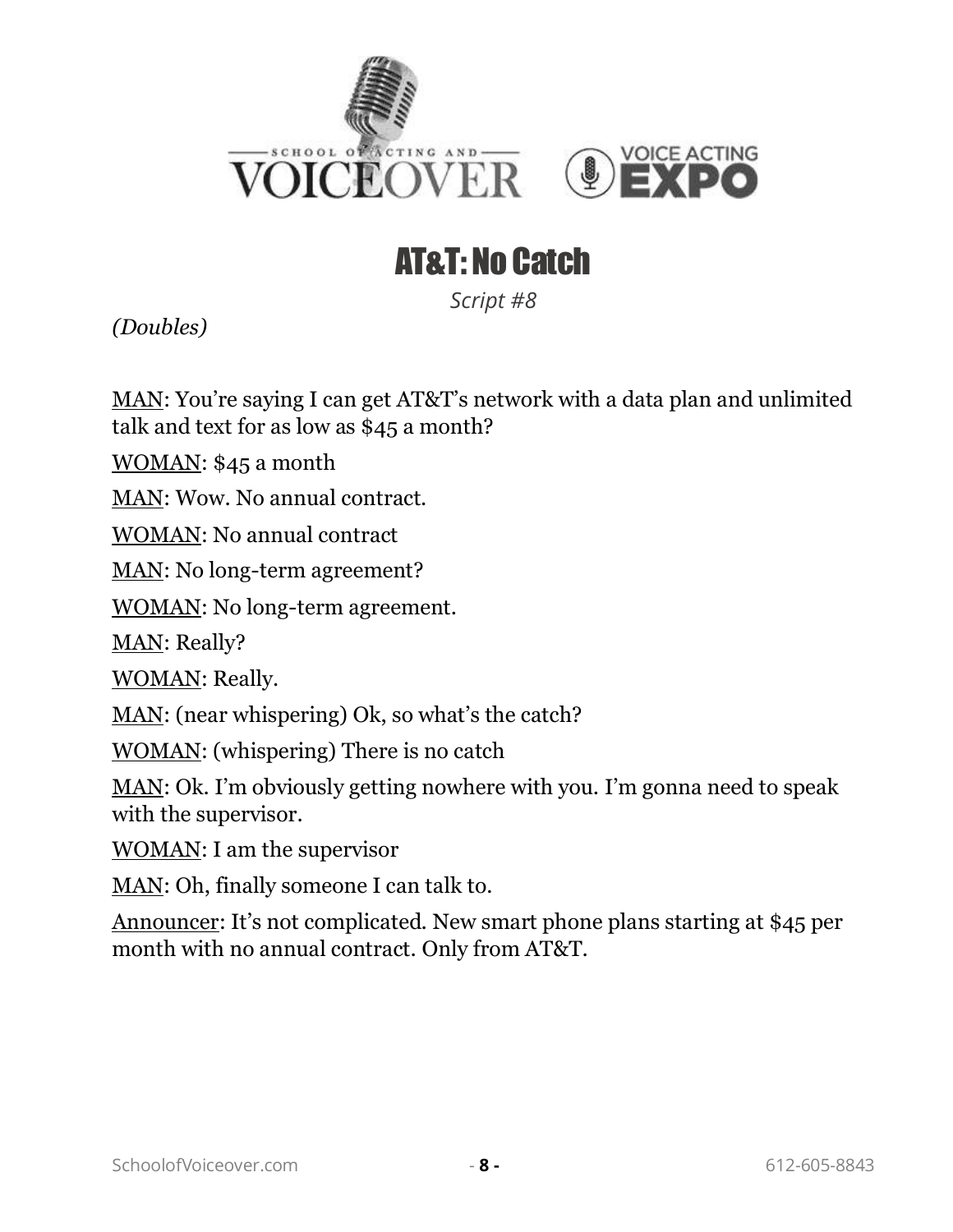

#### Barclays: Big

*Script #9*

<span id="page-11-0"></span>What is this about big? You know, seeing the big picture, having the big idea. Clinching the big deal.

Nobody wants attention to the little deal. Nobody wants to do that. You'd be a little deal clincher. A small shot. Now when you want a burger, you go and get a big mac. You go to the fun fair you ride the big dipper. Turn on TV and you see big bird, or you're afraid of the big bad wolf.

When I was growing up I wanted to be the big man, I never wanted to be the little man. Even the little man wanted to be the big man.

When I get up in the morning I want a big breakfast. I want my girl friend to say good morning big boy. To which I'll reply, I've got a big day today. Big meeting with the big chiefs, from the big studio. It's a big time for the big bucks. And she'll turn to me rolling her big blue eyes, and say, "big head". I retort, "what's the big deal?" And give her a big kiss.

And I'll get in my big car, set off into the big wide world, she'll give me a big wave, close the door of our big house, look in the mirror and say, does my bum look big in this?

And in my big meeting I'll turn to one of the big hitters and I'll say, "I love this movie, it's gotta be big. There's only one small problem my fee, I'd like it to be uh what's the word?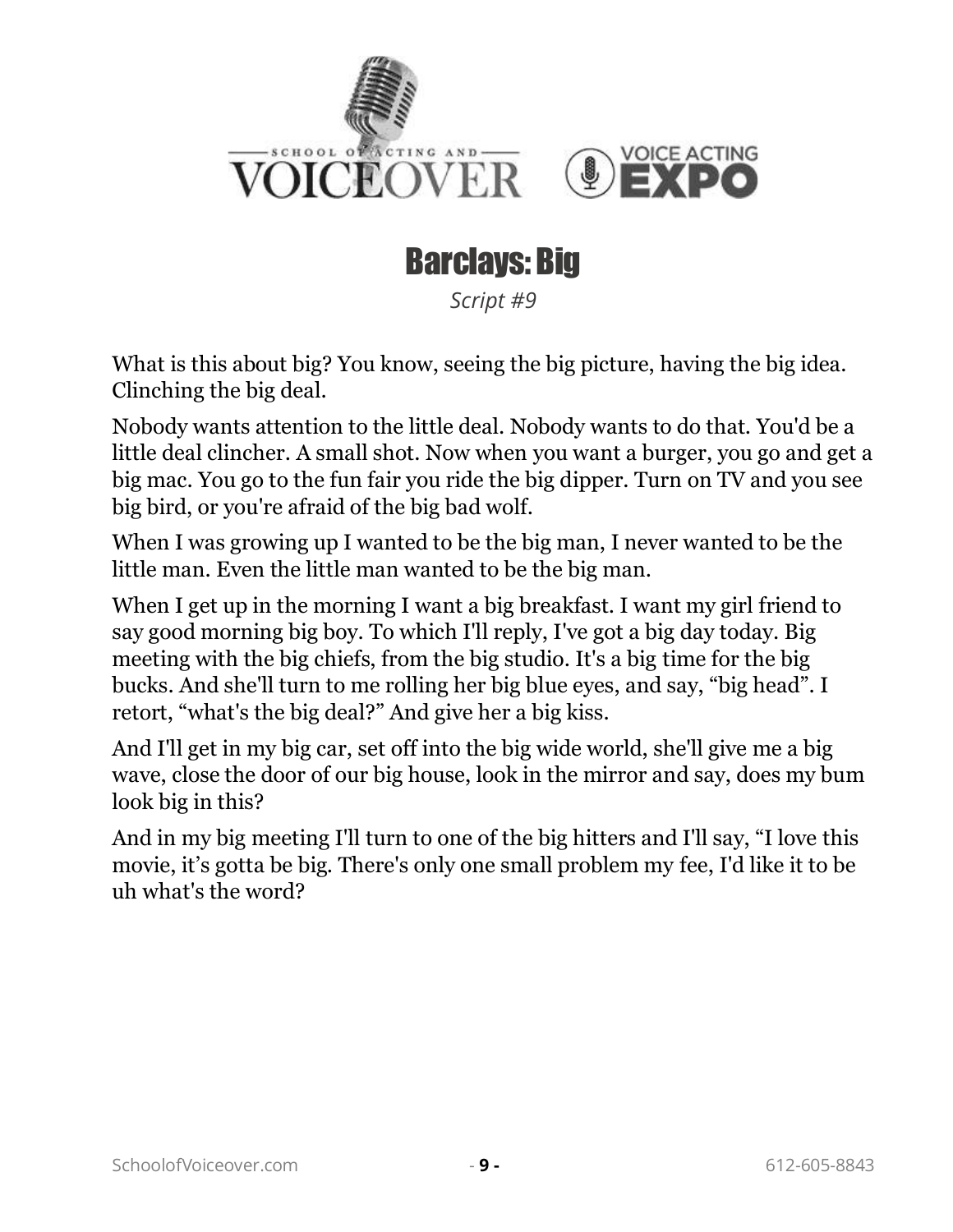

#### Cargill-Florence the Cow

*Script #10*

<span id="page-12-0"></span>*: 30 Script* 

In Italy, you'll find Florence. In this case, Florence is a cow. And it's important, because Italian cheesemakers want it to make the best Parmesan, and more of it. Knowing that cows fed certain feeds produced higher yields of Parmesan, Cargill developed special feeds and a supply chain, so the cheesemakers get just the right milk. Now, Florence the cow delivers lots of quality Parmesan to Florence, the city. This is how Cargill works with customers.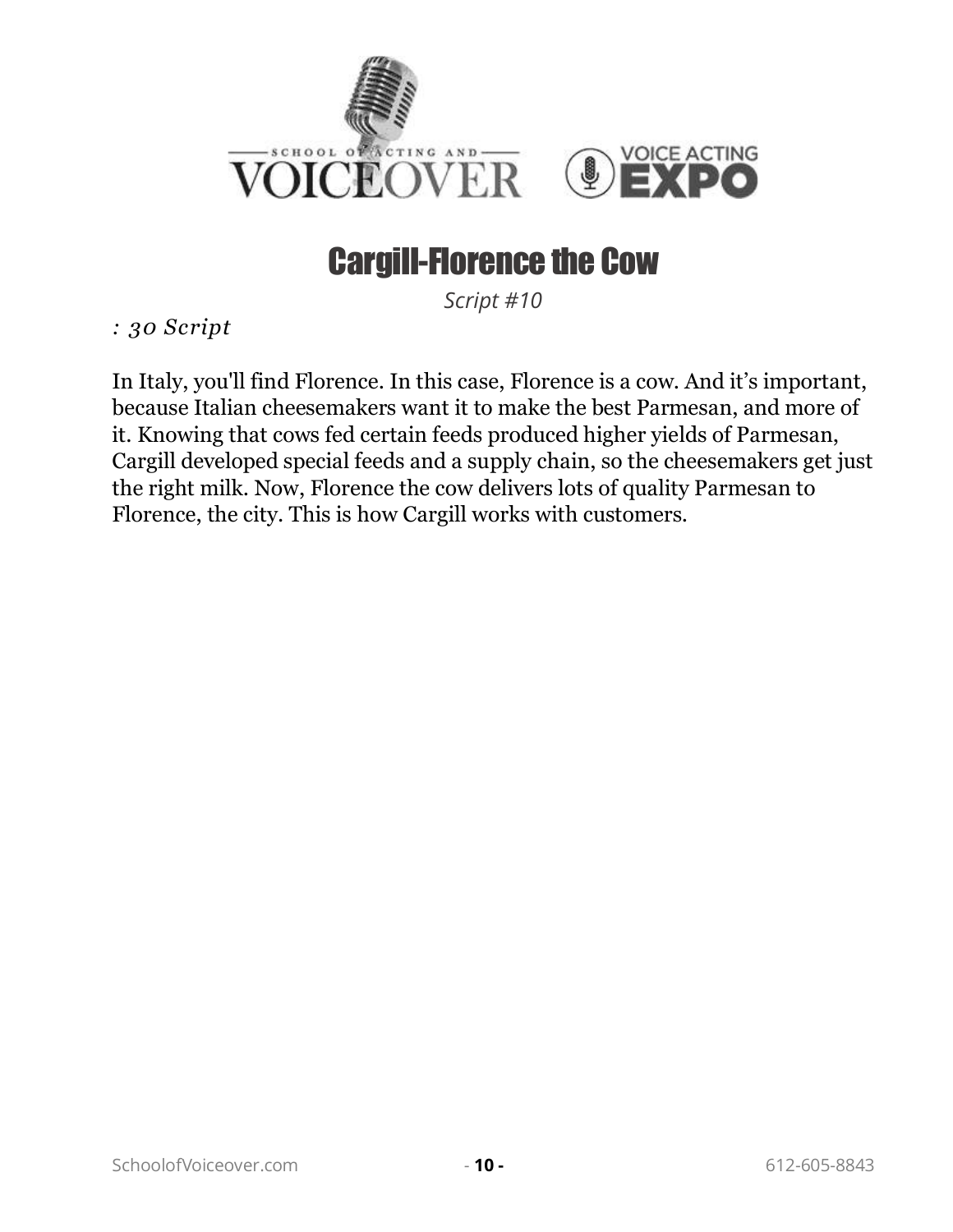

## Cash Five From Pennsylvania Lottery

*Script #11*

<span id="page-13-0"></span>*: 30 Script* 

You know it's going to be a bad day when you wake up looking like the picture on your driver's license. When your accidentally stumble upon your dog's morning surprise. When you…somehow…get toothpaste in your eye. (ouch!). When your boss takes you aside...and leaves you there. But hey - this could still be your lucky day. Play cash five from the Pennsylvania lottery. Cash five has at least a 100-thousand dollar jackpot.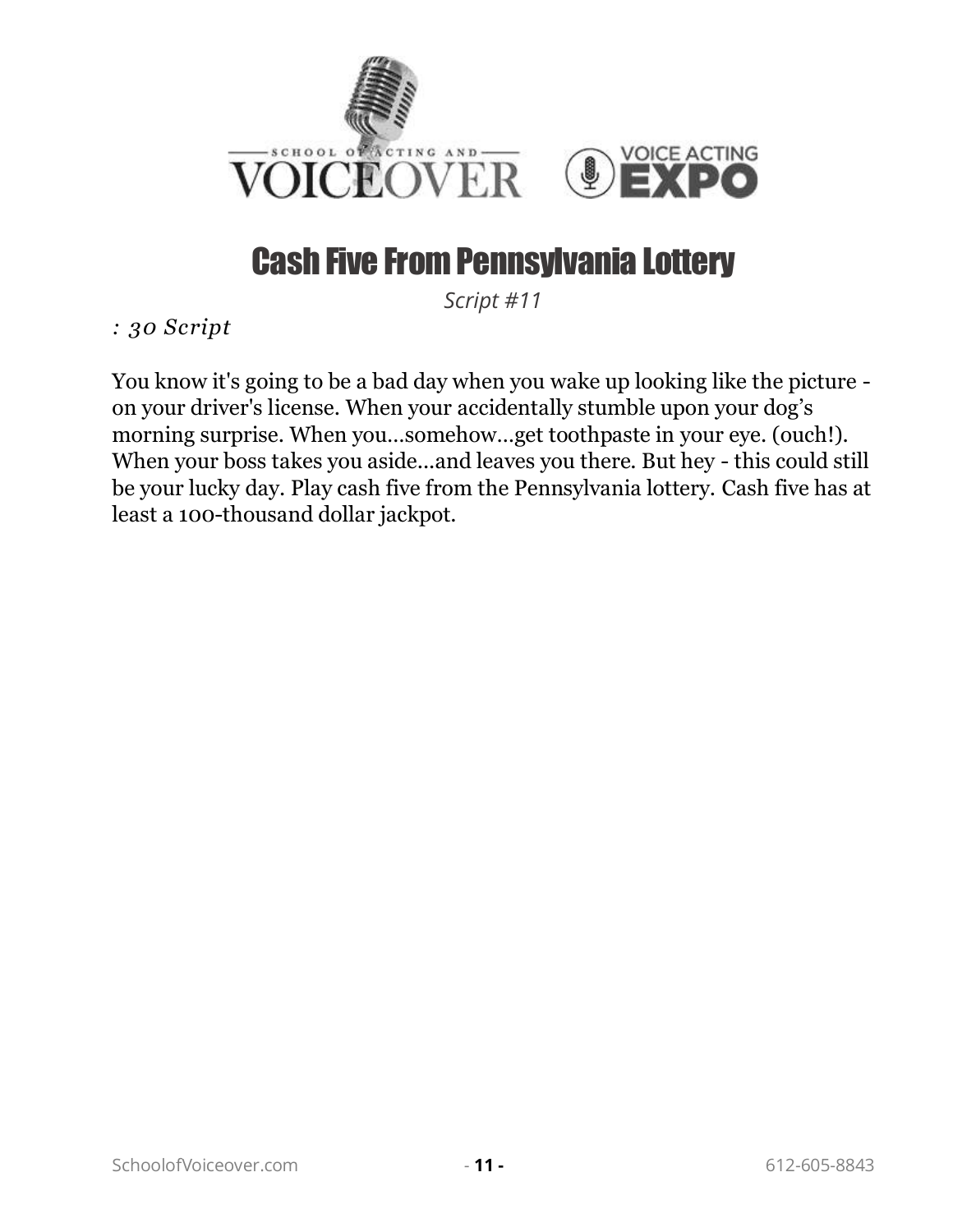

## Celentano Frozen Foods

*Script #12*

<span id="page-14-0"></span>You know, when mama cooked, nobody could beat the fresh aroma that came from her kitchen. Somehow, the sauce was always just right ... the pasta so fresh, the taste so delicious. Now, there's only one name to think of for food like Mama's.

Celentano's Italian Frozen Entrees, with the freshness of a home cooked meal ... Lasagna, ravioli, manicotti, stuffed shells ... just like Mama used to make ... only with fewer calories.

CELENTANO ... do it for yourself ... do it for Mama.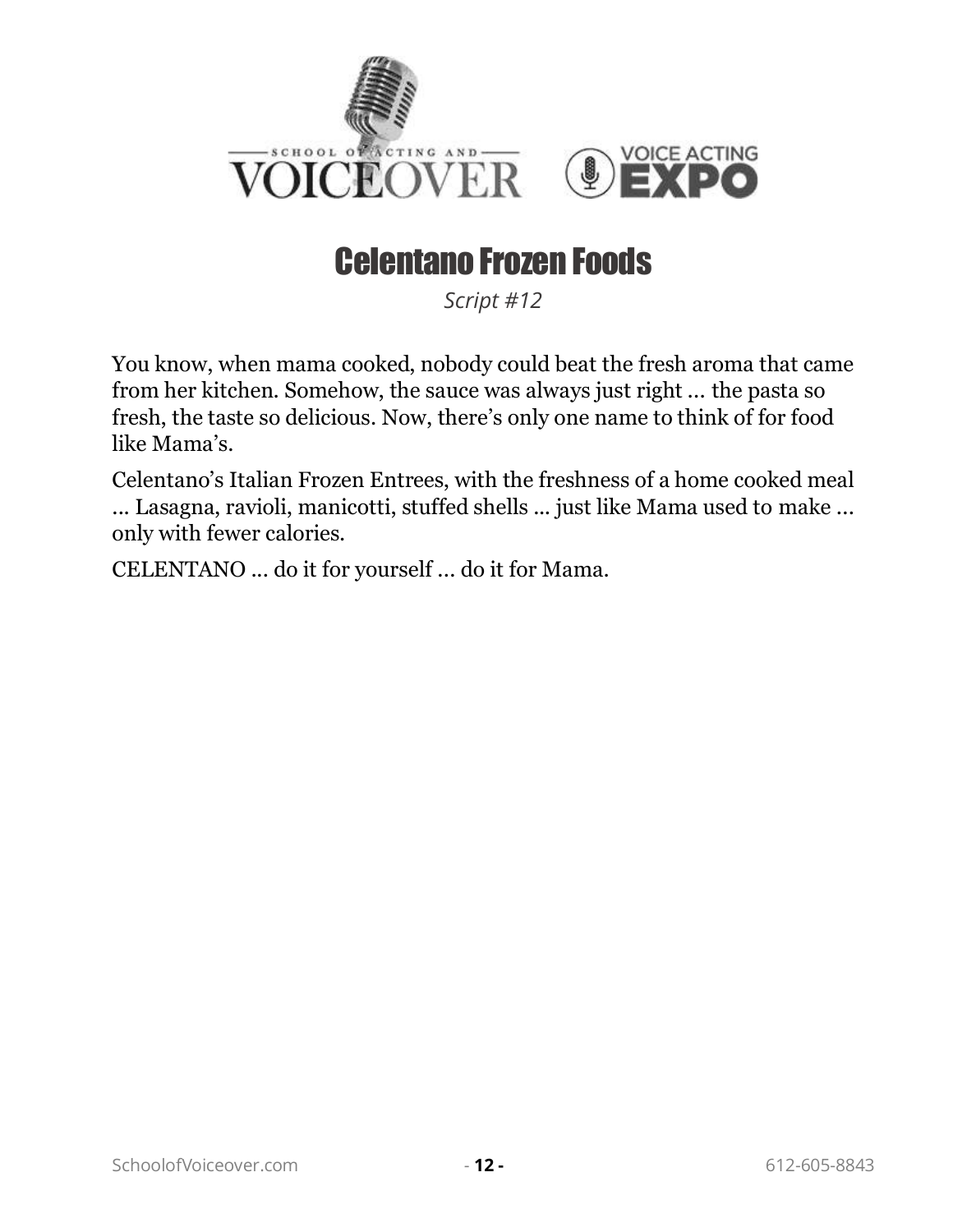

#### Cenegenics Age Management System

*Script #13*

<span id="page-15-0"></span>*(: 60)*

Aging is inevitable, but how you age is not. You have the power to take control and actually manage your aging process.

A unique Cenegenics protocol is your gateway to next generation medical science . . . a comprehensive, evidence-based approach to age management that takes you well beyond the conventional approach of quick, routine Exams and generalized guesstimates, based on body type, gender and age. In-depth diagnostics reveal your big picture, uncovering your strengths and weakest health links.

With that medical data in hand, Cenegenics Affiliate NYC partners with you to create a personalized, multi-faceted program, which meets your health goals and successfully manages your aging process. Think of it as "squaring the curve," staying healthy and staving off decline, typically associated with getting older.

The result? Youthful aging with a more vigorous, healthier lifestyle. Take charge & revitalize your aging process today ...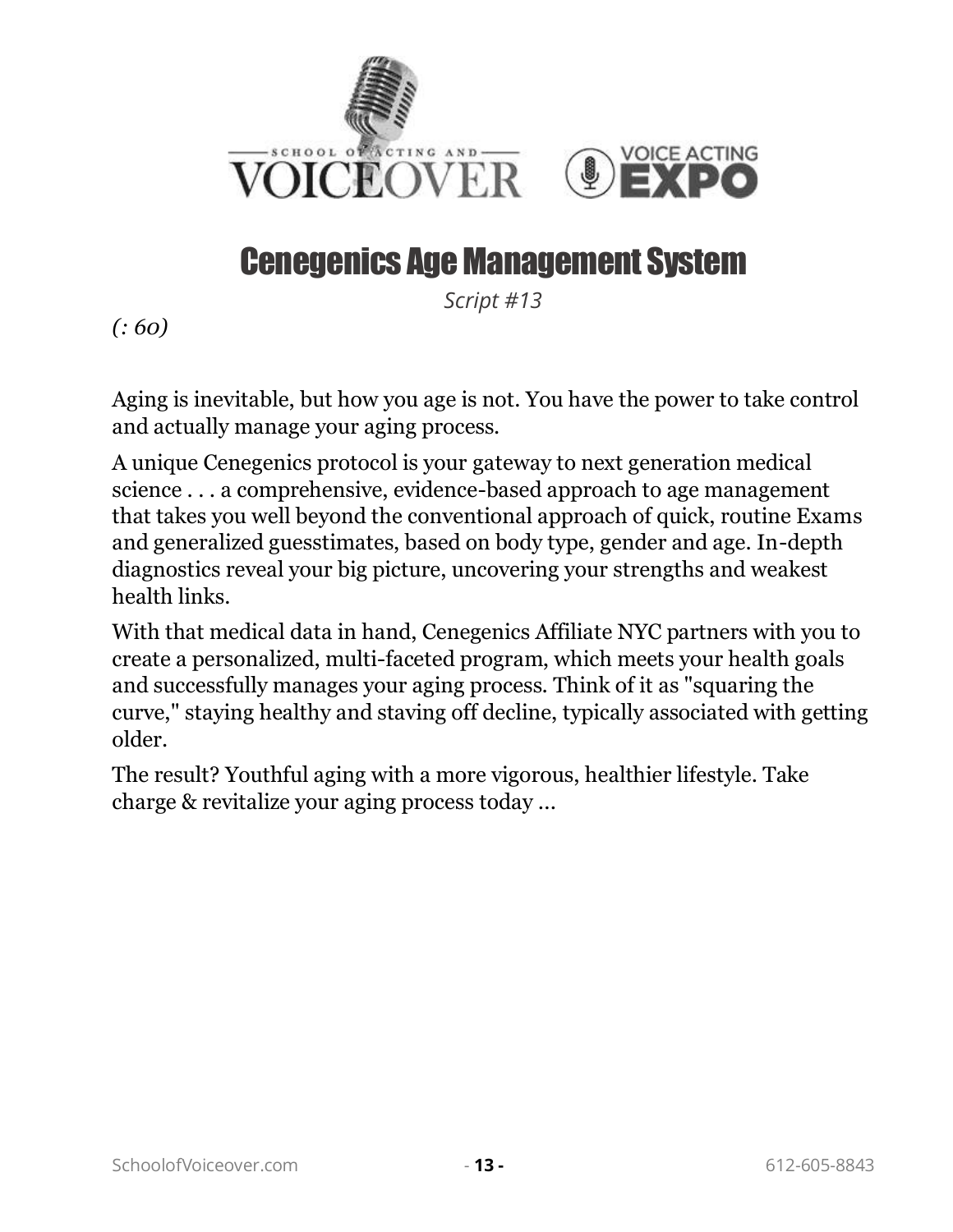

#### CIGNA HealthCare

*Script #14*

<span id="page-16-0"></span>*: 30 Script* 

Four-years of dancing lessons. Nine-years of piano. It all adds up. Today, it costs over \$200,000 to raise your child to college age. And that's assuming she's going to like her nose. At CIGNA HealthCare, our plans are designed with this in mind. We include well-child exams and immunizations as part of our coverage. So you can worry about bigger problems. Like whose turn it is to change the diaper. CIGNA HEALTHCARE…A business of caring.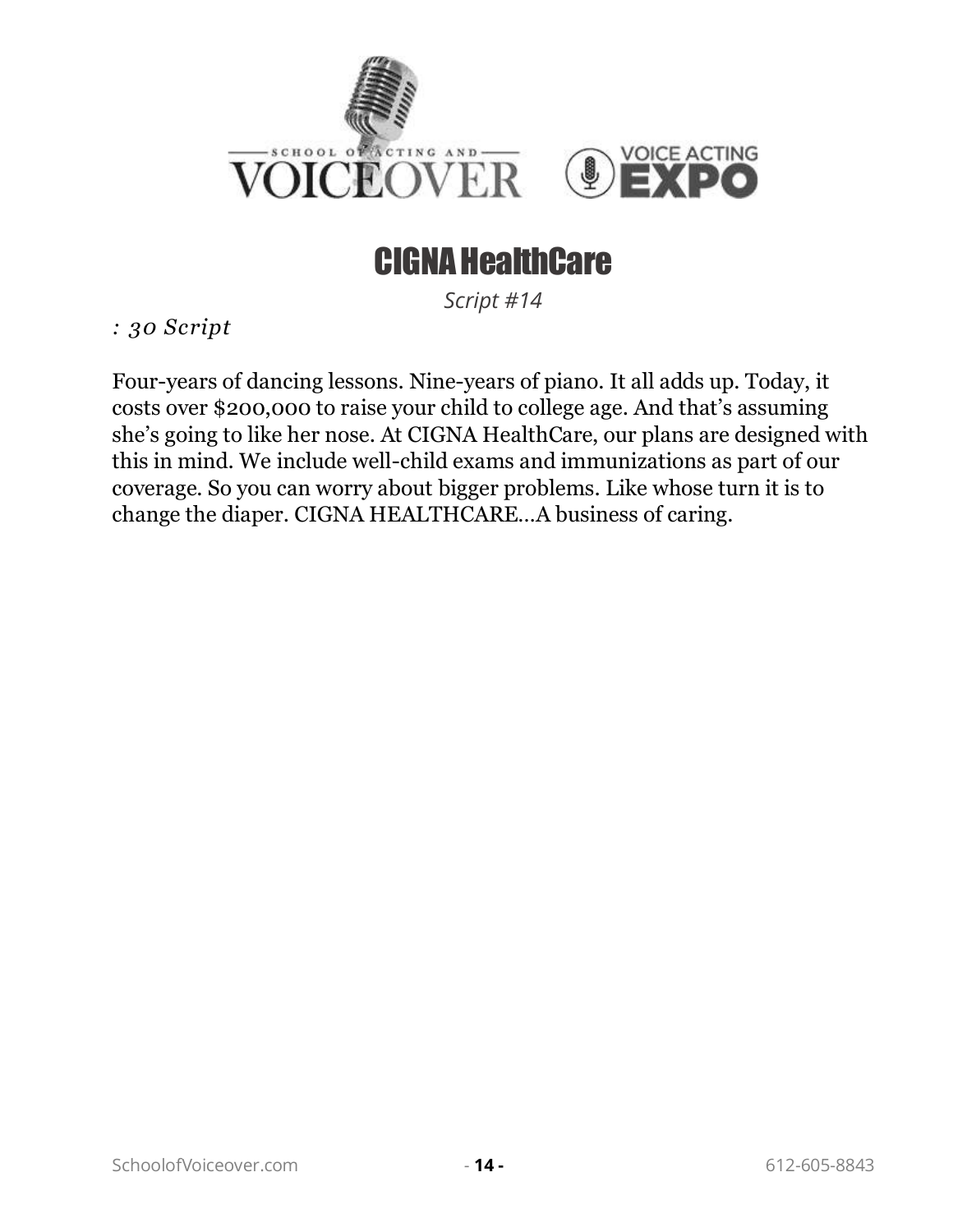

#### Clear Blue Easy

*Script #15*

<span id="page-17-0"></span>*: 30 Script* 

Only one mechanism on Earth is more complex than the female body ... the female mind. And when it thinks the body might be pregnant, the clever mind chooses Clear Blue Easy. It was the first one-step stick test ... and no one's ever made a test that's easier, or more accurate. Blue, the body is pregnant. Clear, the body is not. In minutes, the mind is no longer in doubt ... the body rests assured. And both move on to simpler things. CLEAR, BLUE, EASY. What you need. To know.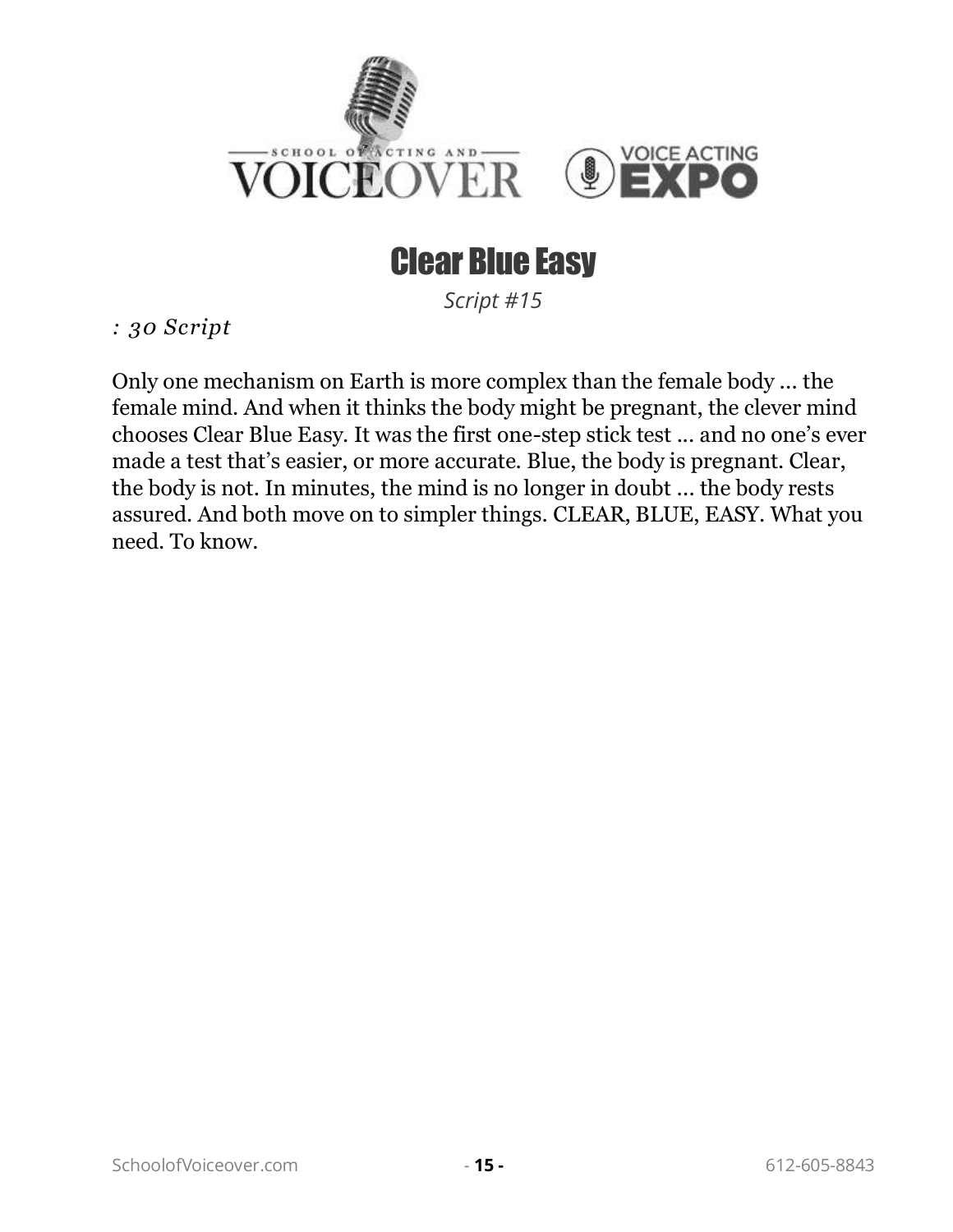

#### Climbing: No Other Way

*Script #16*

<span id="page-18-0"></span>*(: 20)*

We don't ask ourselves why we climb. Climbing is like .....oxygen. It's essential to life. We climb because the mountain calls to us. We've trained to overcome every obstacle. We're bound together by friendship, trust, and teamwork. We have the experience and we have the right tools. We're going higher than most men dare to dream. From the summit, we'll see what few eyes have seen. We can reach up and almost touch the stars. This is the top of the world and it belongs to us.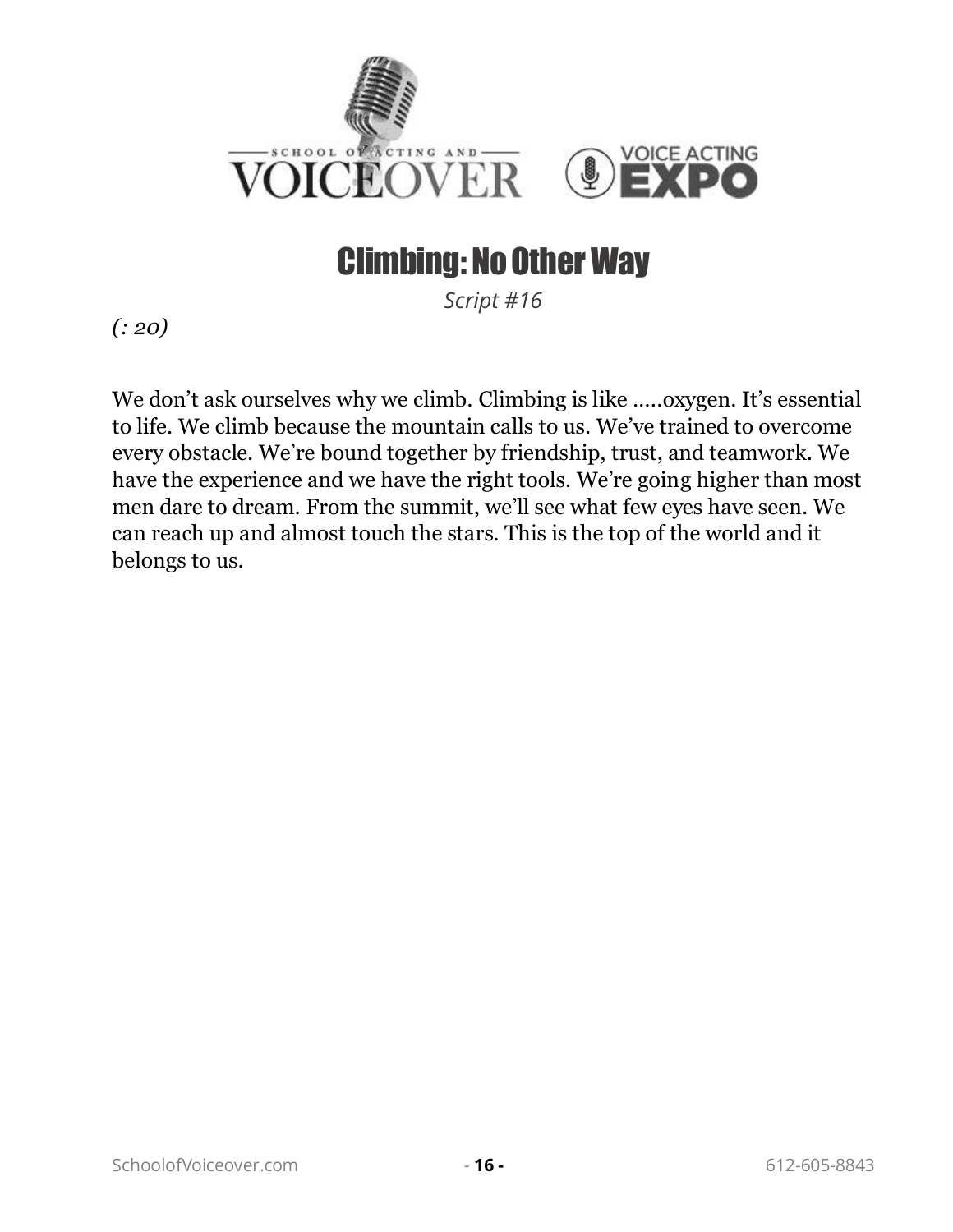

## Compaq Computers: Fall In Love

*Script #17*

<span id="page-19-0"></span>*(Doubles)*

User: I think I'm starting to fall in love with my computer. Watch this. Here's the mouse. Click on file ... into the word processing software, and...

Computer: Hello again, Compaq Computer user. I'm your disc operating system.

Just call me Dossy!

User: Oh, Dossy. The way you change your fonts and copy your files... it's enough to make a man batty!

Computer: Do I see a sub-directory in our future?

Anncr: A Compaq Computer is so intelligent, and so attractive, you just may fall in love with it. Compaq Computers. More than you ever bargained for.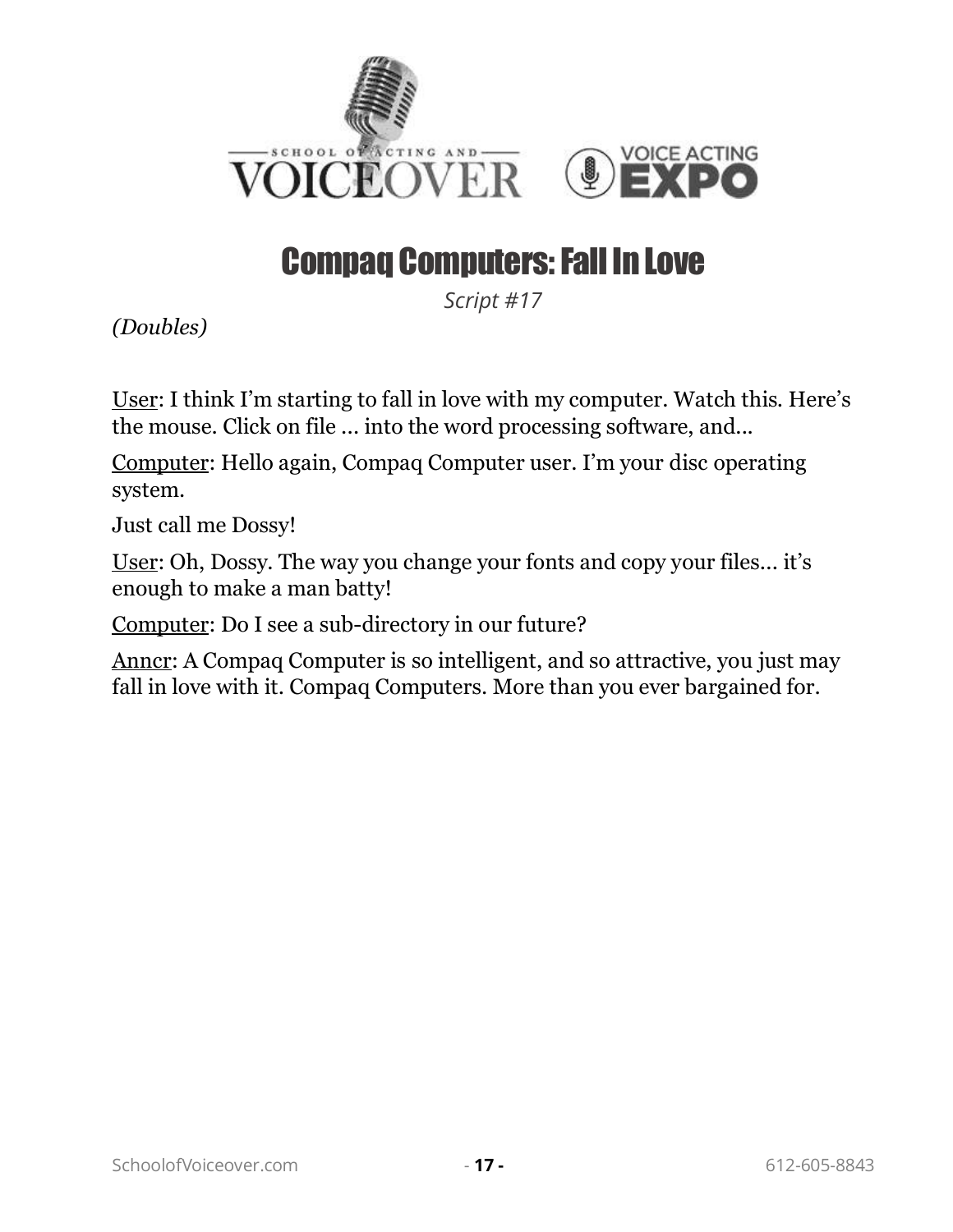

### Compass Bank

*Script #18*

<span id="page-20-0"></span>OC: I'm not happy with your performance, umm, so. I'm letting you go. So, I guess what I'm saying is.I-I can't afford to keep you around here anymore. Where's the desire, the-the drive. I'm just, I'm not seeing it. Let's see, how can I put this, ah, you're fired You're canned. You're fired. No, you're-you're fired, you're canned.

VO: Fire your bank. Switch to Compass. Compass Bank. Triple-free ATMs, Free checks for life. Free respect and appreciation.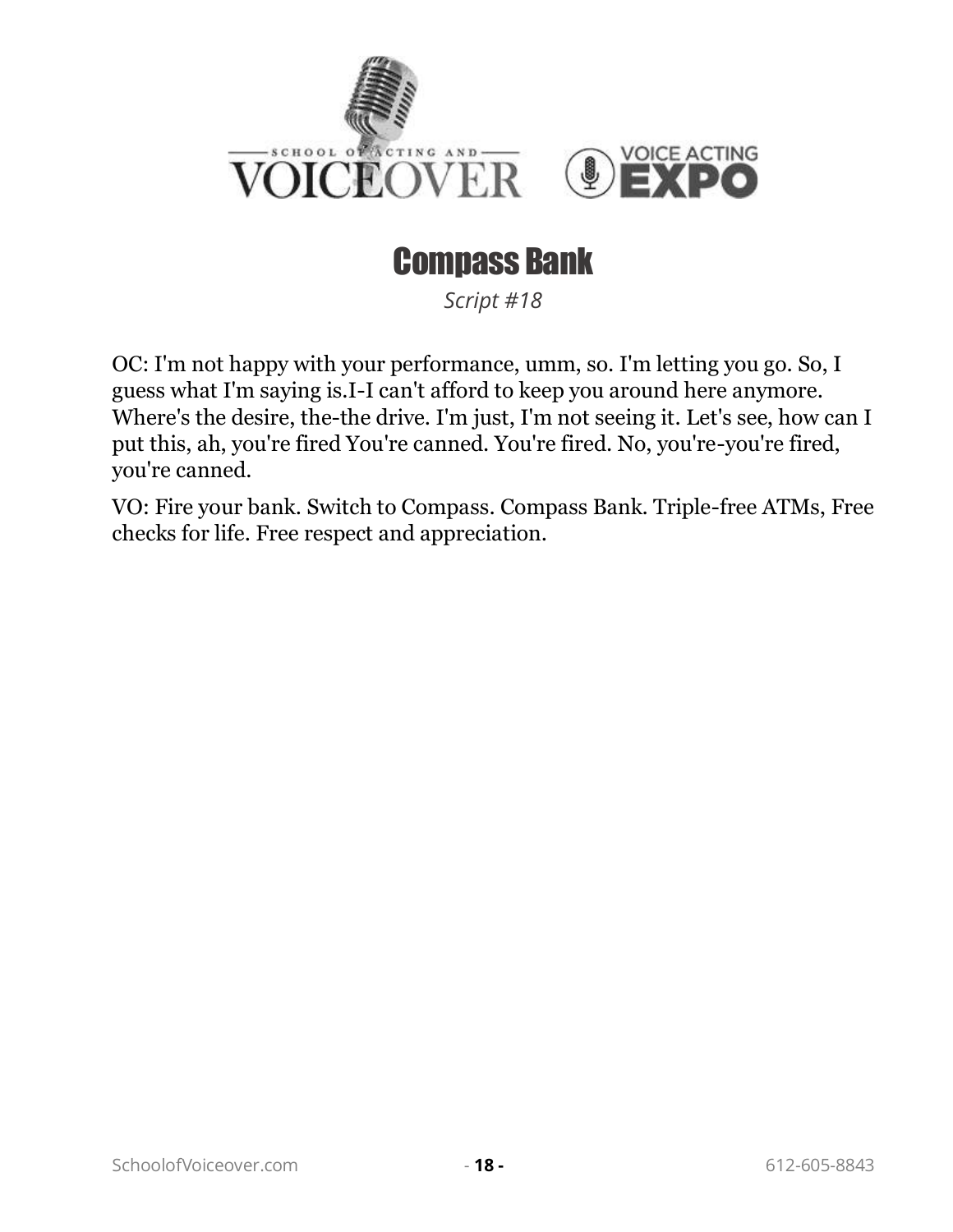

#### Connecticut Lottery

*Script #19*

<span id="page-21-0"></span>*: 30 Script* 

I couldn't stop laughing. I mean me…win the lottery? I couldn't believe it! I mean, at first, I figured it was just my husband…or even a couple friends playing a joke on me. But when they gave me the money…well then I knew it was for real. I've been playing those same numbers for about 2 years…and wow…it really can pay off. The Connecticut lottery…somebody's gotta win.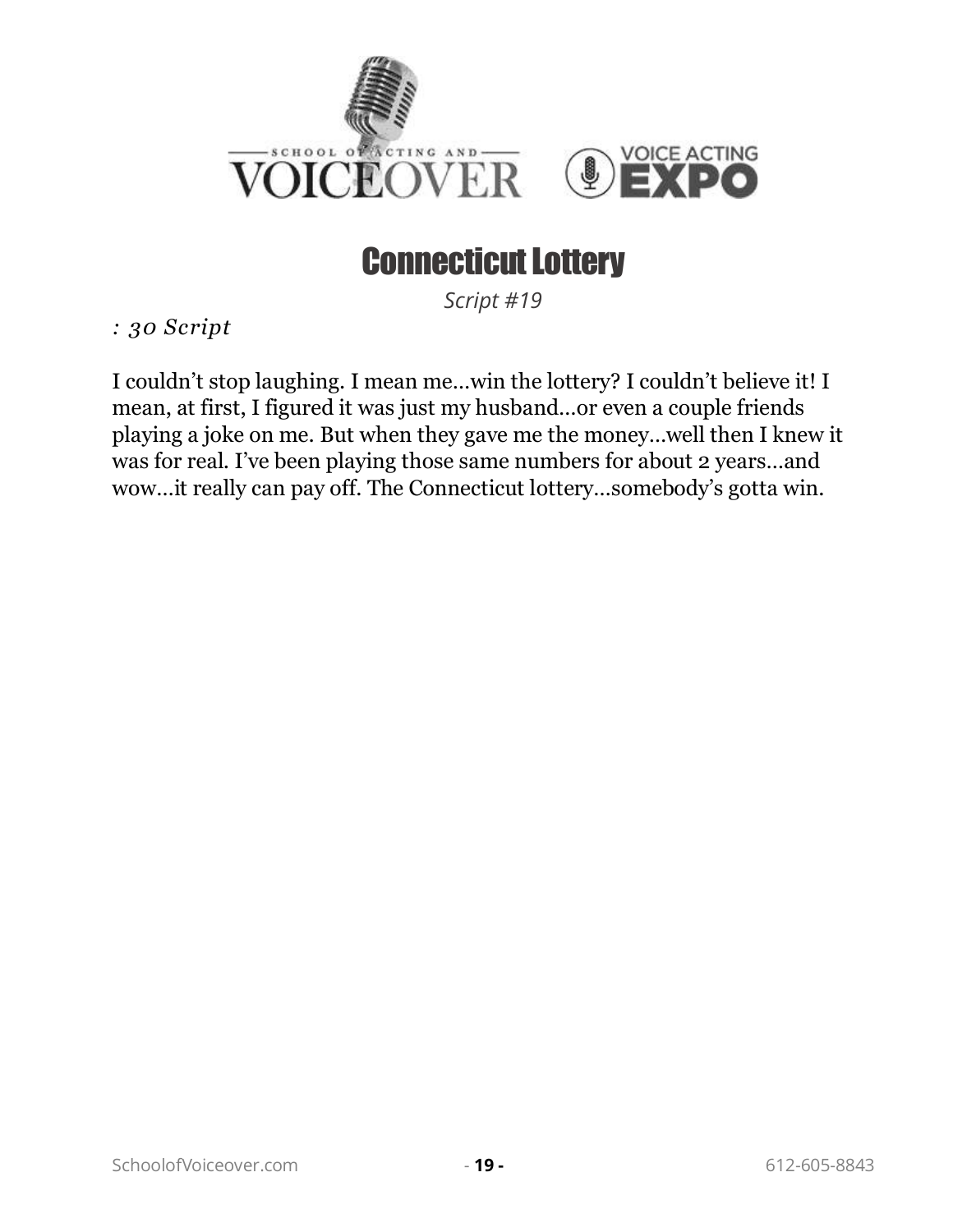

#### Consumer Information Center

*Script #20*

<span id="page-22-0"></span>*(: 45)*

A message from the Consumer Information Center...in Pueblo, Colorado. If you'd like to...give your house some minor tweaks, fix up teeny, weeny leaks...

Run a shop that's all your own...buy yourself a cozy home...

Steer away from crummy deals, protect your car from roof to wheels...

Trim your tummy, thighs and hips...go on safe, exotic trips...

Stay away from hacks and quacks, blow away those sneeze attacks...

Teach your kids the ABC's, how to write and how to read...

Get rid of little pests that bug you, ones that crawl or buzz above you...

Bag the junk food in your diet, know what's inside before you buy it...

Bank on stocks and count on bonds, stay away from market cons...

Then you'll want this free and helpful guide, listing 200 Government reports.

Look! For this new edition, just drop a line, email

ConsumerTips@Pueblo.GPO.Gov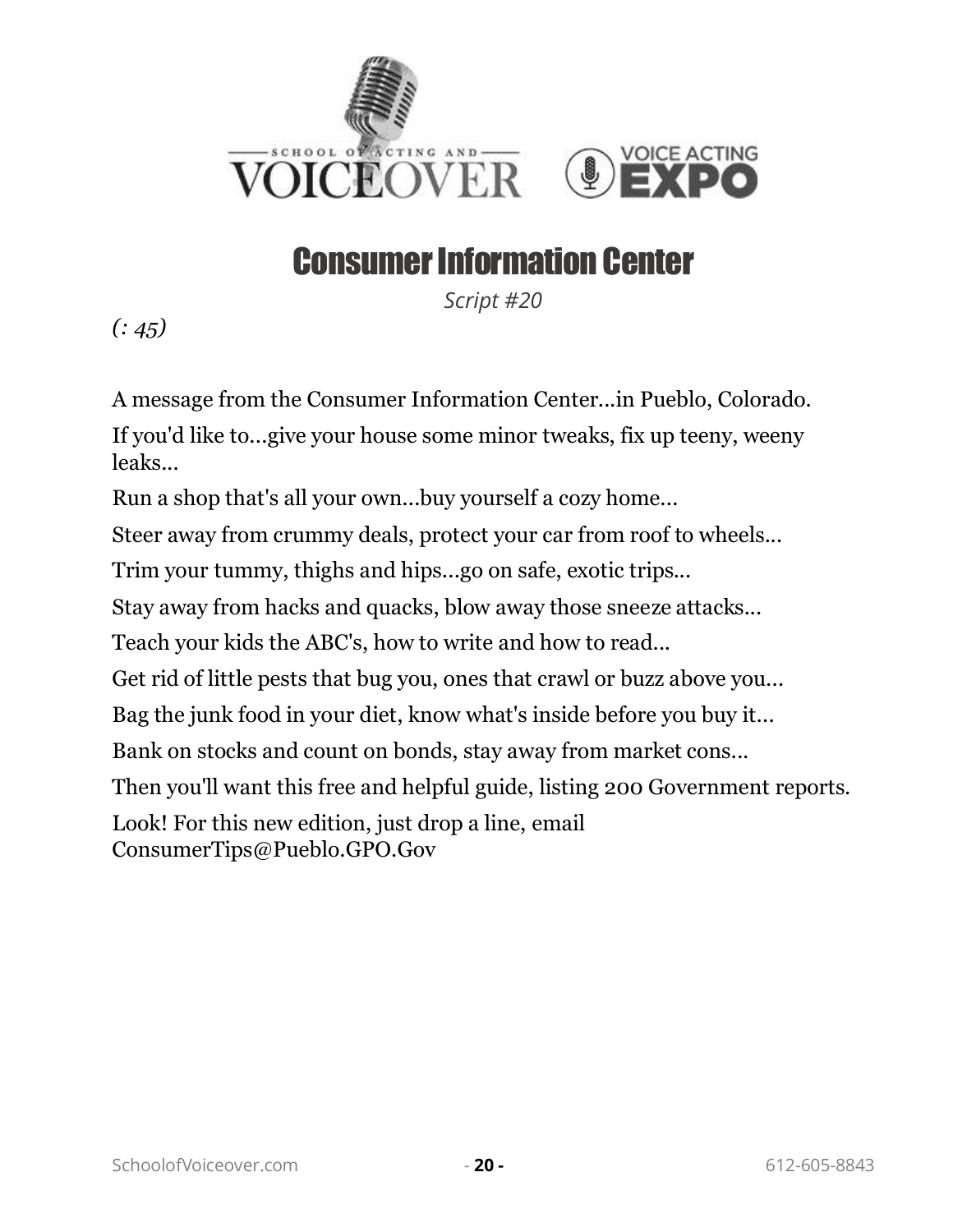

# Cub: Cherries 1

*Script #21*

<span id="page-23-0"></span>So I'm in Cub's produce department when I see prices that stop me cold. 1.29 a pound for jumbo Washington Bing cherries?

I wheel my cart closer to read the fine print. Yep! It's the real deal, an amazingly low price for 3 days only! Maybe I'll pick up a pie crust in case I get ambitious!

I keep walking, only to come to a screeching halt AGAIN! 99 cents a pound for Roma tomatoes? Just think of the possibilities! Sliced on burgers, quartered for kabobs, chopped atop tacos! My imagination runs wild! I grab as many as I think my family can possibly eat!

I mean, I know Cub has low prices, but this? this is LOWER than low, good only now through Saturday. That's 1.29 a pound for jumbo Washington bing cherries, and 99 cents a pound for Roma tomatoes --through Saturday at Cub!

SOOO what are you waiting for? Go get 'em!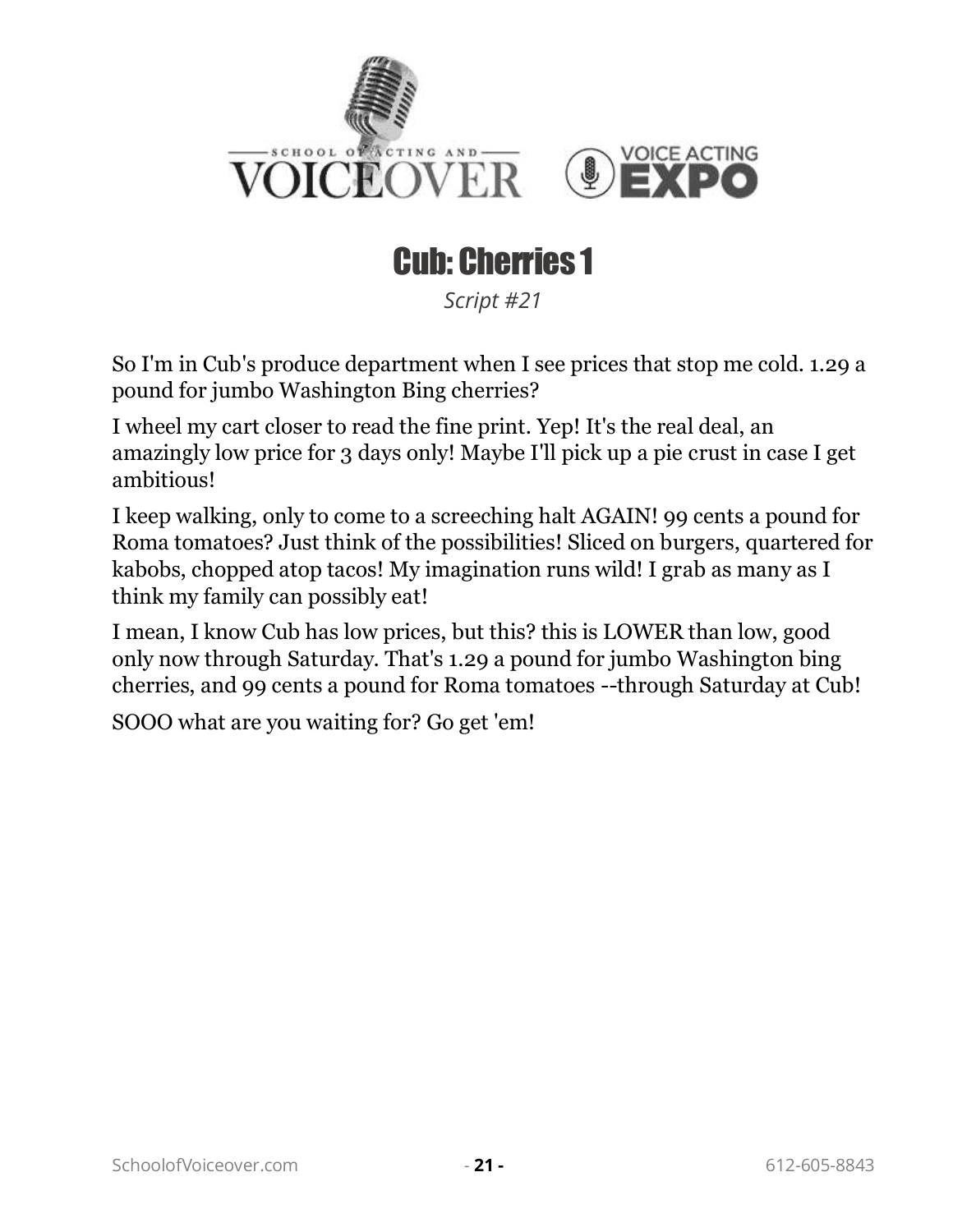

# Cub: Cherries 2

*Script #22*

<span id="page-24-0"></span>*(: 45)*

No disrespect to the fabulous summer veggies, but now through Saturday, all eyes are on the CHERRIES, in Cub's produce department. Could be their GLORIOUS color, but I'm thinking it's the amazing, low price. Just a dollar-29 a pound! A dollar-29 a pound for jumbo sweet dark red cherries just BEGGING to be tossed into a fruit salad-- or eaten right off the stem. And while I'm here, I quick, find my way to the bread aisle. Because Cub sliced bread is just 88 cents a loaf. 88 cents a loaf! That's lunch for an entire week! Ham and Swiss, Turkey and cheddar... do I hear P, B, and J? Everyone's favorite sandwiches, compliments of everyone's favorite cook. Comin' right up!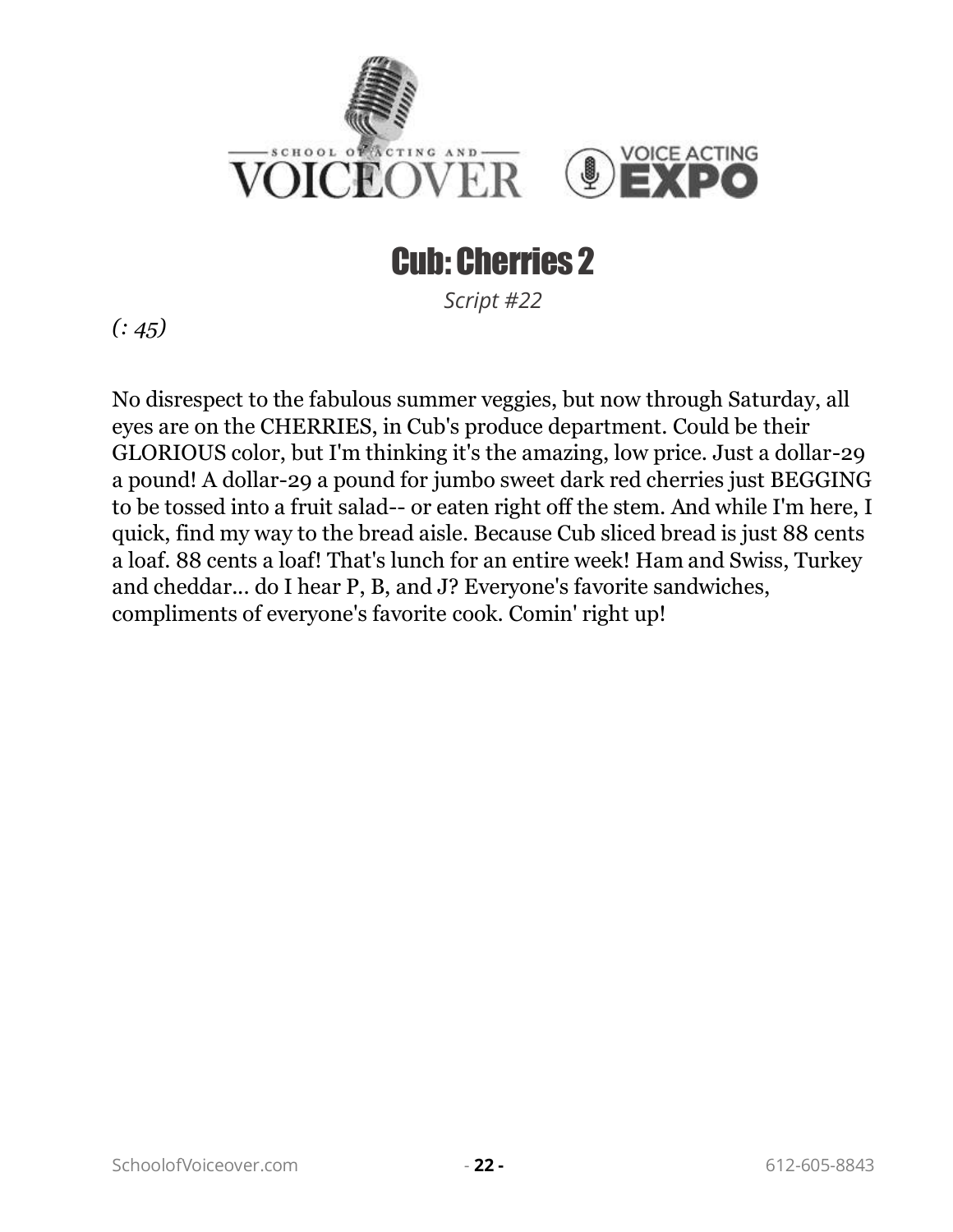

# Diet Rite Cola

*Script #23*

<span id="page-25-0"></span>*: 30 Script* 

I once knew this guy from Malibu... He was like a Greek God only from Des Moines... He had muscles on his muscles... Dave the wave... One day he was standing on the board... And I was standing on the beach... And he fell off the board... And I fell for him... Dave the wave...He drank Diet Rite Cola...He didn't need Diet Rite Cola....He didn't need diet anything...He just liked it...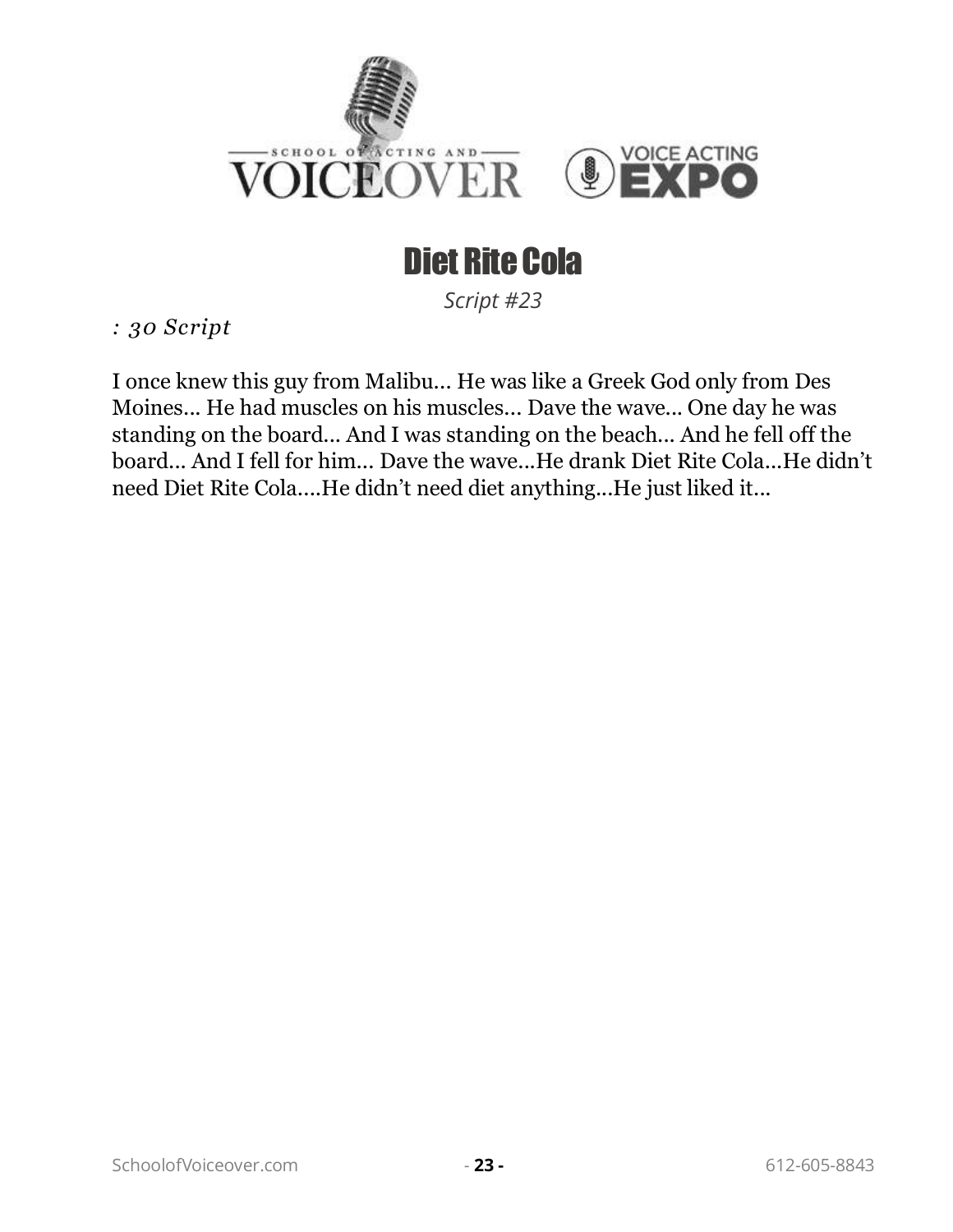

#### Disney: Your Disney Side

*Script #24*

<span id="page-26-0"></span>We all have a Disney side. And the best place to show it is at Disney Parks. So come to the place where the entire family can laugh, let loose and play together. Disney parks. Come on. Show your Disney side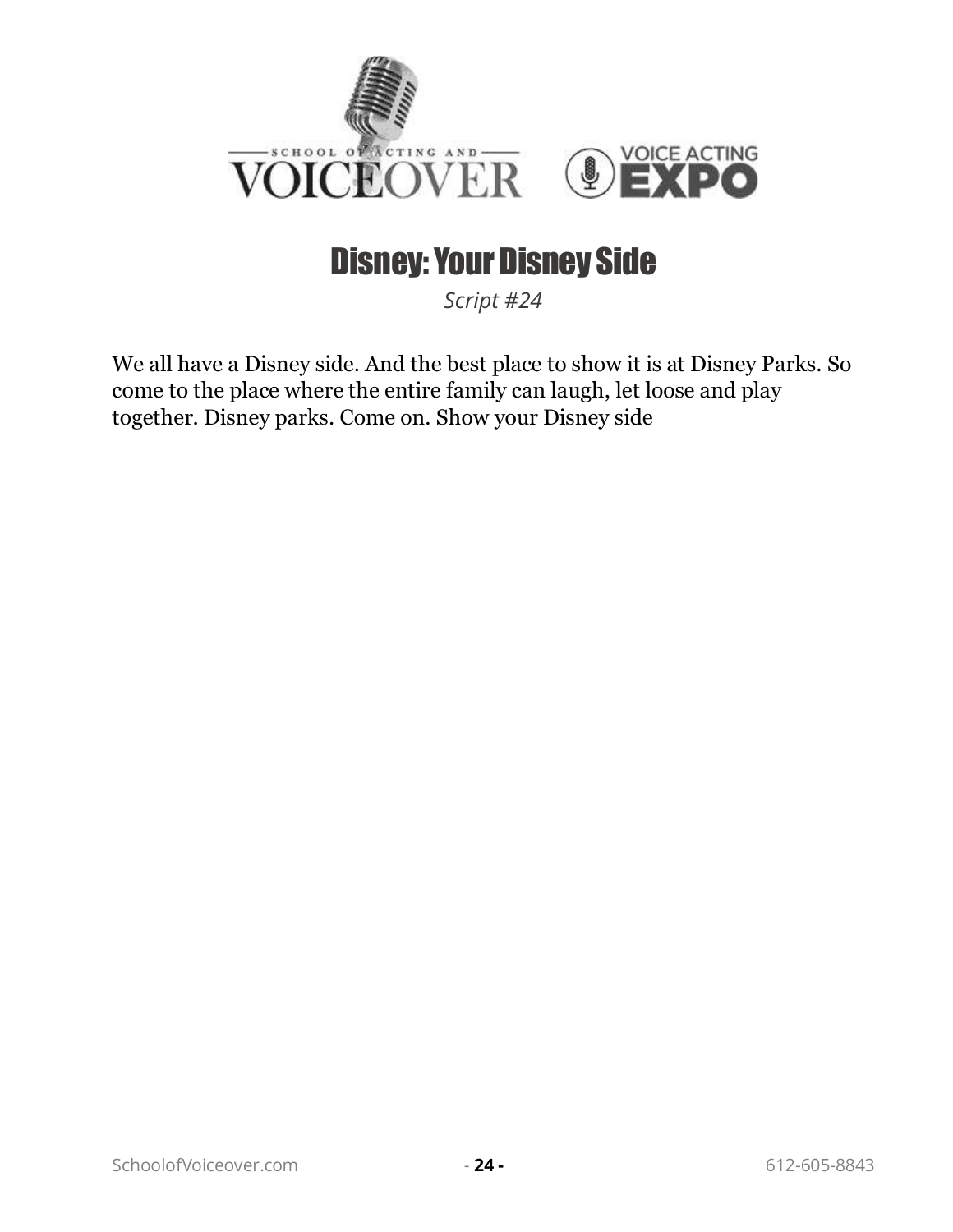

#### Dutchess Salad

*Script #25*

<span id="page-27-0"></span>*(: 60)*

Looking for a hunger-satisfying, taste bud-gratifying...salad? A salad so big, so good, so fresh -- you're going to love eating it?

Then come to Duchess. That's right – Duchess, where all our salads are made delicious, fresh and satisfying.

And now we're introducing two new grilled Chicken Salads -- First, our new Duchess Asian Chicken Salad -- tender Perdue chicken grilled to succulent perfection, atop a king-size bed of crisp Romaine lettuce, sliced almonds, crunchy chow mien noodles, mandarin orange slices, drizzled with our special no carb asian sesame ginger dressing.

And our new Duchess Chicken Cobb Salad -- a grilled Perdue chicken fillet on a mound of spring mix and iceberg lettuce, crumbled bacon, hard-boiled egg, sliced cucumber, gorgonzola, vine-picked grape tomatoes, and the dressing of your choice.

Whoever said salads are dull, never had a Duchess Salad -- And if you've never had a Duchess Salad, we're going to help you try your first one -- look for our dollar off coupon in your local newspapers.

Try our New, Fresh, Delicious, Duchess Grilled Chicken Salads. Duchess. It's the better way to eat.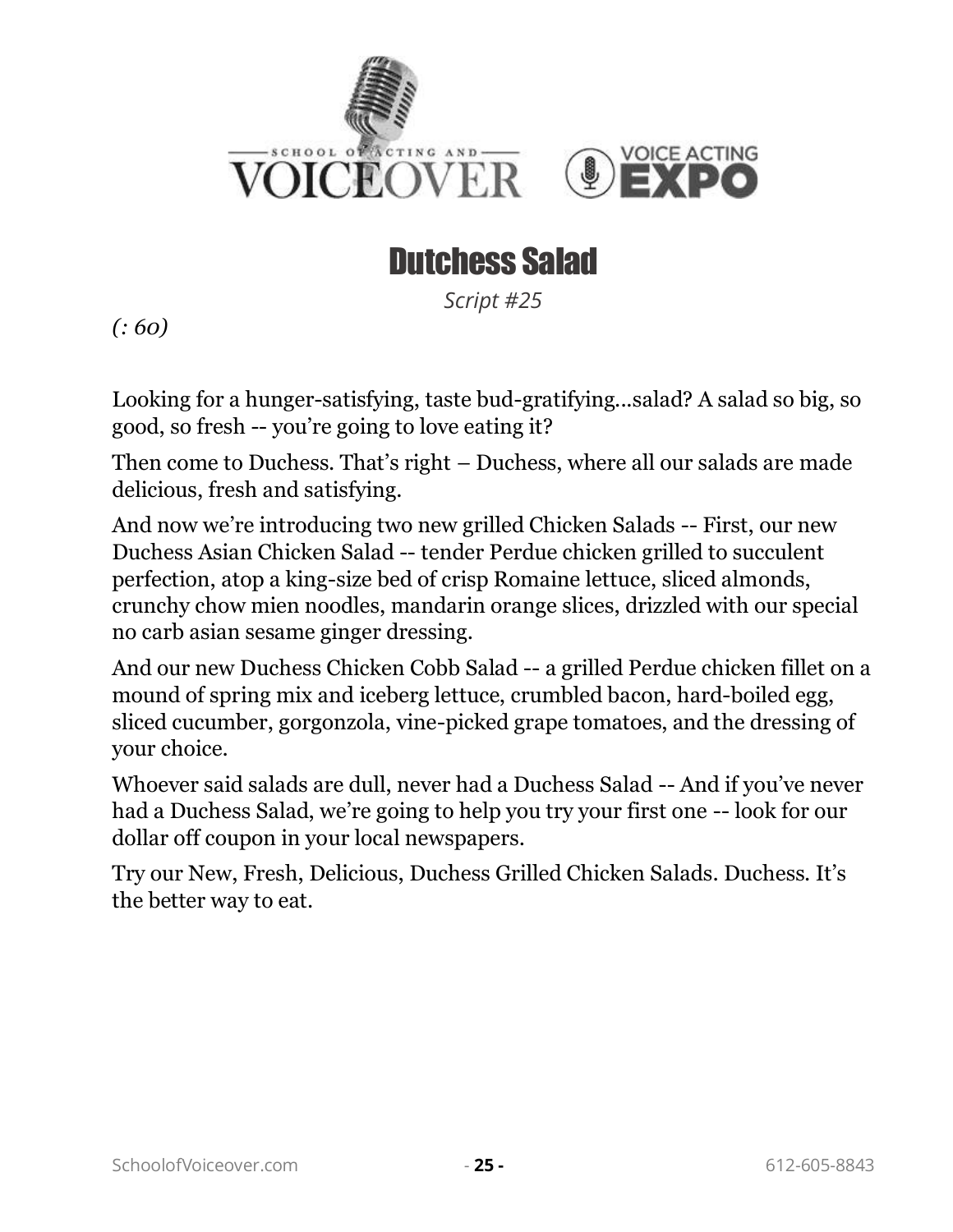

### Earthbound Farm

*Script #26*

<span id="page-28-0"></span>Here at Earthbound Farm, we don't use any harmful chemical pesticides. All of our organic salads, fruits and vegetables are grown in harmony with nature. And while farming organically may cost more, we think you'll find Earthbound Farm organic produce is an infinitely better value. Because with each crisp, delicious bite, you can take comfort in knowing you're protecting your family's health.

Now and for years to come. Earthbound Farm. Food to live by.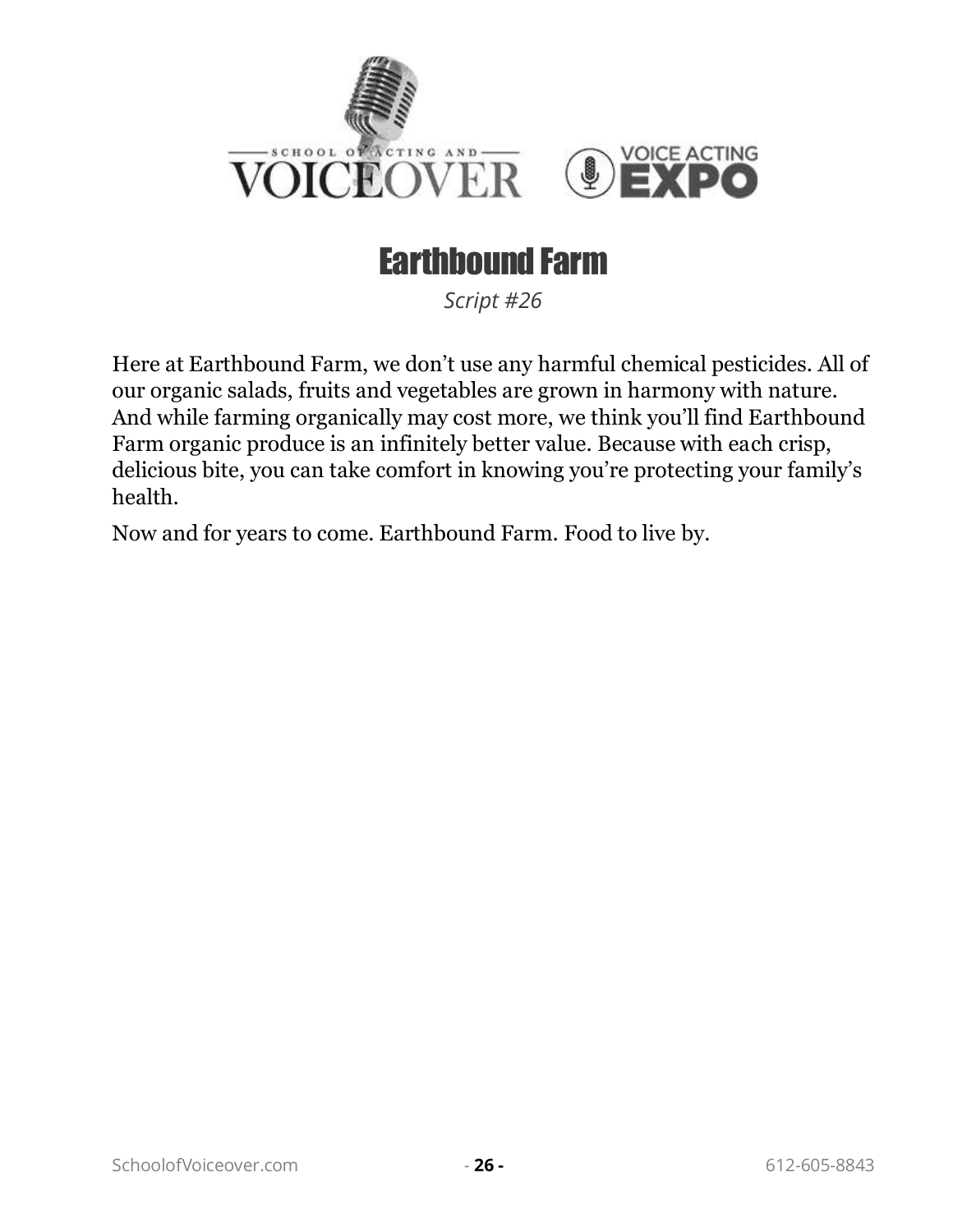

#### Esurance: Born Online

*Script #27*

<span id="page-29-0"></span>Esurance was born online, which means fewer costs, which saves money. Their customer experience is virtually paperless, which saves paper, which saves money. They have smart online tools so you only pay for what's right for you which saves money. They settle claims quickly, which saves time, which saves money. They drive an all-hybrid claims fleet which saves gas, which saves money. They were born online and built to save money. Which means when they save, you save. Because that's how it should work in the modern world. Esurance. Backed by Allstate. Click or call.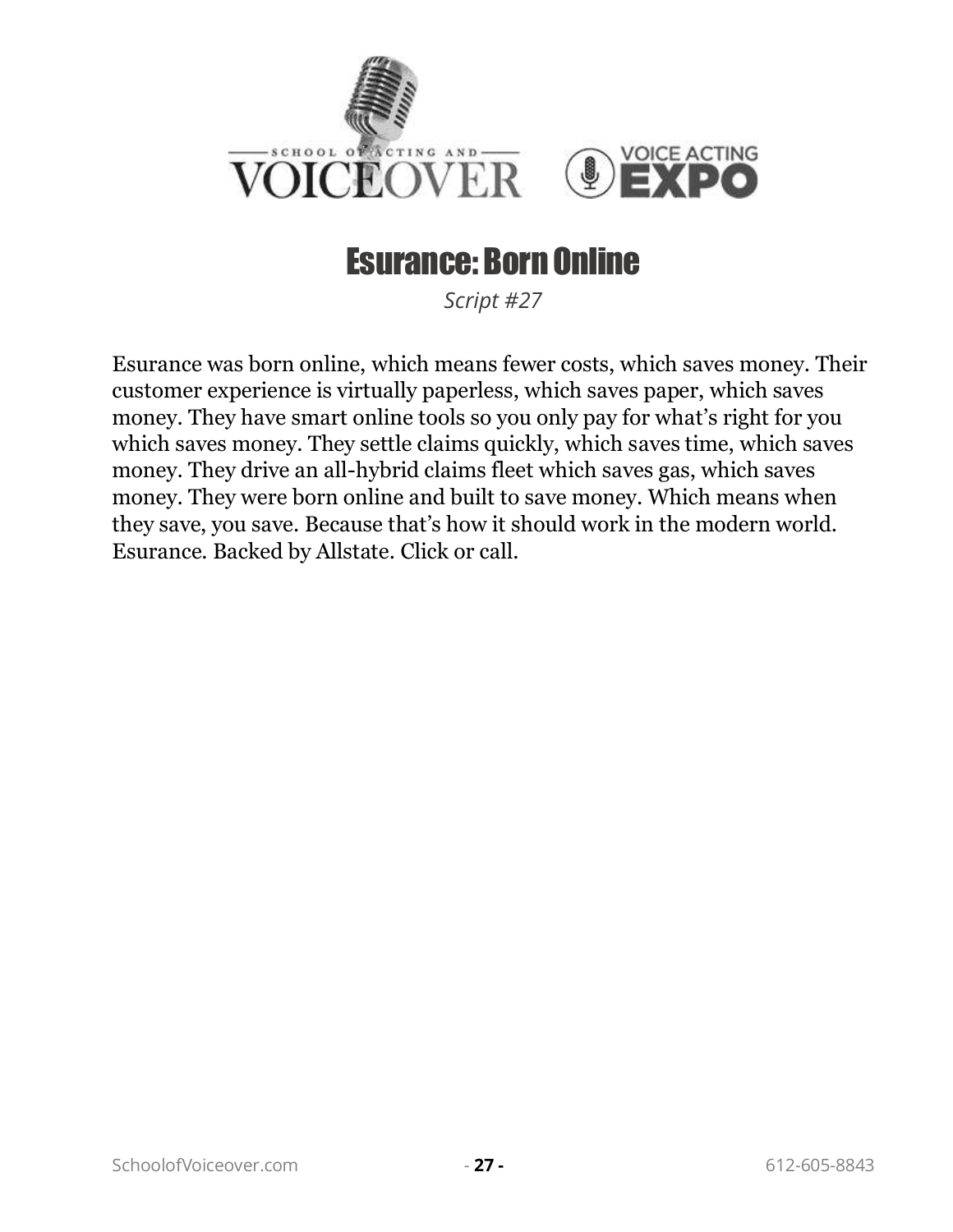

## Fly Fishing: Tying Flies

*Script #28*

<span id="page-30-0"></span>*(: 30)*

It's been a winter of discontent across much of the U.S. Cabin fever is running high -- especially among fly fishers anxious to get back on the water.

If the weather has you stuck indoors, tying flies for the coming season's fishing can be a great way to pass the time.

Just about anyone at any age can tie flies. The best way to get started may be to buy a beginner's fly tying kit, with the basic tools, the various materials needed for a useful selection of flies and instructions on how to transform a hook, a few feathers and some thread into a lifelike lure that the fish can't resist.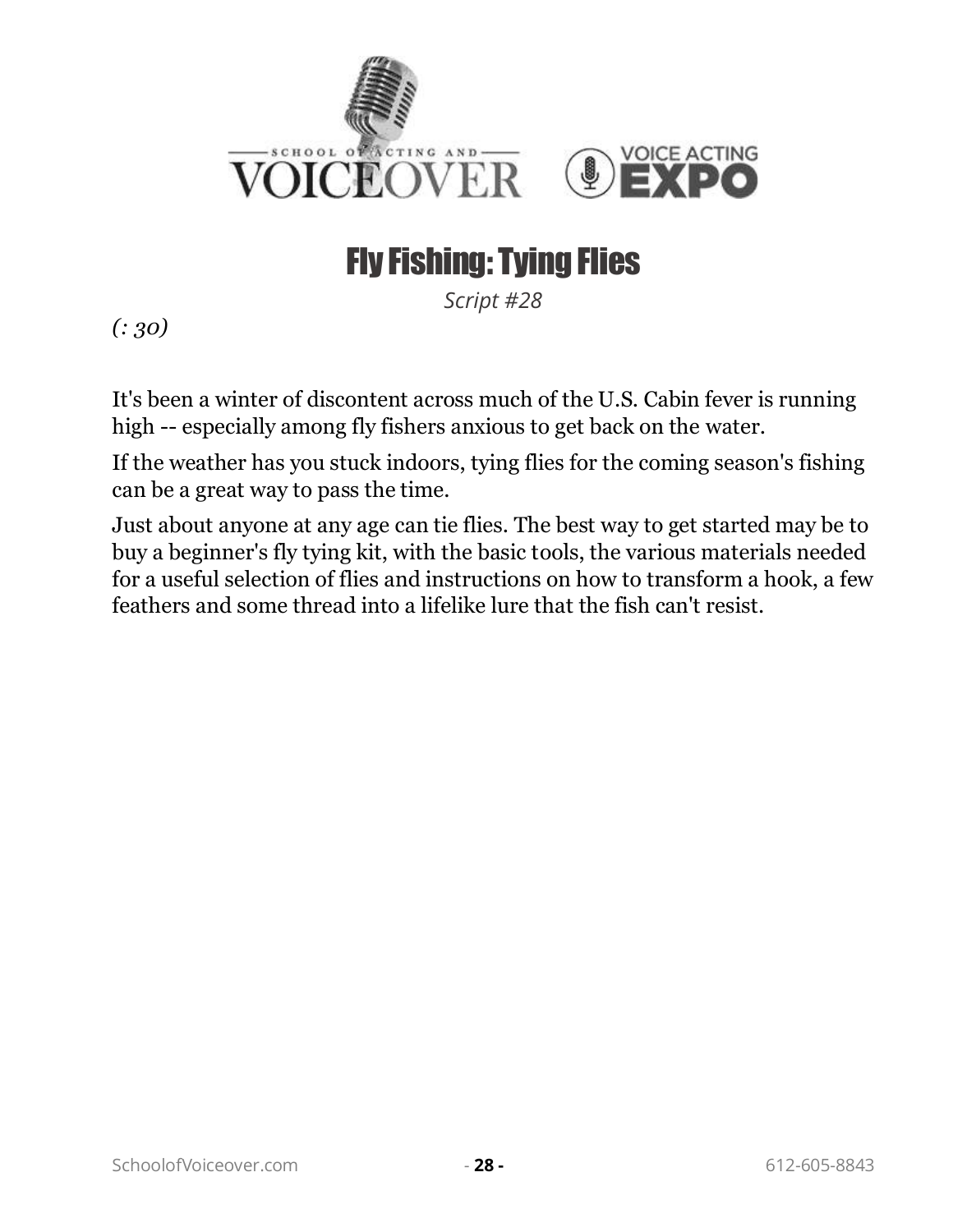

## Folgers Cafe Latte

*Script #29*

<span id="page-31-0"></span>*: 30 Script* 

This isn't one of those coffees that you sit and sip as the world passes you by. Introducing New Folgers Caffe Lattes – delicious coffee house style taste sensations. They're richer, coffier, and frothier than the other guy. So it's not the coffee you drink to take a break from your day. It's the coffee you drink to break into it. New Folgers Cafe Latte.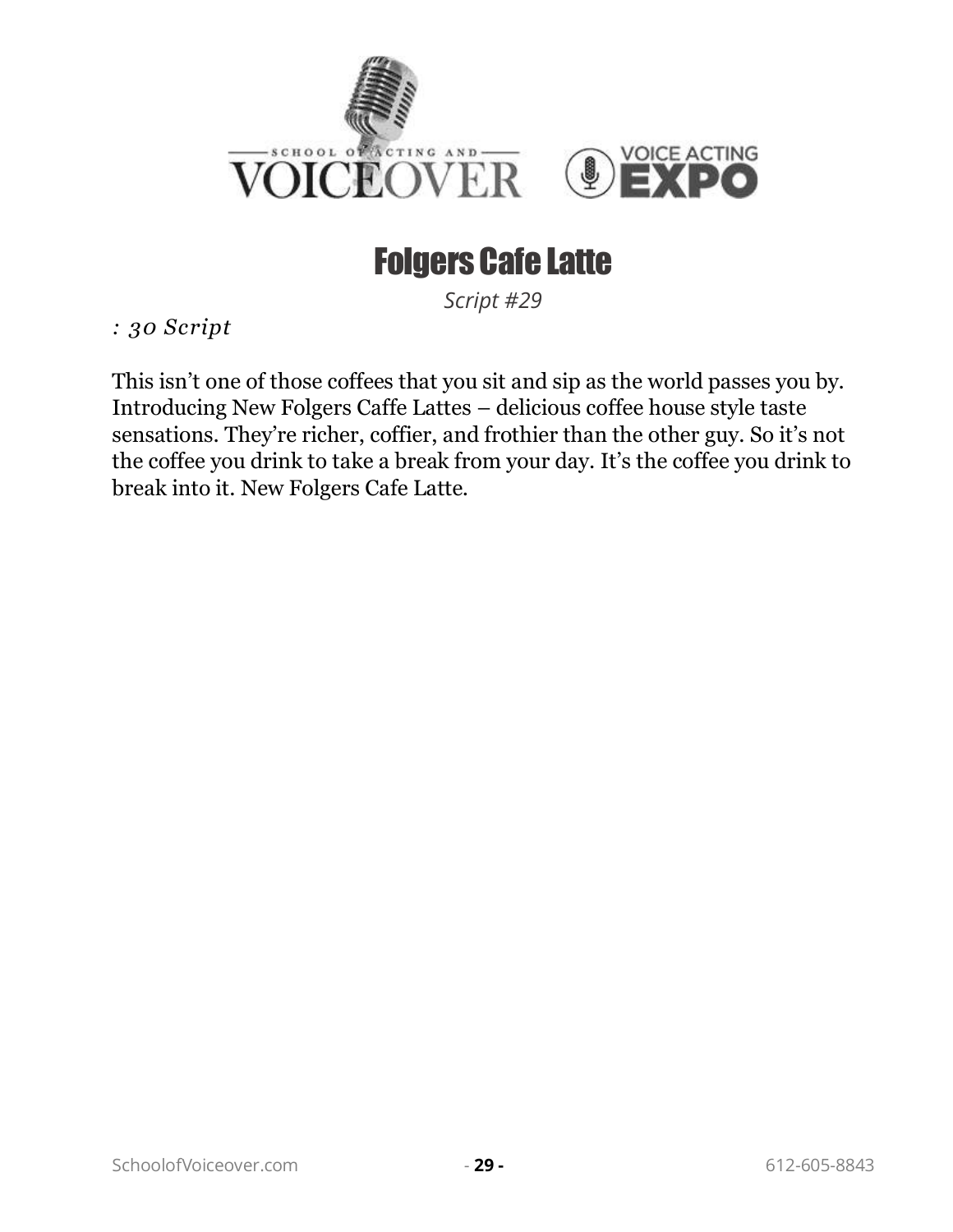

## Geico: Symbol

*Script #30*

<span id="page-32-0"></span>*(: 30)*

These days, it seems as if every car insurance company needs a symbol. Things like a blanket or a hand. Well, if Geico had a symbol, it would surely be the frontal lobe of the cerebral cortex. You see...it's here, deep within the brain, that nerve impulses figure out, "Hey...it's smarter to buy car insurance from GEICO." Over 10,000 drivers switch each week! So call for a free rate quote today.

Yep, the brain's a great symbol. We just can't imagine the medulla oblongata on our stationary. Call 1-800-4-GEICO. GEICO Direct, the sensible alternative. Not available in New Jersey or Massachusetts.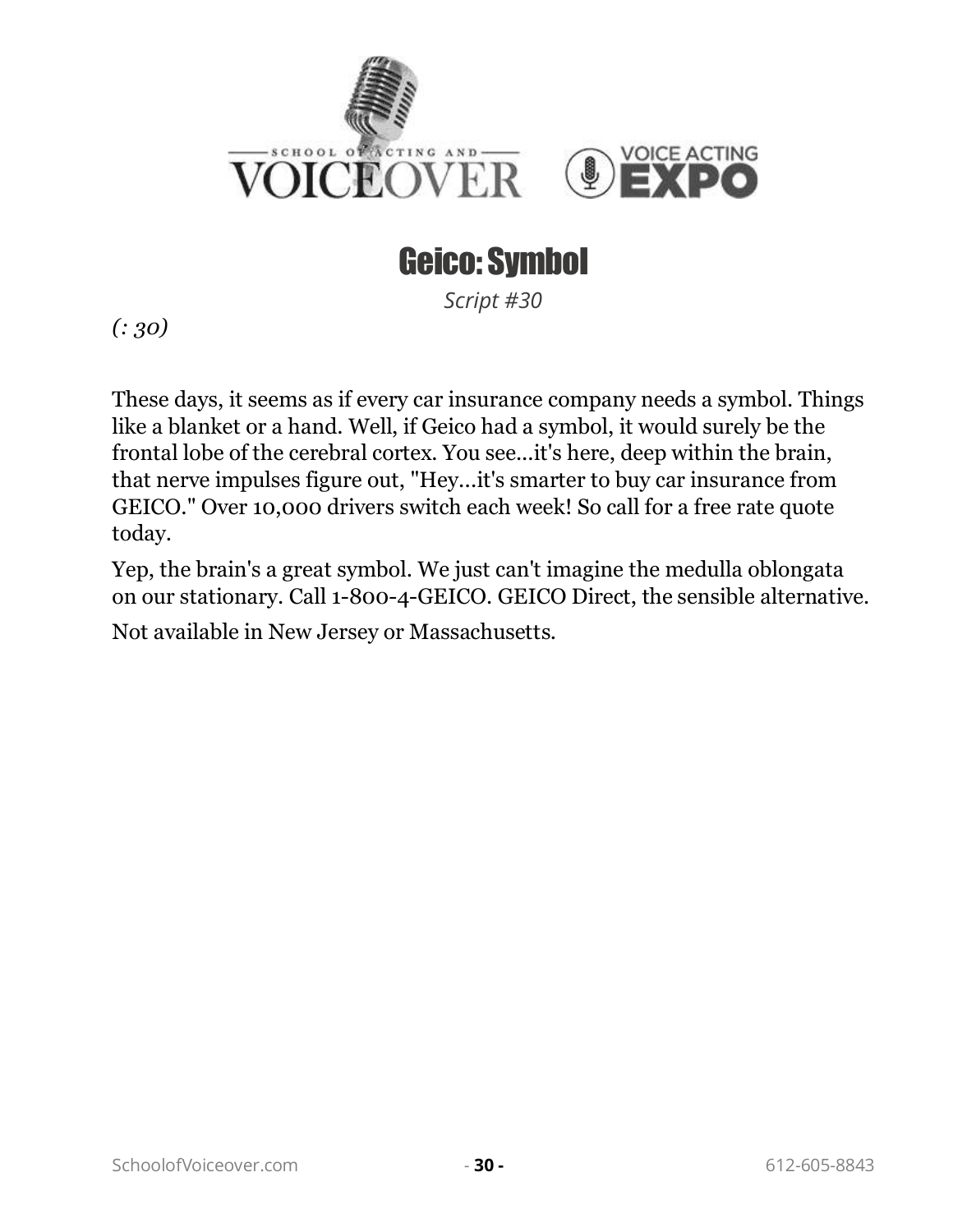

#### Gertens: Don't Settle

*Script #31*

<span id="page-33-0"></span>*(: 45)*

If you think all garden centers are alike, think again.

Sure, you could grab that slightly saggy red geranium sitting sad and neglected outside the superstore. Or you could settle for a forsaken flat of impatiens and load them up with the groceries.

But you'd be missing out. At Gertens, your visit will be inspiring—a celebration of nature, beauty, and the joy of summertime. You'll find here an amazing array of flowers, trees. and shrubs, landscape accents like pottery, statues and fountains, plus all the tools and supplies you need, including advice from our staff of garden-loving experts.

So make your trip to the garden center a pleasure, not an errand. Come to Gertens, and discover the wonder.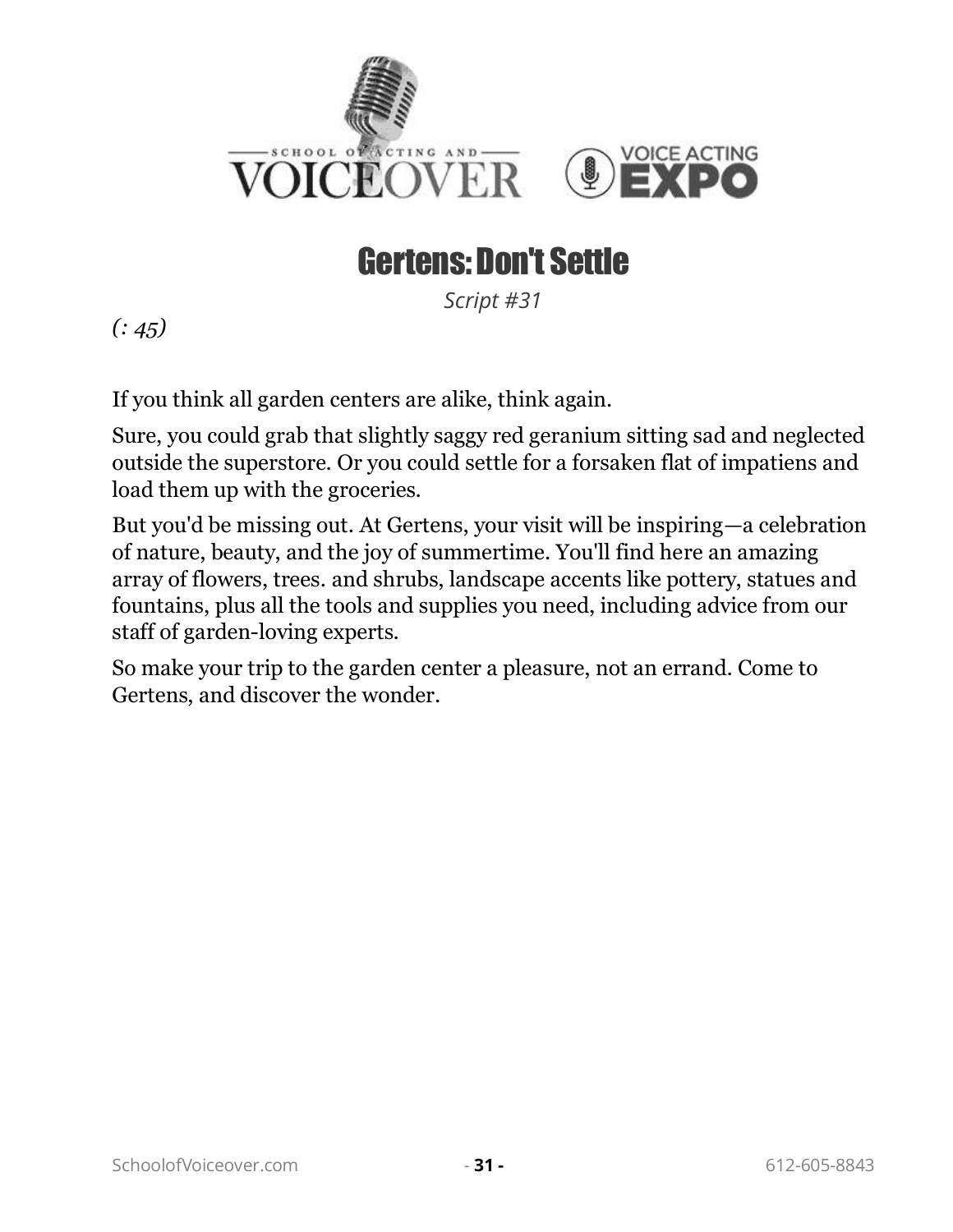

#### Gold Medal Flour

*Script #32*

<span id="page-34-0"></span>*: 30 Script* 

My memories of Grandmother always include her baking sugar cookies. Her softly floured hands guiding mine, as together we made the hearts and stars. And they were soooo good! Now, it's my turn to pass on that special recipe to my granddaughter, and that means using Gold Medal Flour. That big Gold Medal right on the bag means my cookies will become sweet memories to her, just like Grandma's did to me. GOLD MEDAL FLOUR. Her cookies just wouldn't have been the same without it.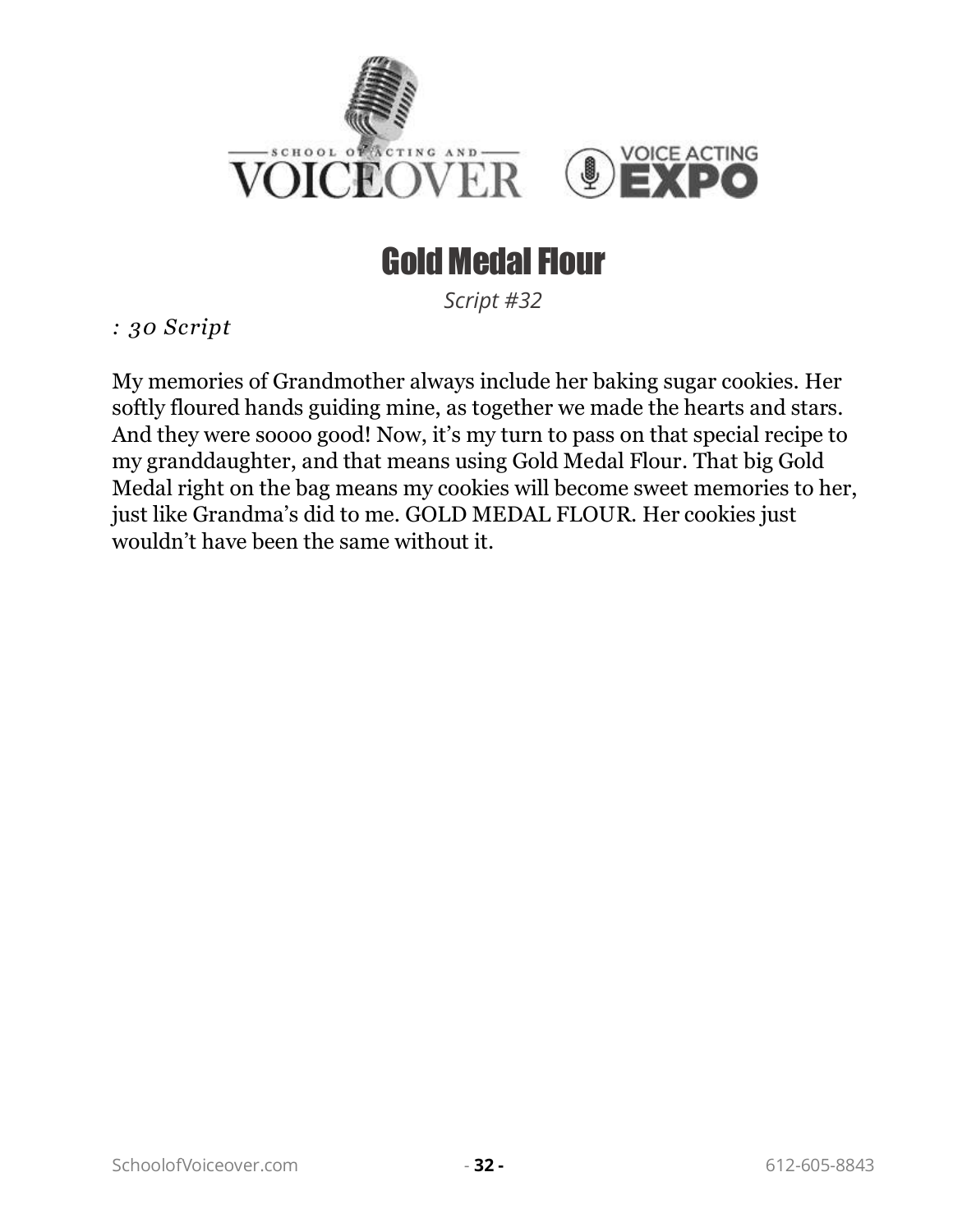

# Gro-Lux

*Script #33*

<span id="page-35-0"></span>How does your garden grow? Your indoor garden, that is. Today, believe it or not, you can grow anything indoors as well as out. Not just African violets… but also geraniums, azaleas, ferns, even orchids. The secret is Gro-Lux… a special fluorescent lamp from GTE Sylvania, that stimulates plant's growth. Gro-Lux. Another product to make your life a little nicer, from GTE.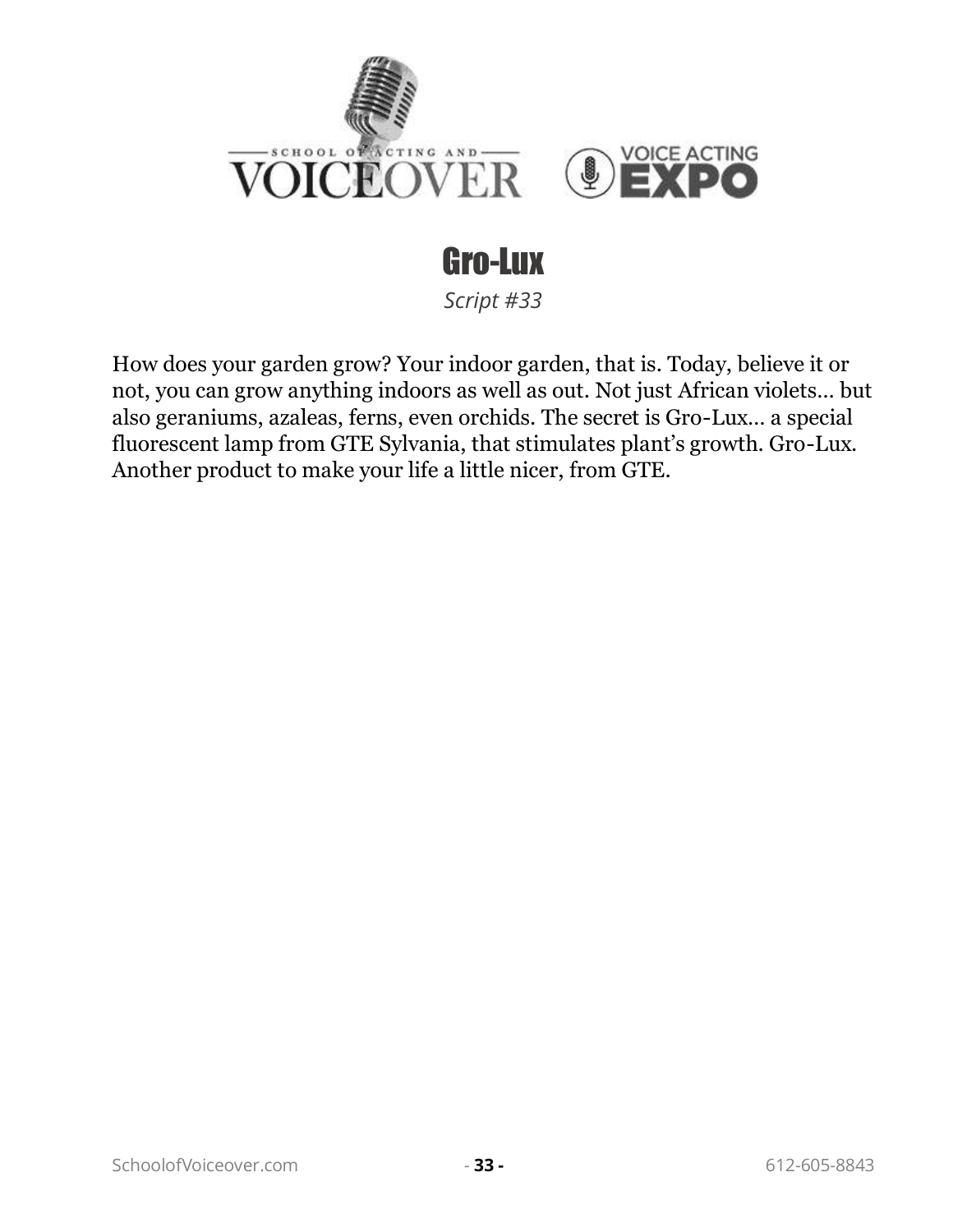

#### Habitat for Humanity: What Will You Build?

*Script #34*

What will you build? What will be your legacy? How will you make the world a better place?

If you're searching for answers to these questions, Habitat for Humanity can help. It's a curious thing about Habitat for Humanity, we build houses and something more, something extraordinary.

A Habitat build site is where laying one foundation can transform a neighborhood. Where painting a room colors an entirely new outlook on life. Where installing a window offers up a clearer vision of the future. Where renovating a home can renew a community. Where setting a level can balance a life.

You see? Habitat for Humanity builds houses and so much more. So what will you build? Visit Habitat.org to learn more.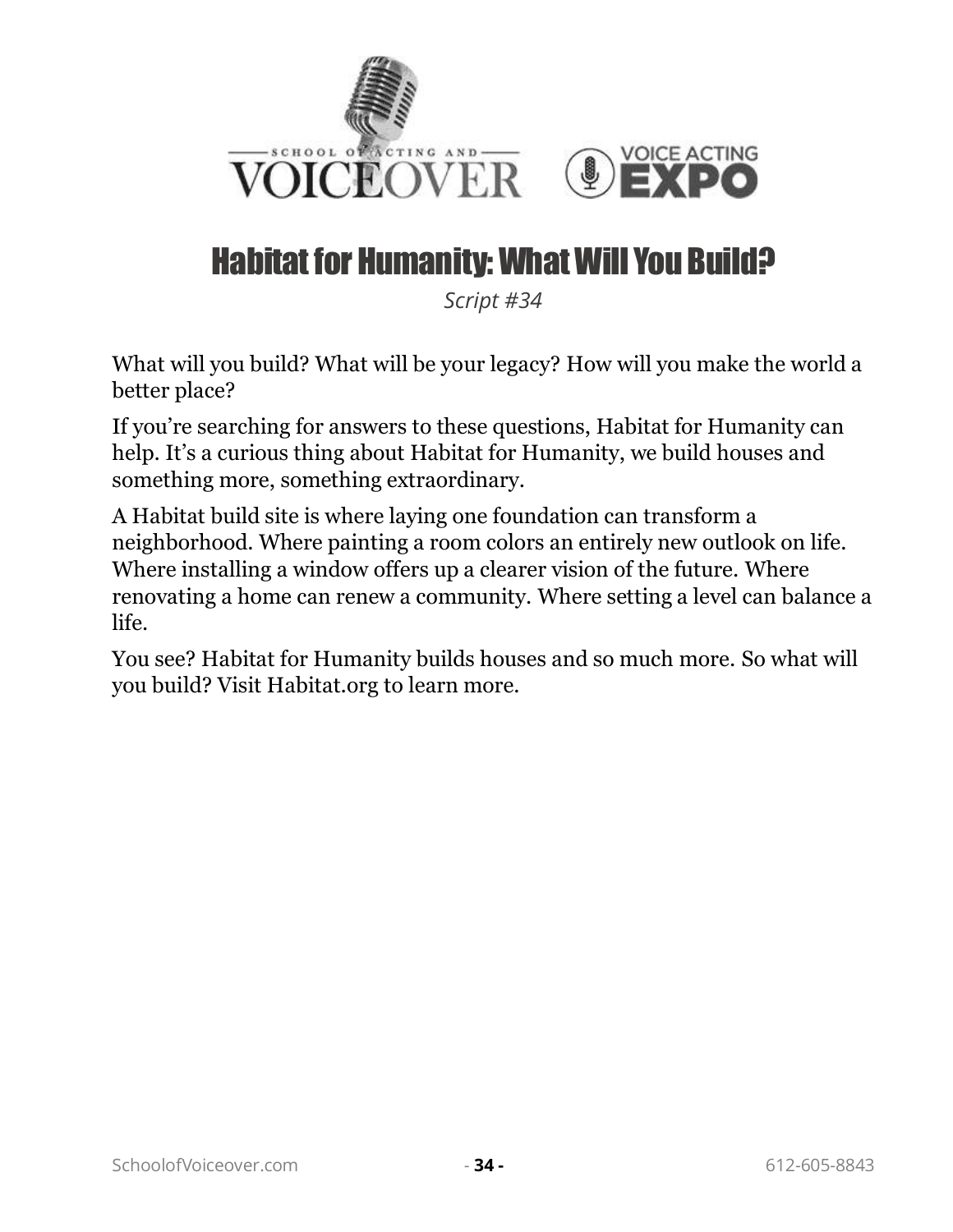

#### Harvey Home Theater

*Script #35*

*: 30 Script* 

He has a 160 IQ, performs cardiac surgery for a living. And now, he can even operate his home entertainment system. Introducing Harvey Home Theater. It's so sophisticated, it's simple. Dimensions of sight and sound unheard of, until now. All at your fingertips. Now, if he could only operate the microwave. Home Theater from Harvey, not your ordinary electronics store. Call for the Harvey near you.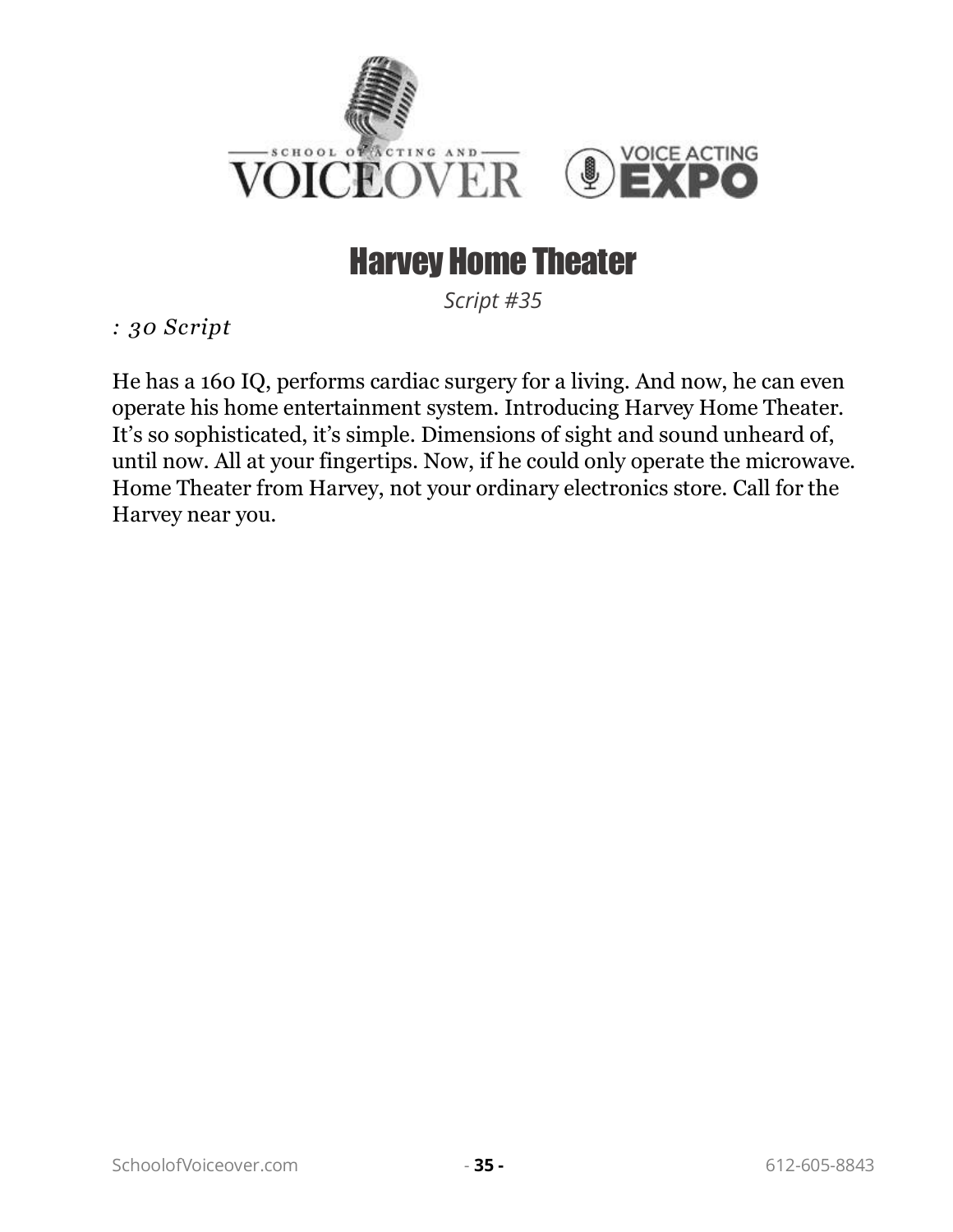



#### Honey Baked Ham: Bees

*Script #36*

*(Doubles)*

**Bee 1:** Hi we're bees.

**Bee 2:** And we're mad!

**Bee 1:** Here's the deal. You buy Honey Baked Ham.

**Bee 2:** You love Honey Baked Ham!

**Bee 1:** But here's our beef with this whole Honey Baked Ham thing.

**Bee 2:** Go ahead, tell 'em!

**Bee 1:** You talk about the spiral cut

**Bee 2:** Fine.

**Bee 1:** You talk about the three generations of traditions.

**Bee 2:** Also fine.

**Bee 1:** And you go way nuts over the great honey taste

**Bee 2:** And that, our human friends, is where the trouble begins.

**Bee 1:** Yeah, 'cause where did the Honey Baked Ham people get the idea for the great honey taste? HUH?

**Bee 2:** Yeah, where? FROM BEES! You MORONS!

**Bee 1:** But have you ever thanked a bee?

**Bee 2:** Have you ever gone up to a bee and said, "Hey, you bee, thanks for inspiring the great taste of Honey Baked Ham."

**Bee 1:** No, you haven't!

**Bee 2:** You never thanked us, yet you enjoy Honey Baked Ham on Holidays, at Super Bowl Parties, your kids graduation, birthdays...

**Bee 1**: Whatever!!! You love it. You enjoy it. But you never thank us.

**Bee 2**: And YOU wonder why... we STING!

**ANNCR**: Honey Baked Ham.... The Number One Ham in America!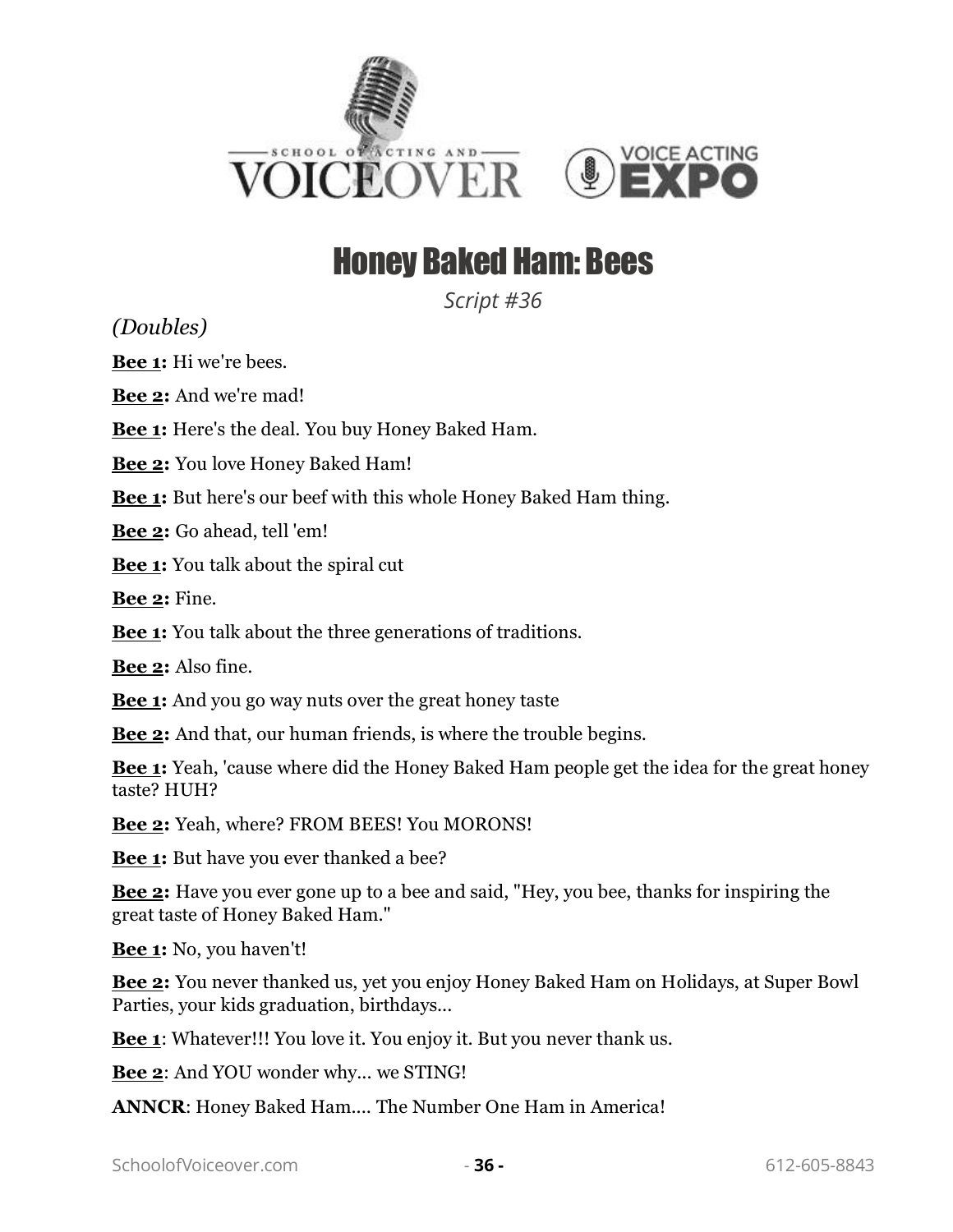

# Hotels.com: I'm In A Hotel

*Script #37*

I'm in a hotel, and a hotel is the best place to talk to you about hotels. All you can eat is a hotel policy that allows you to eat all that you can. The hotel gym is short for gymnasium. The hotel pool is usually filled with water. And the best dot com for booking hotels is hotels.com, it's on the internet, but you probably know that…or maybe you don't, I don't really know you.

(Welcome back, Captain Obvious)

Yes I am! And all these words are spelled correctly!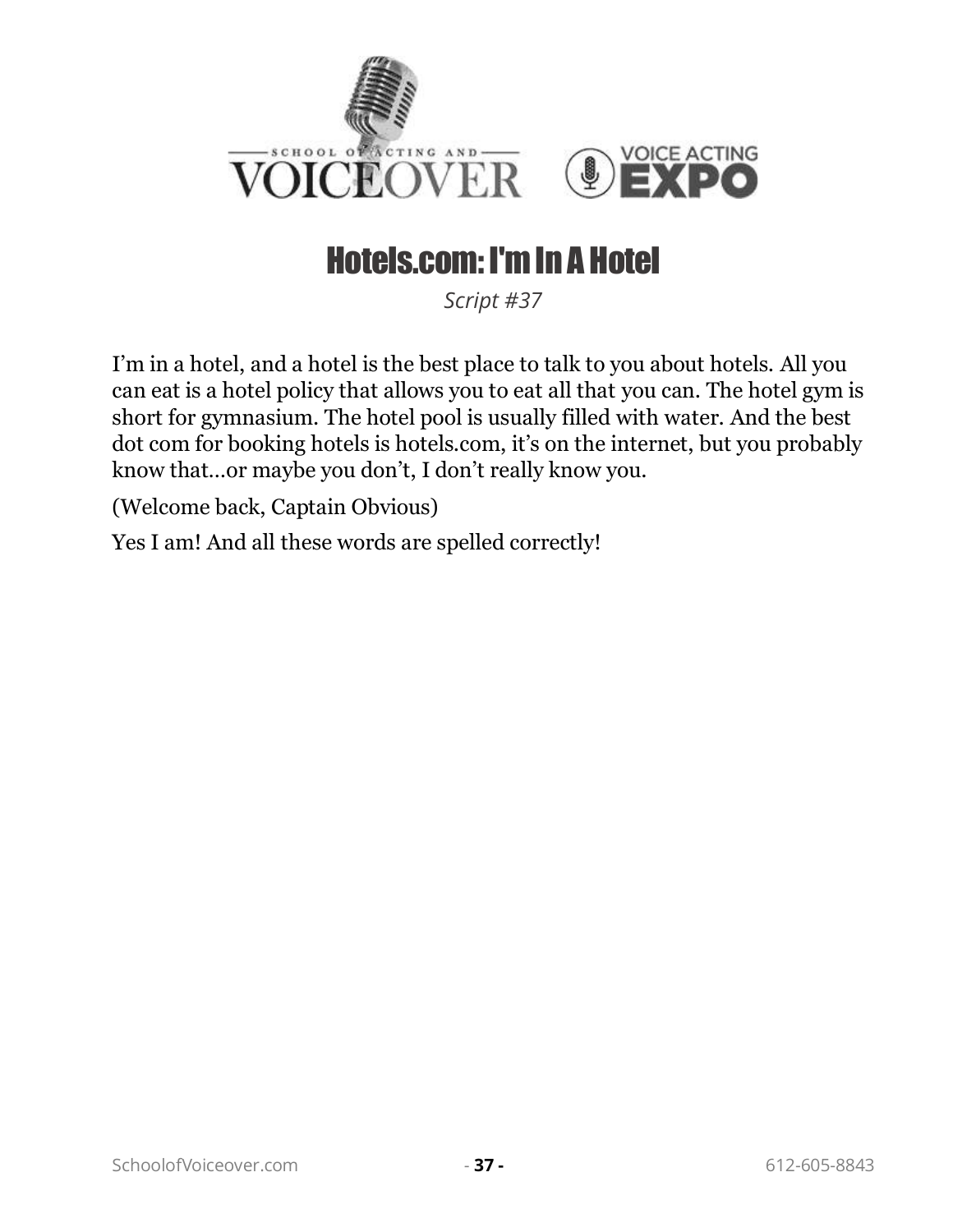

# Information: Cubase Tutorials 2

*Script #38*

*(: 30)*

If you click in the ruler you can display the position info window. This gives you accurate positioning information when moving objects around. Great for lining things up just right. There are times when you're are going to need to draw in symbols instead of notes. Choose one of the symbol palettes under the submenu under the score menu. When you right click on a symbol palette you can choose other symbol palettes. You can select Toggle, it will toggle between horizontal and vertical display. To drop in some symbols, simply click on the symbol and click on the score editor.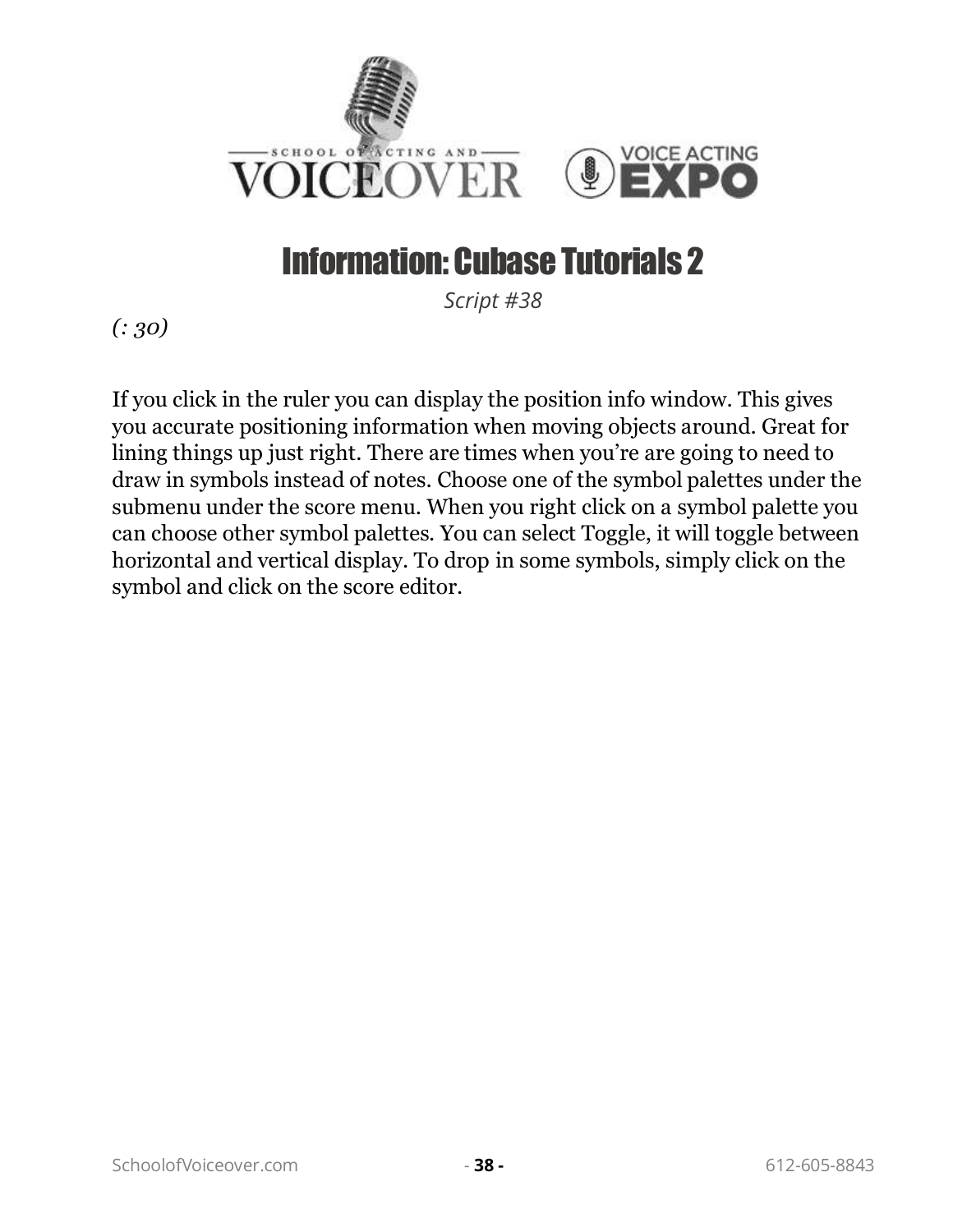

#### Information: Glaucoma

*Script #39*

Glaucoma is a disease of the optic nerve, which is the part of the eye that carries the images we see to the brain. The optic nerve is made up of many nerve fibers, like an electric cable containing numerous wires. When pressure inside the eye increases, damage to the optic nerve fibers may occur, causing blind spots to develop.

These blind spots usually go undetected until the optic nerve is significantly damaged. If the entire nerve is destroyed, blindness results. Early detection and treatment by your ophthalmologist are the keys to preventing optic nerve damage and blindness from glaucoma.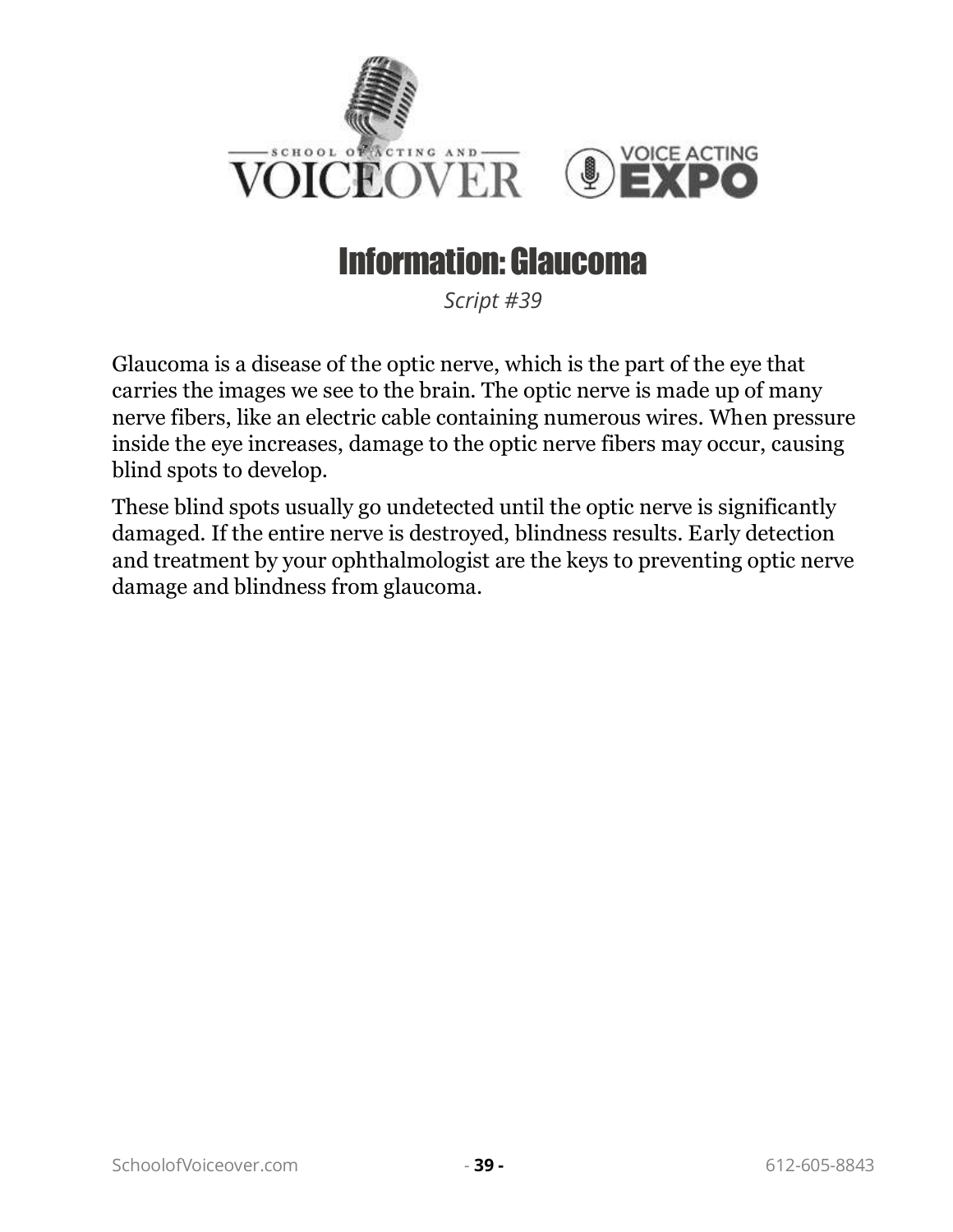

#### International Paper

*Script #40*

*: 45 Script* 

It's been suggested since the dawn of the computer age. A future in which everything worth knowing is accessible on screen. But as it turns out, people don't just want information at their fingertips. They want in on their fingertips They want to be able to touch, fold and, dog-ear; to fax, copy, and refer to; scribble in the margins or post proudly on the refrigerator door. So today, as people require more paper than ever, our research centers are responding with new papers for home and business. From printing paper to fine art paper to digital photography paper, we're committed to providing the "Paperless Society" with all the paper it needs. International Paper. We answer to the world.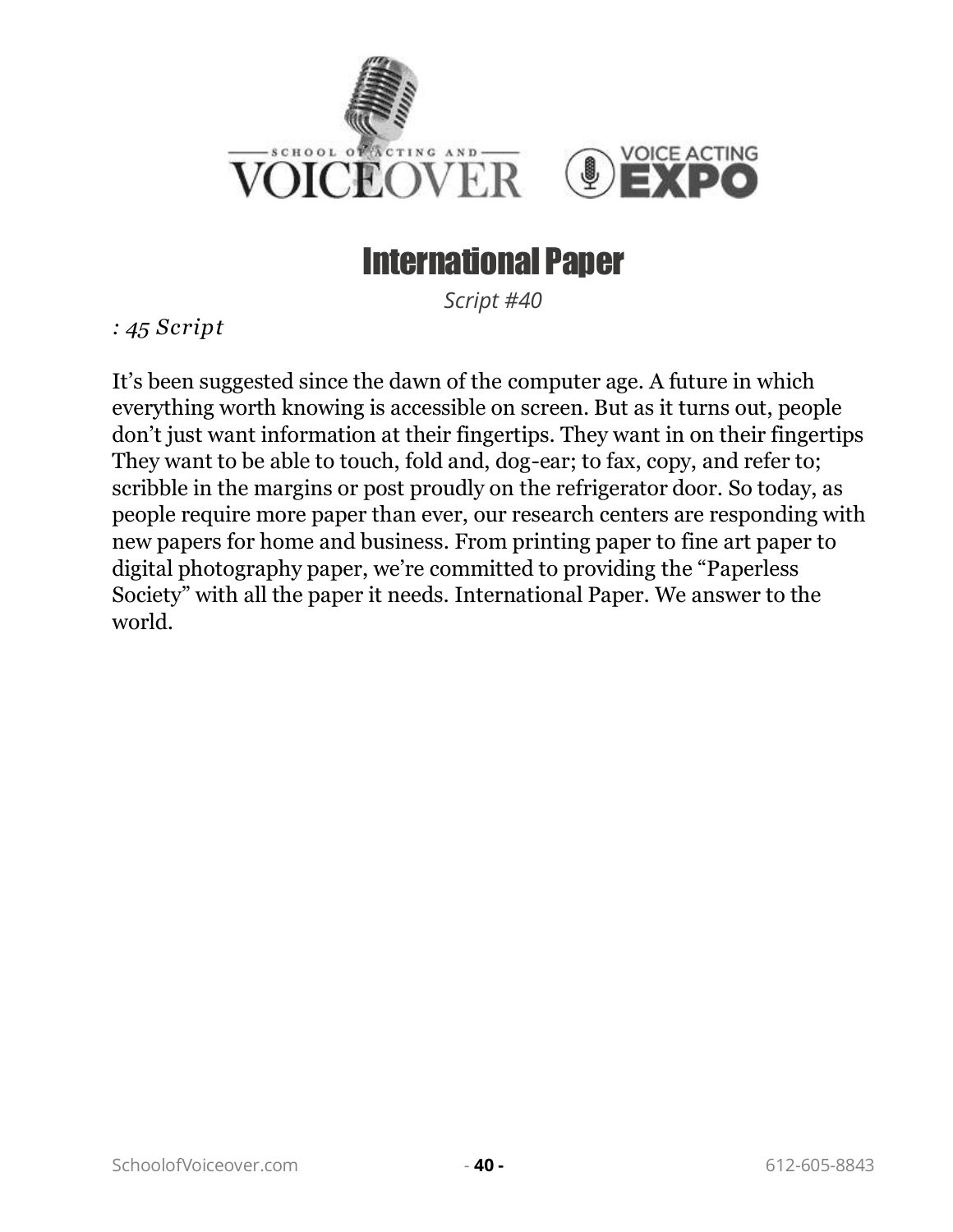

# John Deere: Not Enough Time

*Script #41*

If time is infinite, why is there never enough of it?

A John Deere 1 family tractor with quick park lets you attach and go.

I Match quick hitch gives you more to love, so it takes less work to do more work.

Auto Connect Driveover mower deck…? Done!

They're not making any more land, but there's plenty of time, if you know where to look.

Now you can own a 1E sub-compact tractor for just \$99 a month.

Learn more at your John Deere dealer.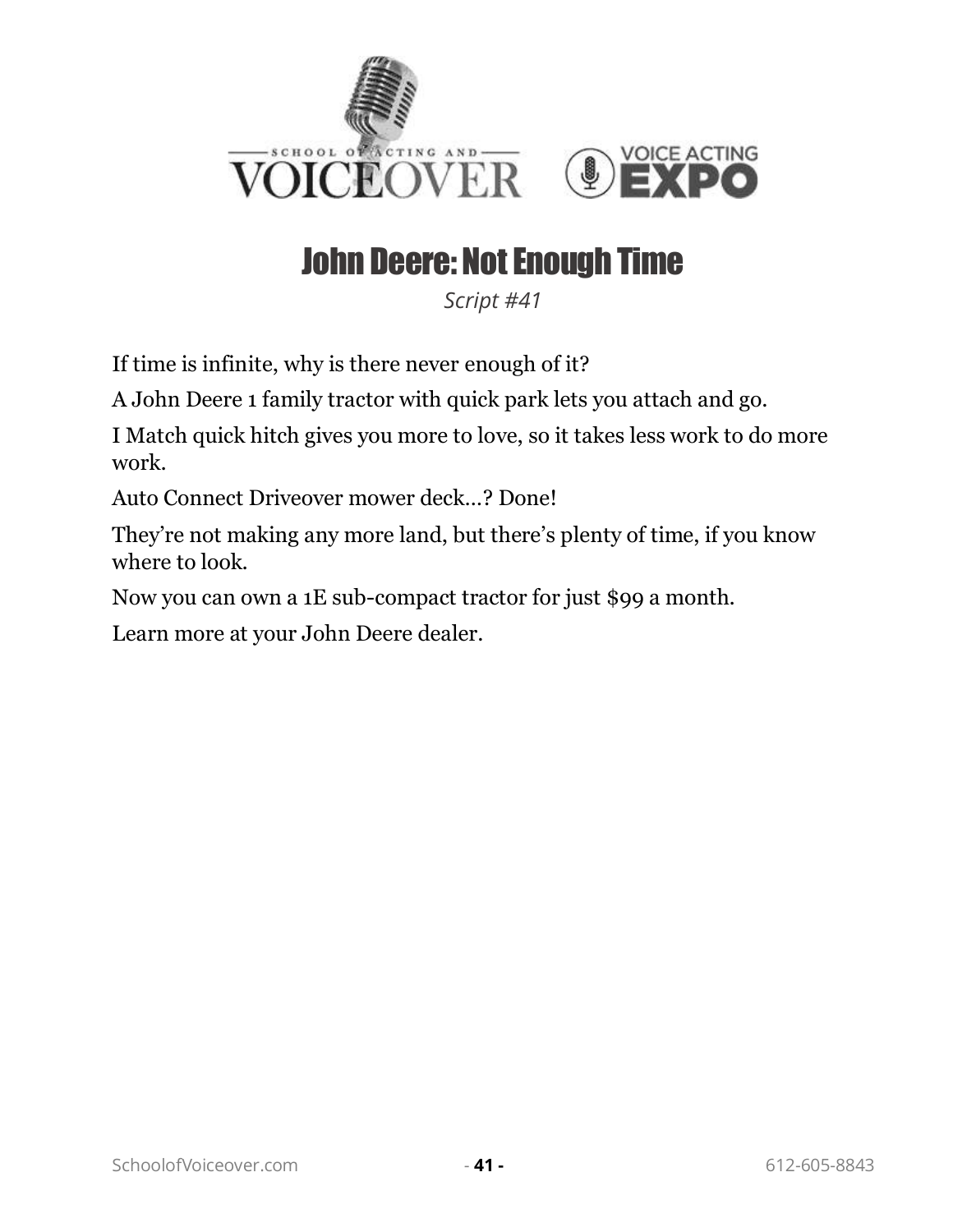

# Johnsonville Italian Sausage: Apology

*Script #42*

(Patriotic Music up and under)

Woman: (getting increasingly passionate)

Dear Grocers of America. I'm sorry. I'm sorry for always reaching to the back of your milk cases for the carton with the latest date. I'm sorry for squeezing five loaves of your bread to find the one. For boldly picking a bouquet of fresh cut flowers when I walk into your store, only to swap it for a fresh one on my way out. Yes, I've stalked your produce clerks with a fatal attraction for bib lettuce right from the box, sniffed your tomatoes and thumped your melons.

But I won't apologize for buying your Johnsonville Italian Sausage. I take the first one in the meat case, because I know it's made with only the freshest cuts of pork. And super chilled to lock that freshness in. Sure I've poked the package when your butcher's back was turned... but what freshness fanatic wouldn't? Sincerely, Mrs. Freshy Freshington.

ANNCR: For people fanatical about fresh sausage. Welcome to fresher Italian Welcome to Johnsonville.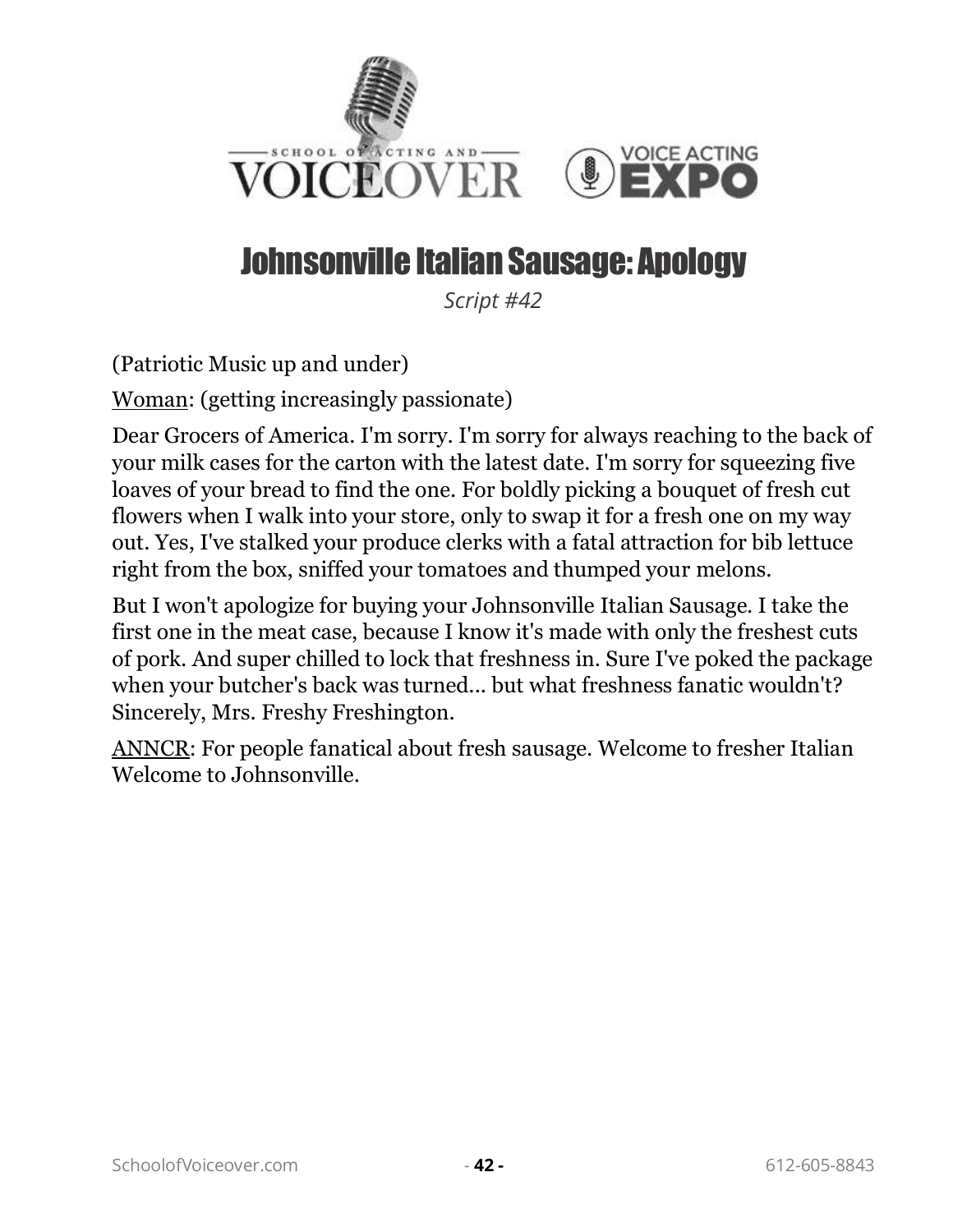

#### Keep America Beautiful: I Want to Be Recycled

*Script #43*

They said I couldn't dream. Called me a piece of trash and swore that's all I'd ever be. Said a bottle couldn't see the ocean. Give up. Go back to the dumpster. But I didn't listen. I made my way. And now, I'm what I always wanted to be.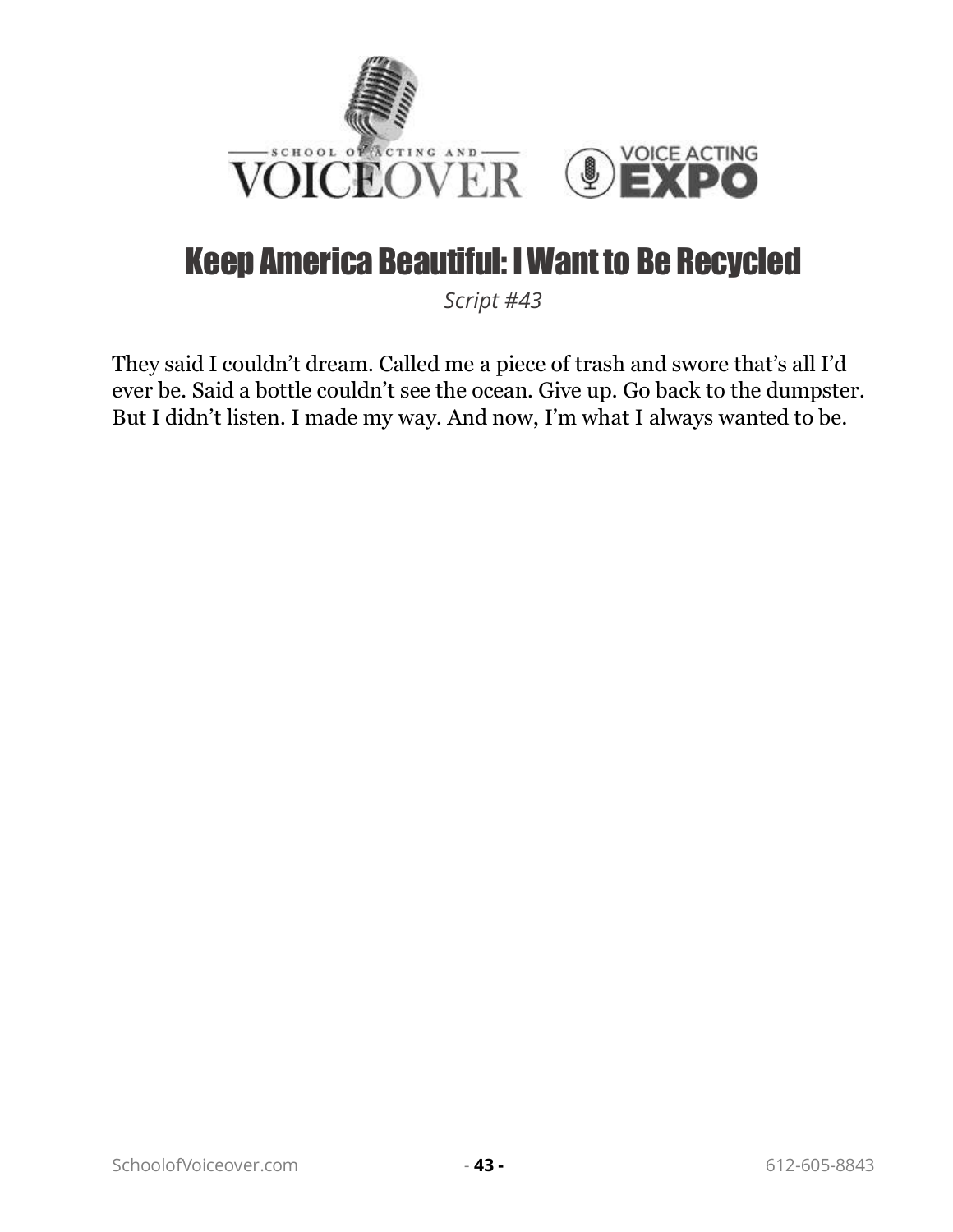



*Script #44*

Talk about your liver lately? Of course not! But how are you feeling? A Little run down? Sluggish? That's because of all those toxins in your system.

Face it, you don't always eat properly. Maybe last night's drink is still in your system. Or you've been taking medication. And what about all that pollution?

Your liver can eliminate these toxins, if it is functioning properly. It's the body's main filter. Keep it clean and working properly with Liverite … the ultimate liver aid.

Liverite is the all natural detoxifier and cleanser that helps your liver cope with toxins, medications and alcohol. Your liver is the key to better health and better energy. Take Liverite to maintain healthy liver function.

Call 888 - 425 - LIVE. That's 888 425 - L-I-V-E. On the web its Liver - I-T-E.com.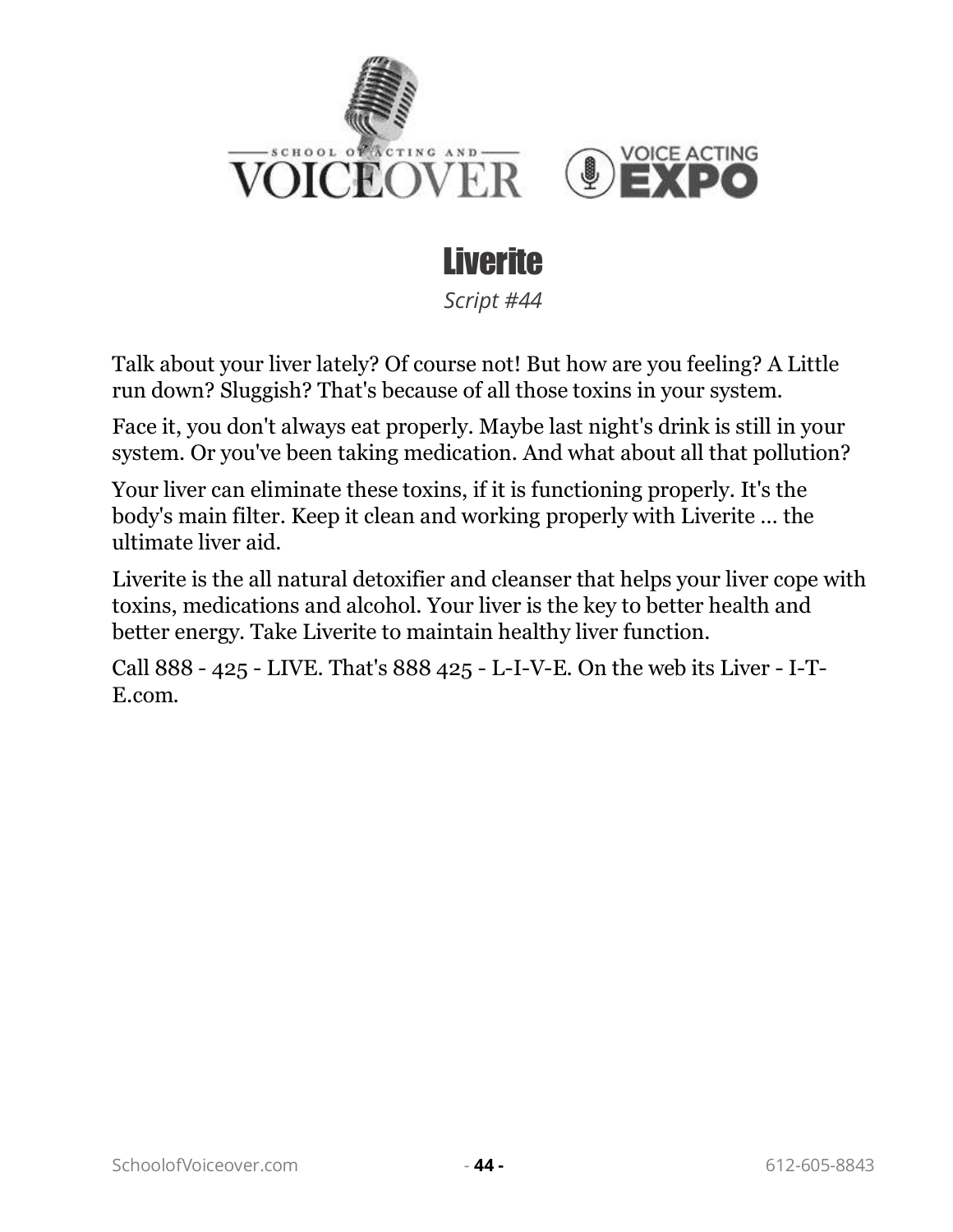

#### Maryland Lottery

*Script #45*

OK, so today is my birthday – my lucky day, right? So I decided to buy a Maryland scratch-off lotto ticket. I figured: what have I got to lose? It's my BIRTHDAY! OK – so I scratched off a final "6" and it matched up. So I'm thinking, alright, 30 bucks or something – cool. But then the next number said "One million" and I started to freak out.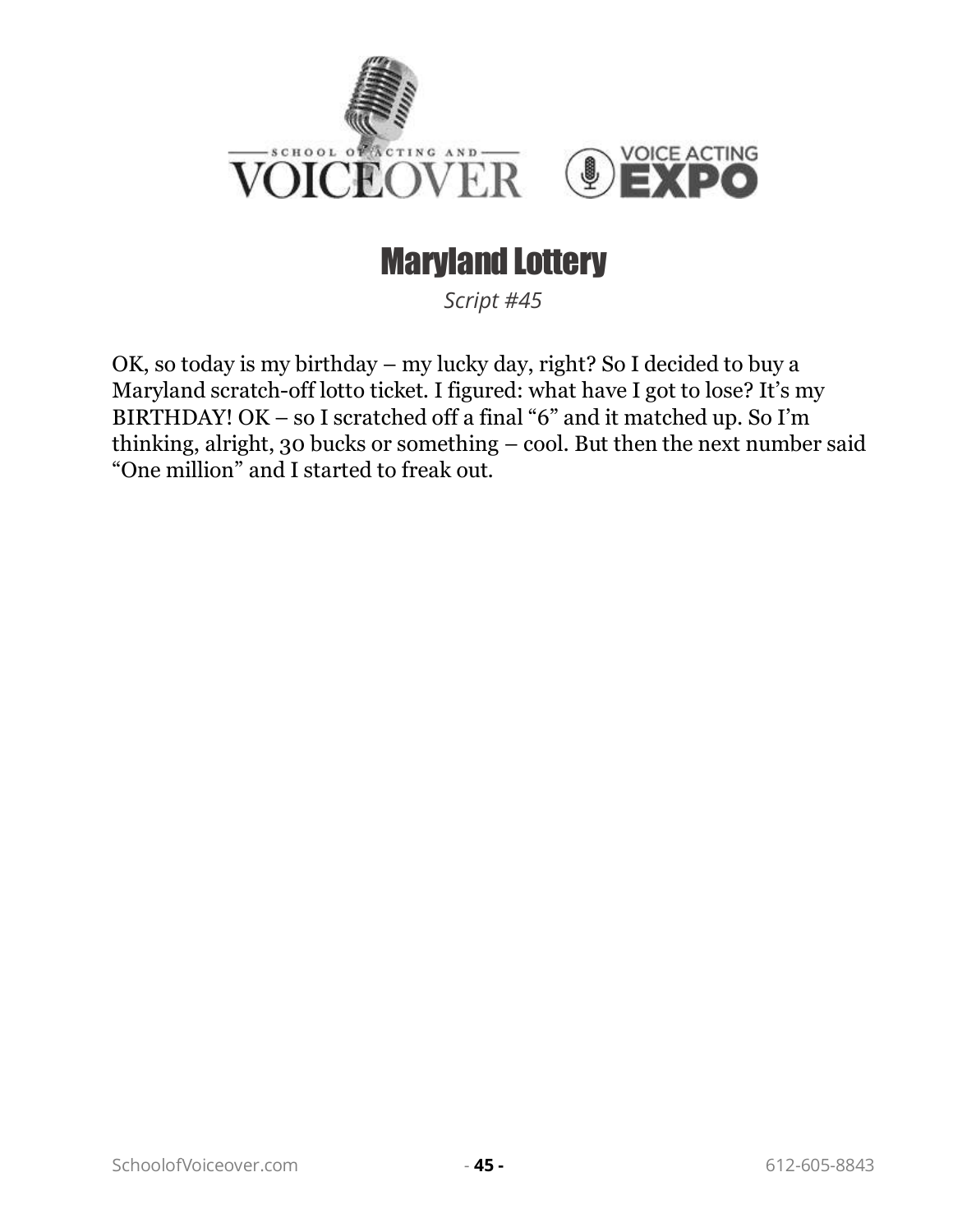

#### Minnesota Lottery: Fate

*Script #46*

There are moments when fate extends its hand, and offers us a choice.

Linger or leap into the unknown?

And in that leap... there is beauty. Spine-tingling, hair-raising beauty. And a state bird.

Life is more exciting when you take a chance.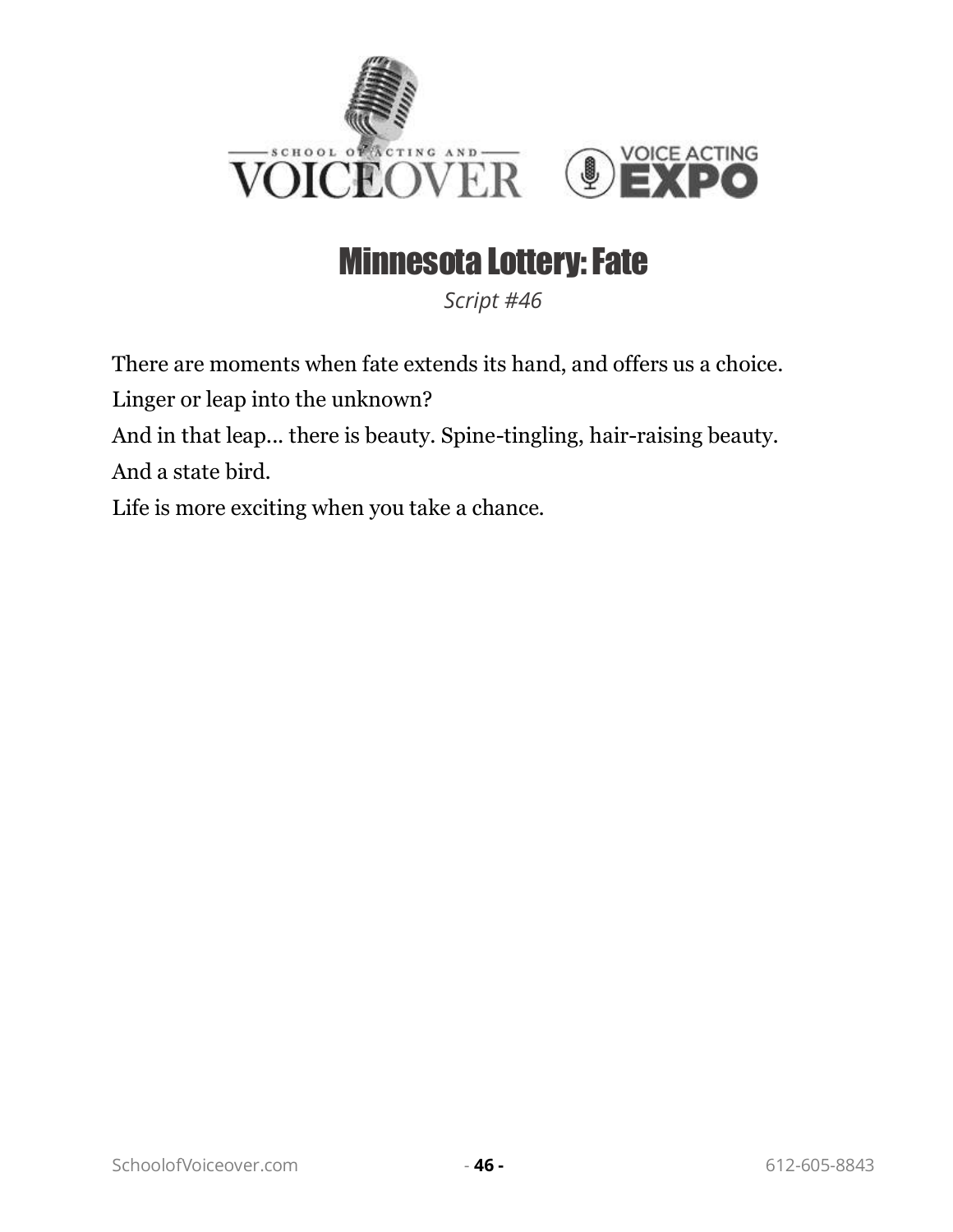

#### Minnesota Lottery: Hairy Mosquito

*Script #47*

#### MUSIC: LIGHTHEARTED, UPBEAT

ANNCR: Head to The Hairy Mosquito Trading Company in Milaca — home to the biggest steel mosquito in Minnesota. Shop for fine antiques and crafts. Or scratch your itch for a treat at our ice cream shop. So come on in! We won't bite.

VO: Hairy mosquito. It's an MN original. Just like the Only in MN scratch game from the Minnesota Lottery. With a top prize of \$75,000, it's Minnesota made for you. Must be 18 or older to play.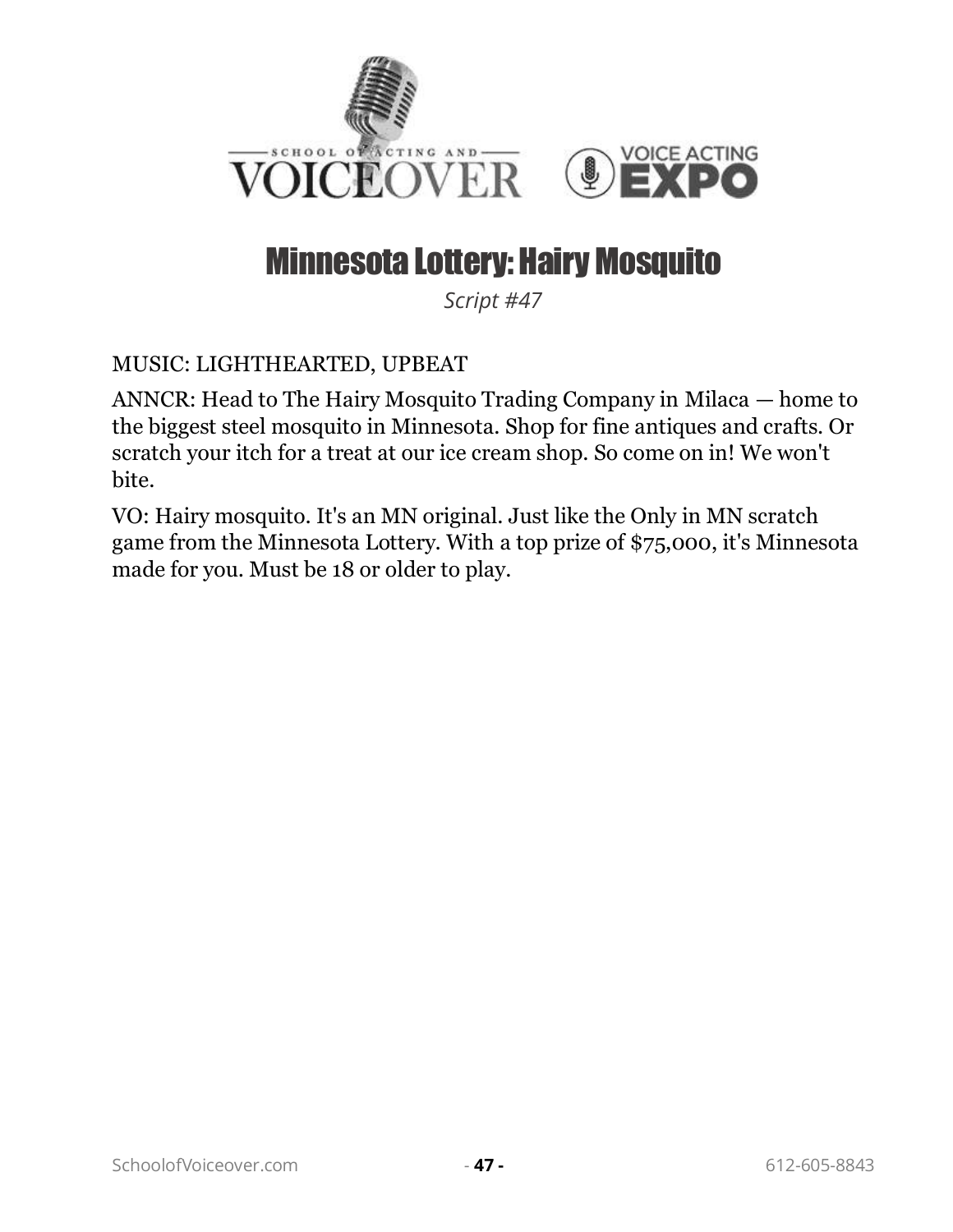

#### Minnesota Lottery: Turtle Race

*Script #48*

#### MUSIC: LIGHTHEARTED, UPBEAT

ANNCR: Hold on to your shell — the turtle race is on in Longville, Minnesota! See turbocharged turtles race at speeds up to less than one mile an hour. Plus turtle-y awesome food and games. It's a shell-of-a-lotta fun!

VO: Turtle racing. It's an MN original. Just like the Only in MN scratch game from the Minnesota Lottery.

With a top prize of \$75,000, it's Minnesota made for you. Must be 18 or older to play.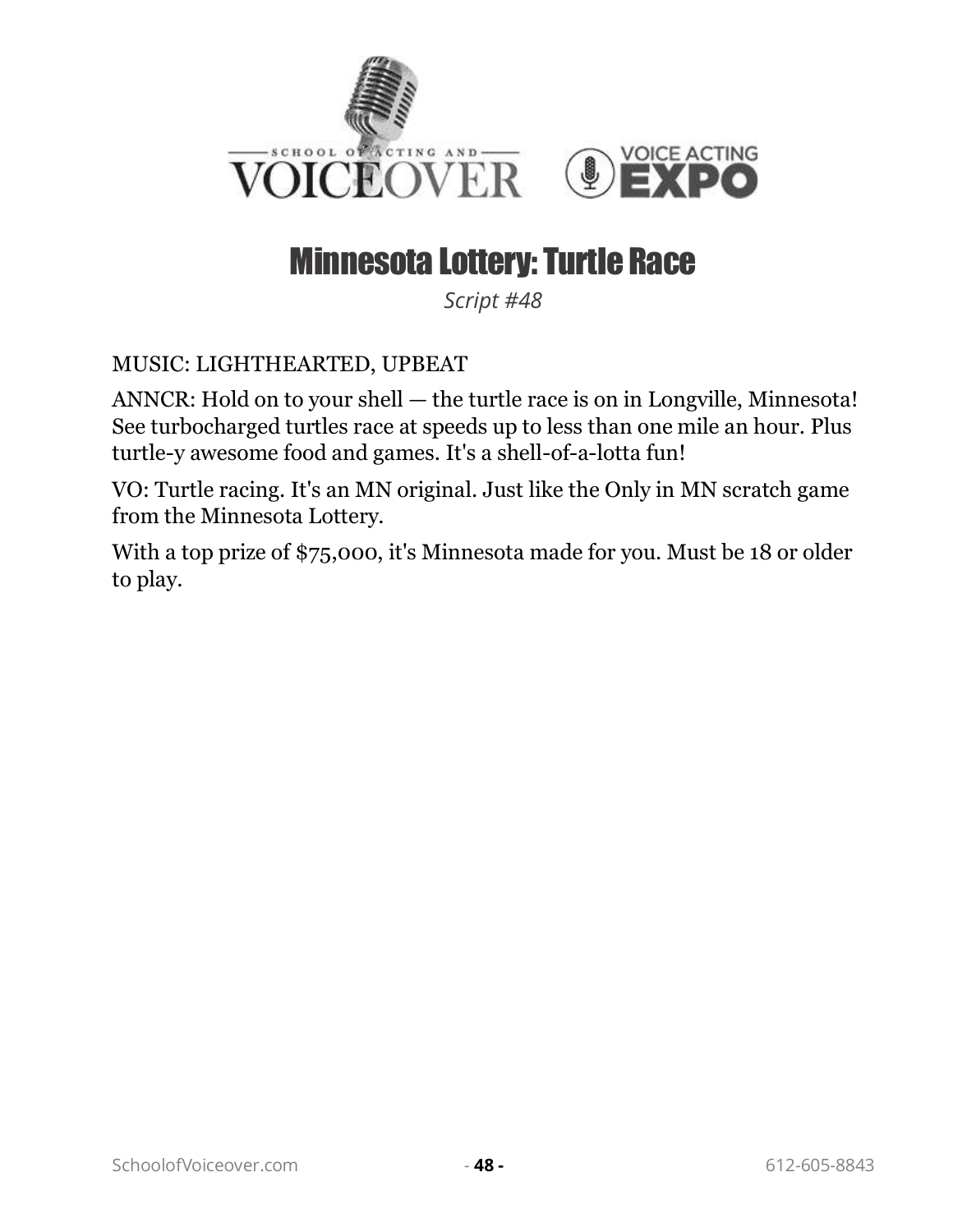

# Mobile Money: Complex

*Script #49*

Dealing with money is unnecessary complex. All those accounts, cards, banks, bills... Ugh...

What if we could deal with money in one place?

If it's between your checking or loan account – or that secret plan account.

If it's getting started saving with your dream house or at least its very first step.

if it's to check how much you've been saving.

if it's between buying a shiny gadget

or splitting a bill with your best friends

With Mobile money you can do all of that and much more. It's the easiest way to take control over your finances, transactions and much more.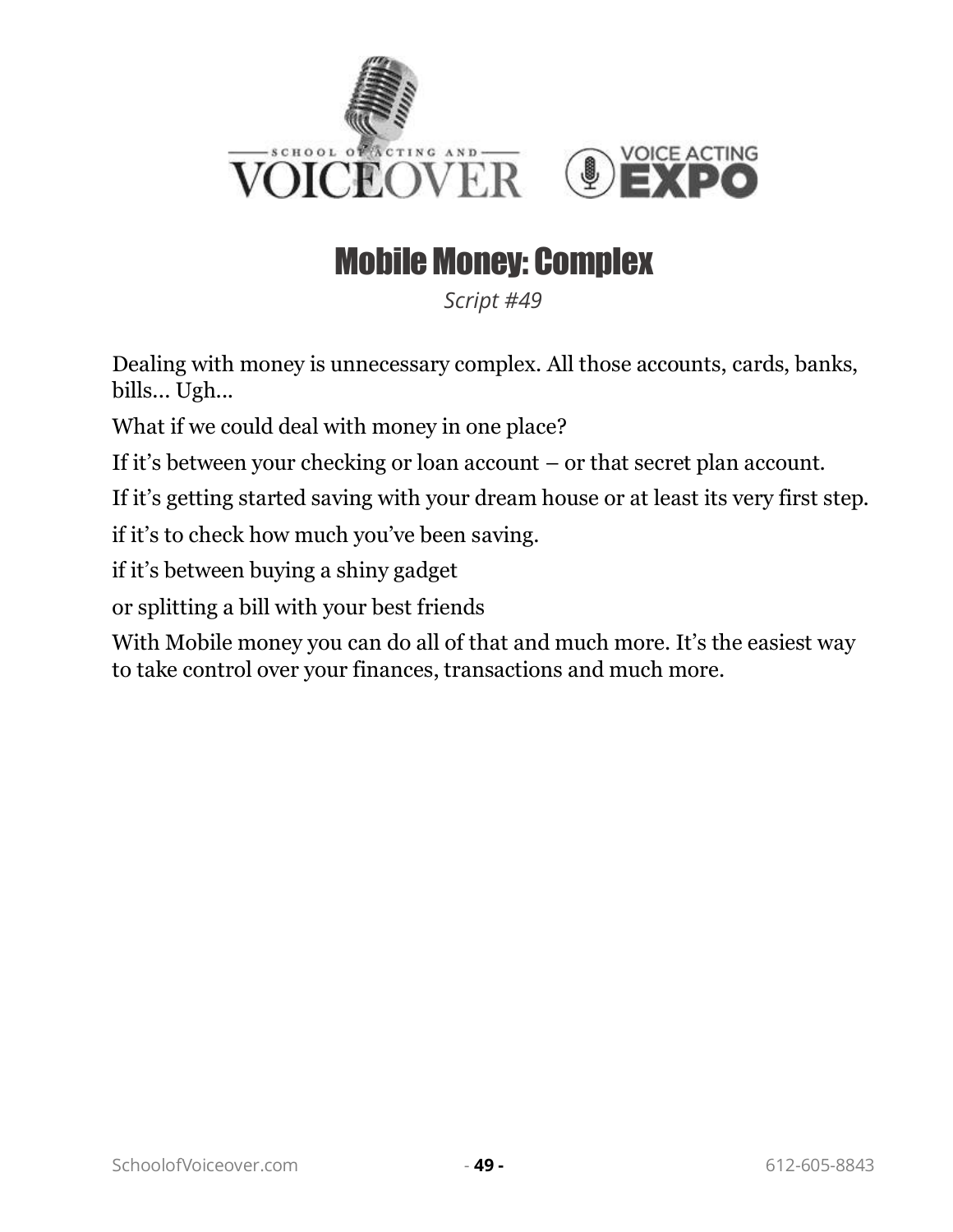

### Narrative: Walt Disney Concert Hall

*Script #50*

After fifteen years of planning and construction, Walt Disney Concert Hall opened in downtown Los Angeles in 2003. Designed by Frank Gehry and considered to be an architectural masterpiece, Walt Disney Concert Hall is a modern marvel and a Los Angeles icon. It is one of the most acoustically sophisticated concert halls in the world, providing both visual and aural intimacy for an unparalleled musical experience. The auditorium is configured in a "vineyard" style, which allows for seating on all four sides of the stage.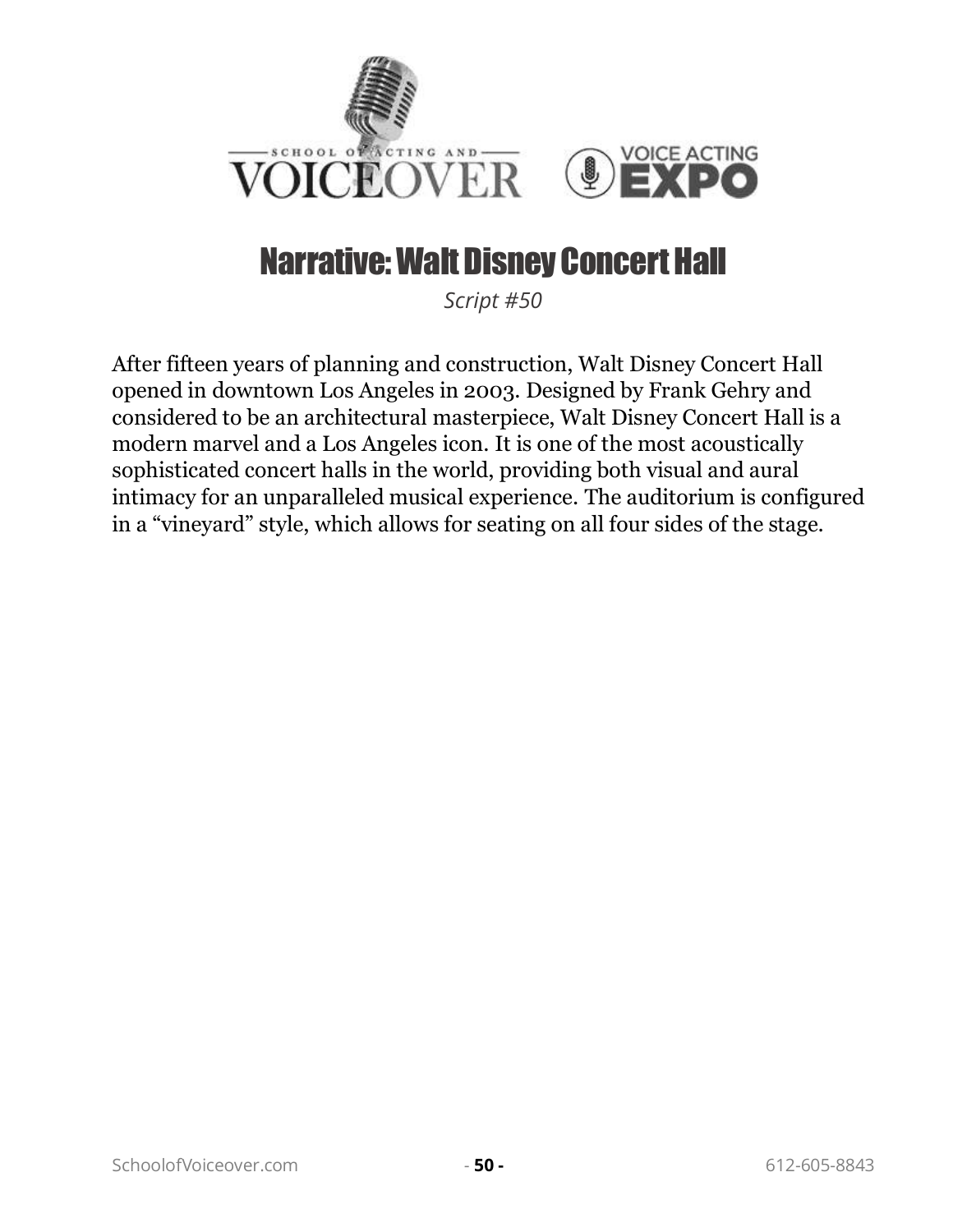

# National Park Service: Find Your Park

*Script #51*

*(: 45)*

There are oceans and rocks. Places where fish swim and birds fly. Where mountains spring up, and trees and grass grow all around.

History is made. Art is created. Things happen that should always be remembered. Heroes emerge. A woman sets people free. A man makes light. A leader steps forward.

People get together and help each other out. They make their own places to run and play and contemplate the universe. There's pride and gratitude and fun. It belongs to everyone. It can be a place, a feeling, a state of mind.

So get up, get out there and find your park. The National Park Service. Learn more at findyourpark.com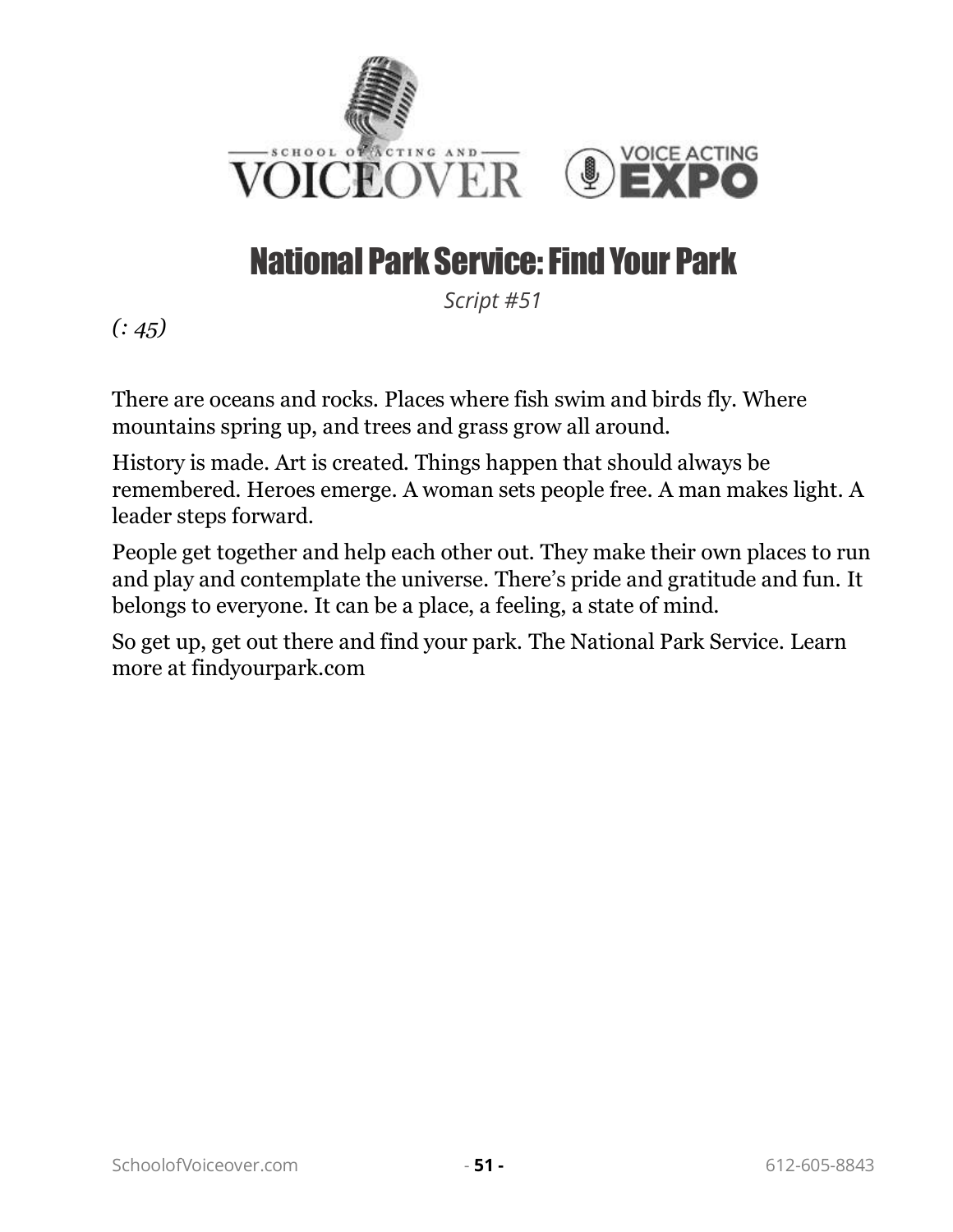

### New York Lottery: Thoughts - Were-Squirrel

*Script #52*

Person: If there is such a thing as werewolves, what about were-elk? Or weresquirrels? Eh… Growing furry tufts on their heads and getting really chatty? I'd see that movie. Some bushy-tailed freak sneaking into back yards and knocking over birdfeeders and stuffing sunflower seeds in his cheeks? Oh… And waking up in a tree the next day, being like, "were did all these acorn husks come from?"

Announcer: What will you think about when you don't have to think about money? Play the games of the New York lottery. Hey, you never know.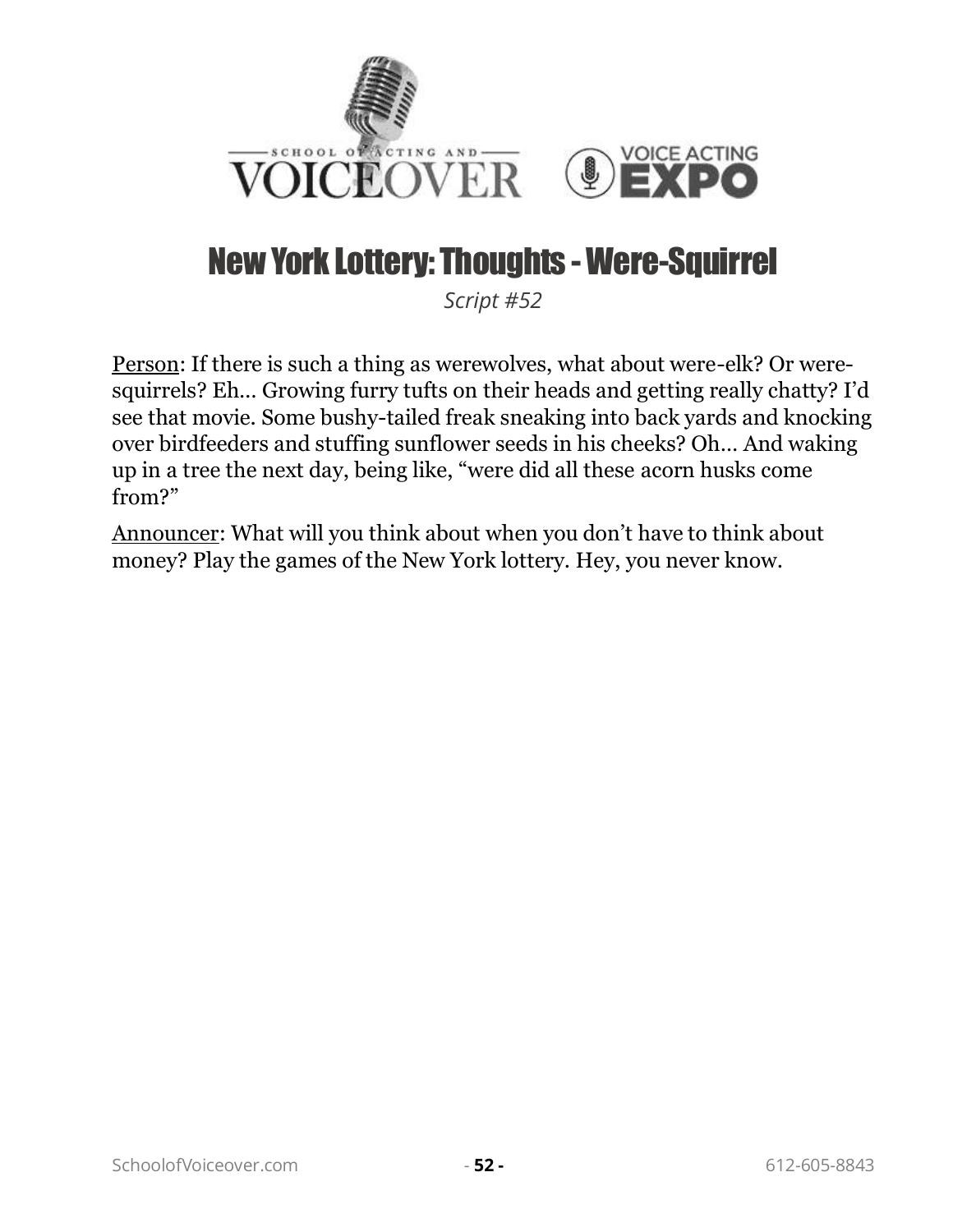

#### Olay Intensive Restoration Treatment

*Script #53*

She once worshipped the sun. She believed Laugh lines were a part of living. Fight damage with new Olay Intensive Restoration Treatment. It helps restore the appearance of time worn skin with a blend of vitaniancin and the most concentrated pro-retinol available over the counter. Zoning in to fight past damage on forehead eyes cheek mouth, where you need it most.

New Olay Total Effects Intensive Restoration Treatment. Totally Love the Skin You're In.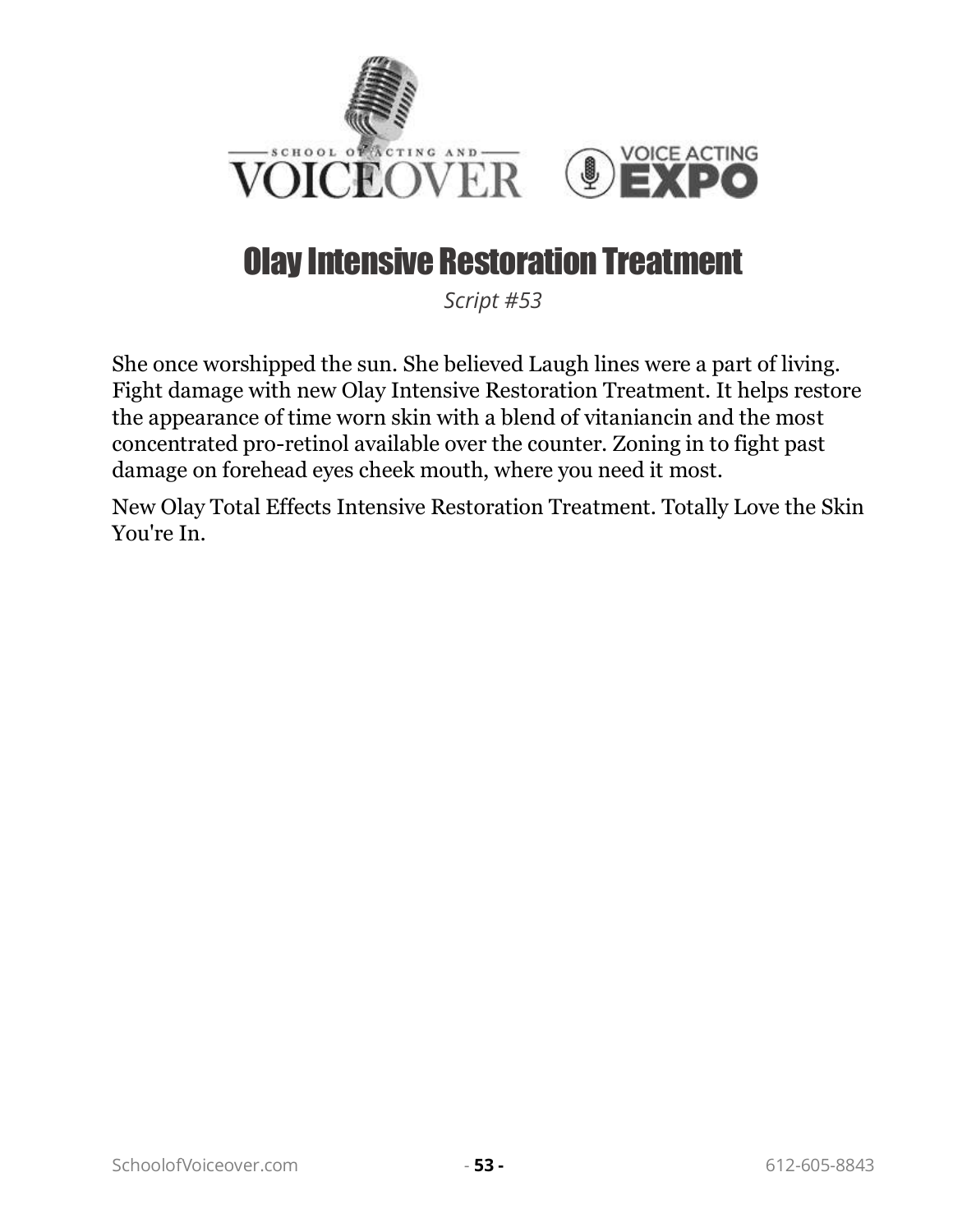

#### Panera Bread: Right Way

*Script #54*

When Panera began, we decided to get up every day and bake fresh bread from fresh dough.

That decision made us wonder. What else could we do the right way? Could we make food that lives up to our bread? And could it be food you could trust, with ingredients like chicken raised without antibiotics? Could we come together as a community and help feed people in need?

We already have. And every morning, we start again. Panera Bread.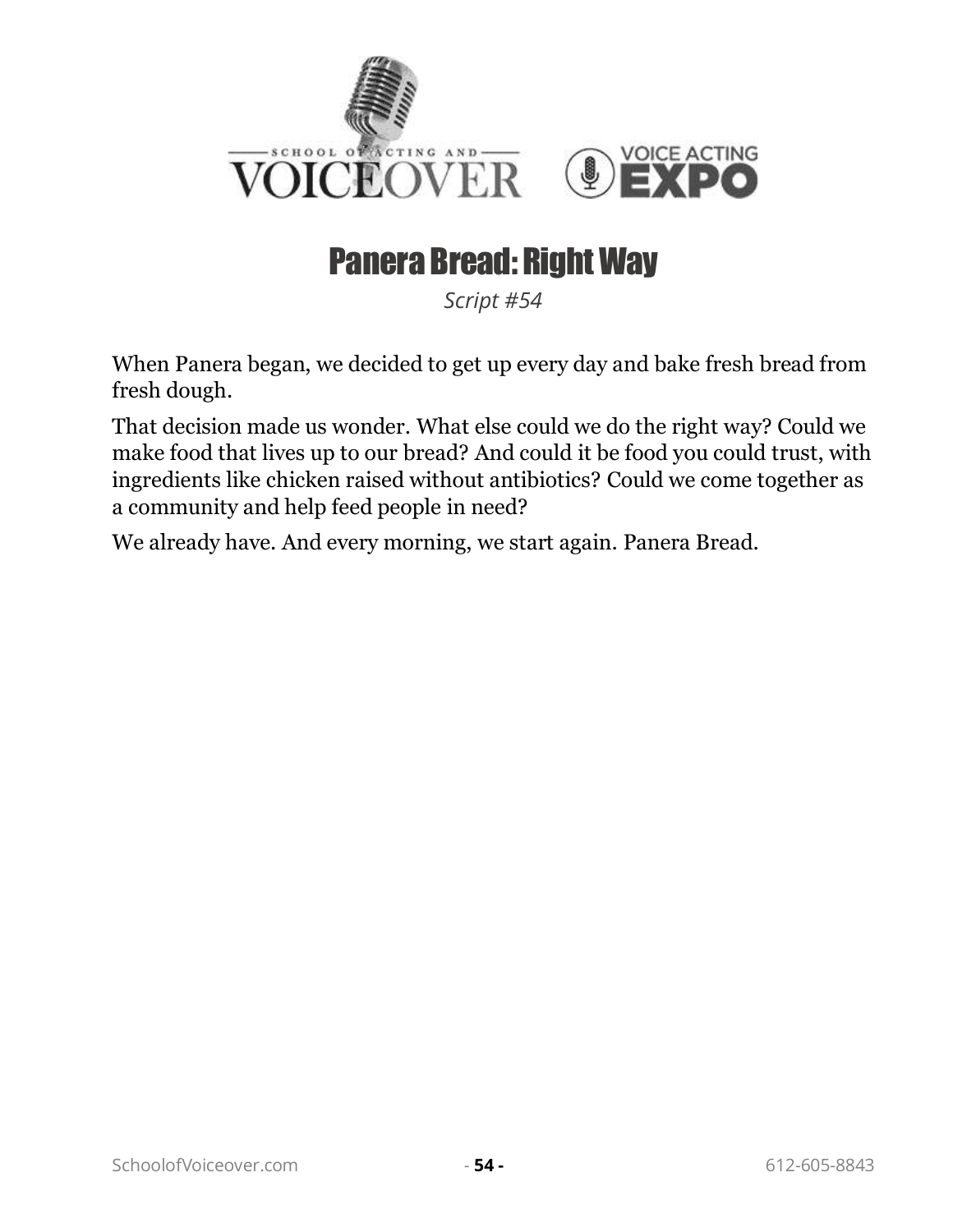

# Phillip Morris

*Script #55*

Janet wants to make it stick. The "Under 18, No Tobacco. We Card" sign, that is. As a major sponsor of the "We Card" program, Philip Morris USA sales managers like Janet Rodriguez help provide retailers with the tools and training they need to spot fake IDs and uphold the law. "We Card" is part of Philip Morris USA's comprehensive effort to help prevent youth smoking. To learn more, visit philipmorrisusa.com/ysp. Working to make a difference. The people of Philip Morris Companies.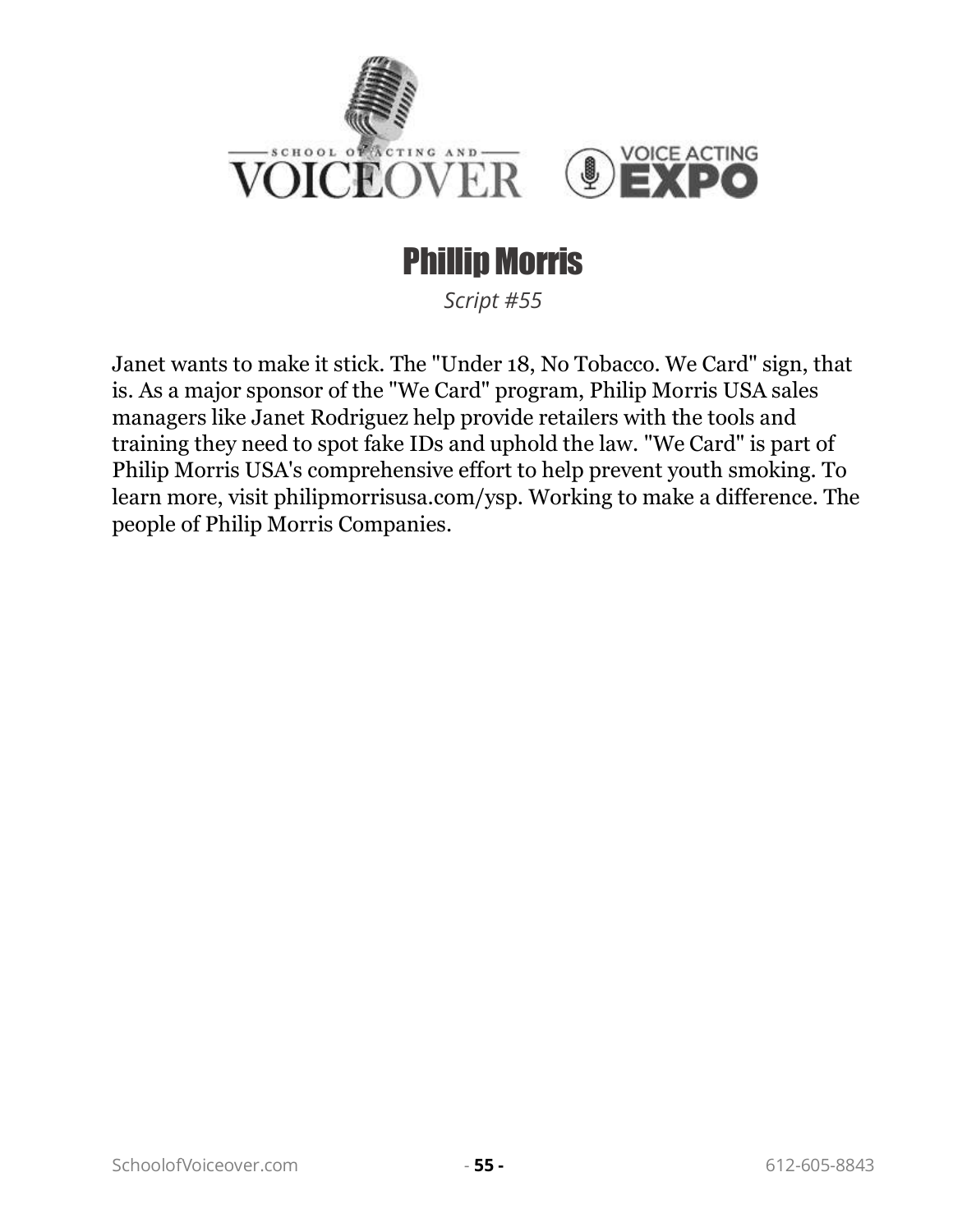

# Poland Springs

*Script #56*

*: 30 Script* 

How do you protect 10,000 year old springs? You depend on the guards that live there. At Poland Springs, that means black bears. We think of them as purity rangers. You see, Poland Spring natural spring water is filtered and purified deep underground. That's why it may be the best tasting water on earth. The guards make sure Poland Spring stays pure and delicious the way nature intended it. Poland Springs. What it means to be from Maine.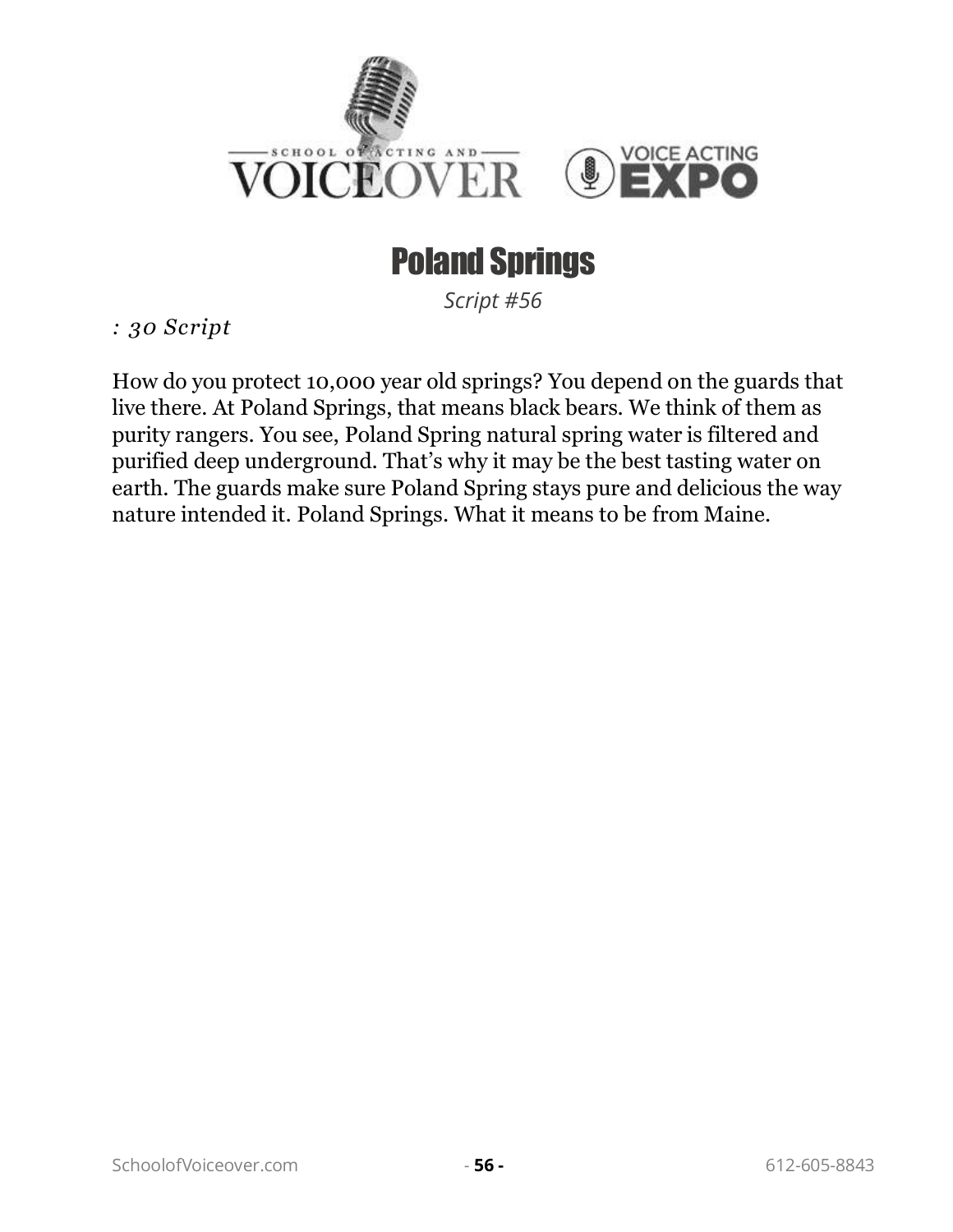

#### Prego Restaurant: Carlo & Maria

*Script #57*

Carlo and Maria have come to Prego, the restaurant, for their fabulous food.

But they are too in love to notice the food. They have been in love for a very long time now. For over an hour, which is a record for the both of them.

Maria plucks a mezzelune from her plate and feeds it to Carlo. He is a little plaything, she thinks, like a puppy -- loyal, eager, panting ... drooling. She takes a bite of his Agnello Grigliato.

The people at Prego stare, but Carlo and Maria, they care not. They are blinded with love. It is a game of cat and mouse. Of kiss and tell. Of ... crime and punishment.

Carlo glances at her. Ah! She is perfect. But what's that? A crumb is stuck to her chin! Maria has noticed something herself. A sucking sound. Could that be Carlo eating? Oh, Carlo! Oh, Maria! Their disillusionment is as thick as the minestrone.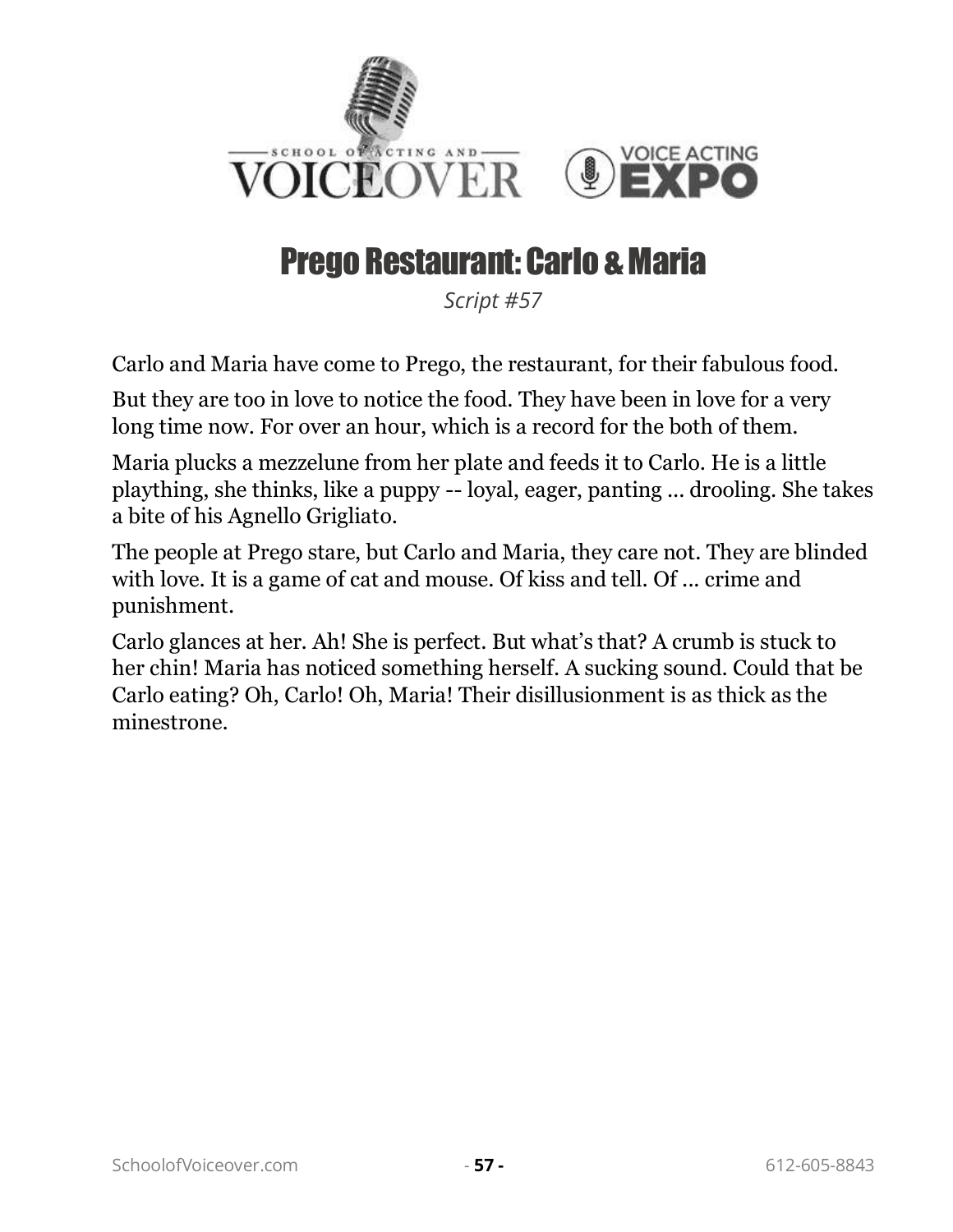

### Prego, the Restaurant: Francesca

*Script #58*

*(: 60)*

Francesca is waiting for her friend at Prego, the restaurant. She sits by the window and gazes at the women on the street.

They are no rivals for me, thinks Francesca. Their skirts are not as short. Their lips do not pout like mine. Their hair is not as ... big. Francesca tosses her head in defiance. Her big hair does not move. It is hard. Like fiberglass.

She orders the Pizza Margherita from the fabulous Prego menu and she watches them pass by. She looks at their shopping bags. They are not the nice ones with the little cord handles and shiny paper like Francesca's, that says she has spent more money than she had to, and that she does not care that she spent so much money. Besides, it makes such a nice purse.

Finally her friend arrives, her best friend in the world! Does Francesca kiss her on both cheeks? No, she kisses the air on both sides of her friend's head.

Francesca cares not. It is not as if she likes her best friend.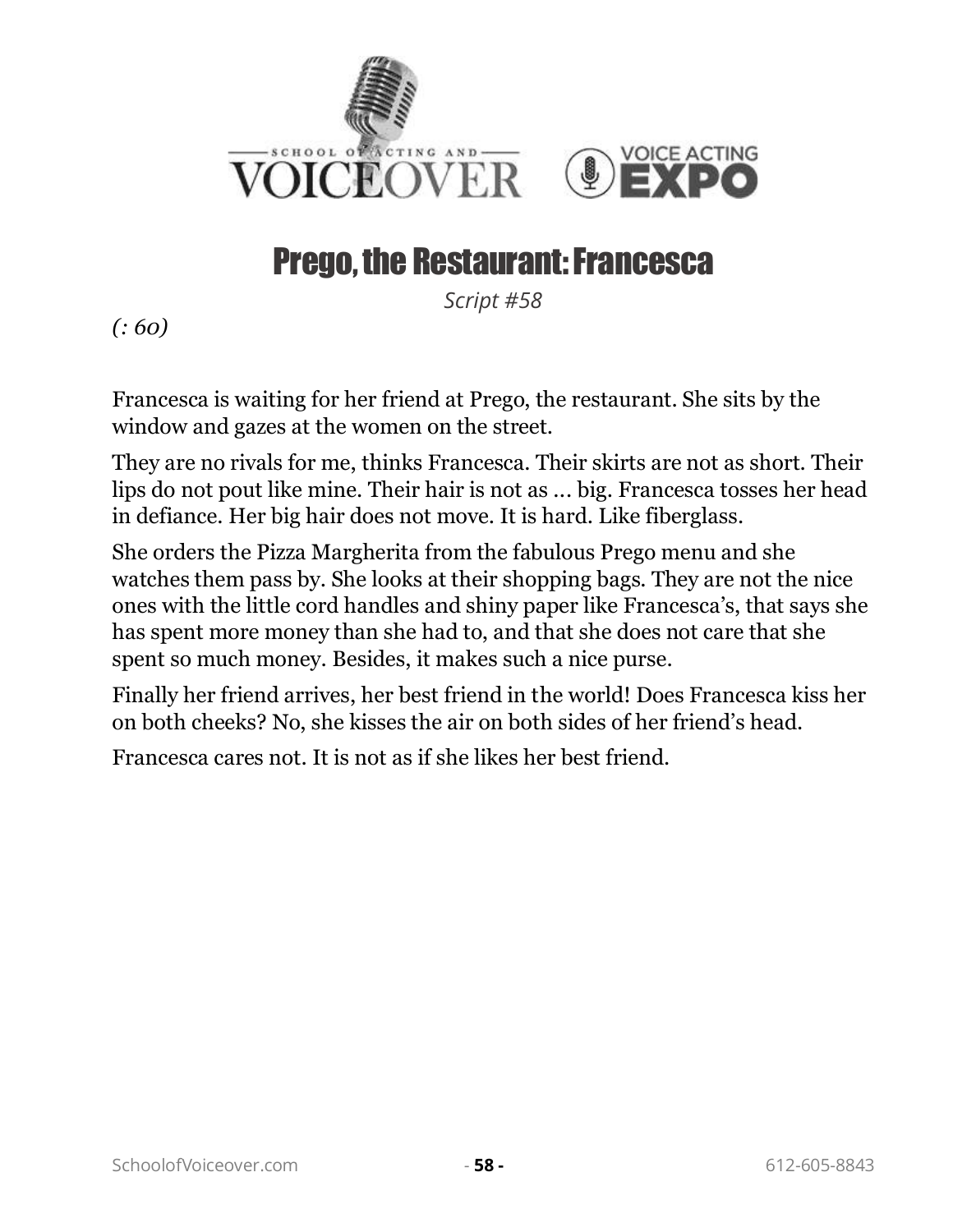

# Pro Cuts: Better Things To Do

*Script #59*

*(: 45)*

At Pro Cuts, we figure there are about a thousand things you'd rather do than fuss with your hair. We get it.

Pro Cuts is all about guys. Guys who are game for a great haircut and a great experience. At Pro Cuts, you can relax while watching sports on one of our many High-def TVs.

Best of all, our stylists specialize in no-fuss men's haircuts geared to a guy's active lifestyle. With services starting under twenty bucks, price won't get in the way of style. You'll look great whether you have a date with destiny or a date with the backboard.

Pro Cuts.

Where men can be men. And look good doing it.

Visit us on-line at Pro Cuts-dot.com for a location near you.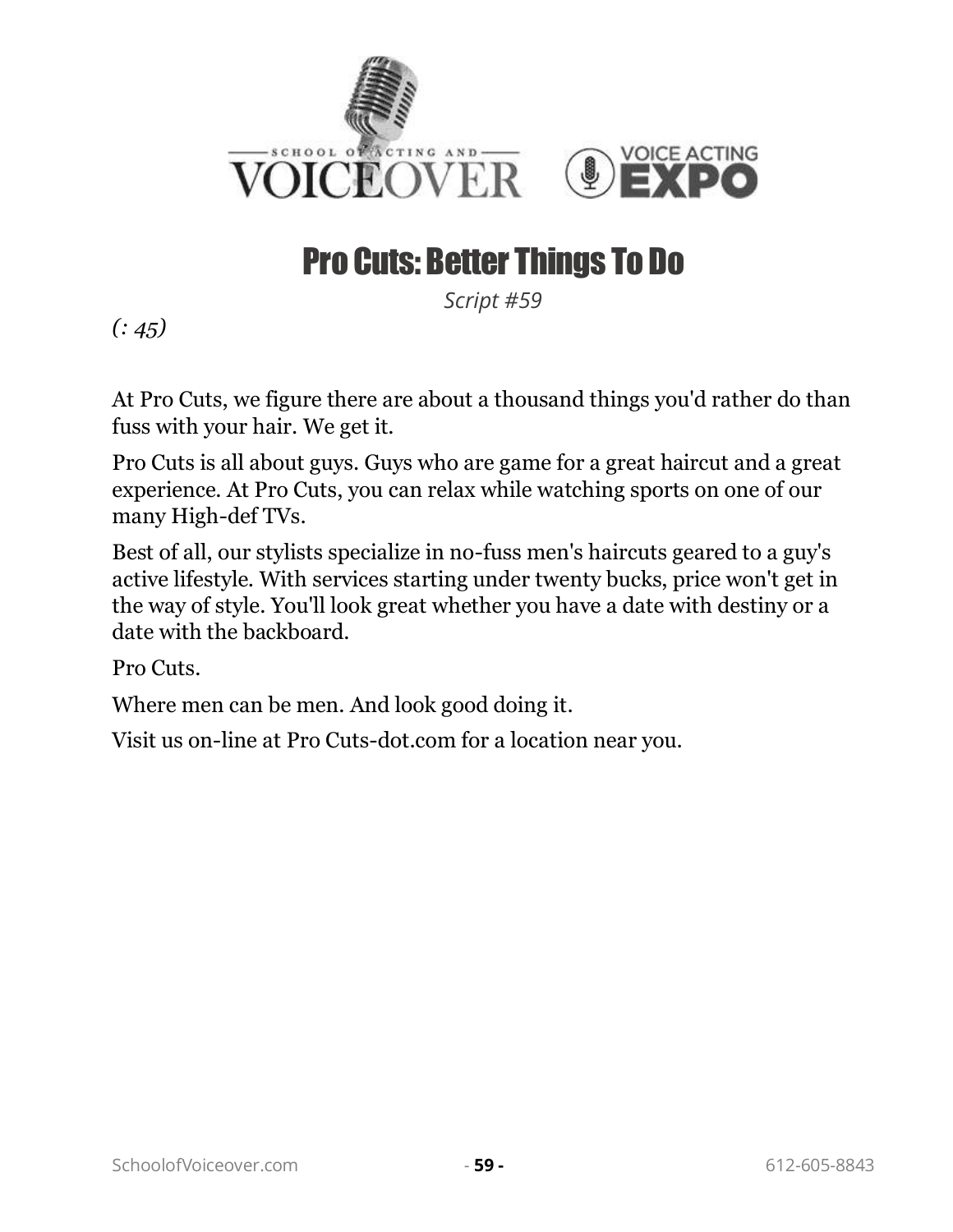

# Puffs Extra Strength

*Script #60*

I know. You think tissues are wimps. Well, my friends, that's ordinary tissues. Not me. Puffs Extra Strength. I'm the strongest tissue around. Even wet, one of me is stronger than two of these guys. Cause I'm no wimp. Leading brand - hah! So go ahead --- give me all you got. I'm built for it. As for my name, Puffs ... ah, that's another story. I'd have called myself Tuffs.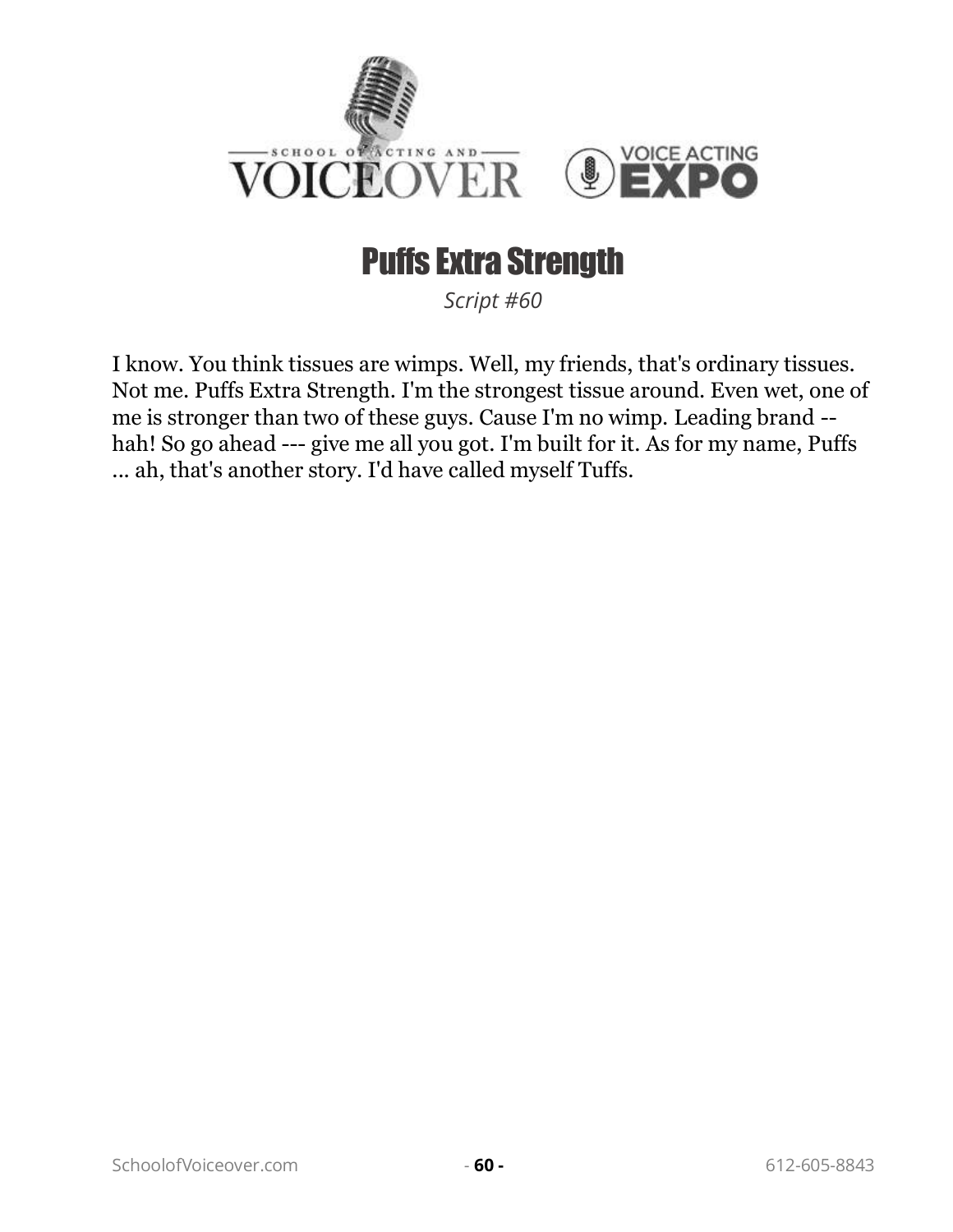

# Reebok—Freak Show: Be More Human

*Script #61*

Are we weirdos? Can we be obsessive… fanatical… extreme?

Ok, maybe just a little. But maybe you have to be crazy to wanna spend every day beaten and muddy and sore. And for what? Why do we do it?

Well, we're not out here flippin' tires to be better tire flippers. We're doing it to be better… period. Better leaders. Better parents. Better, stronger, more determined… humans. Capable of anything. To honor our bodies and sharpen our minds.

To be… more human.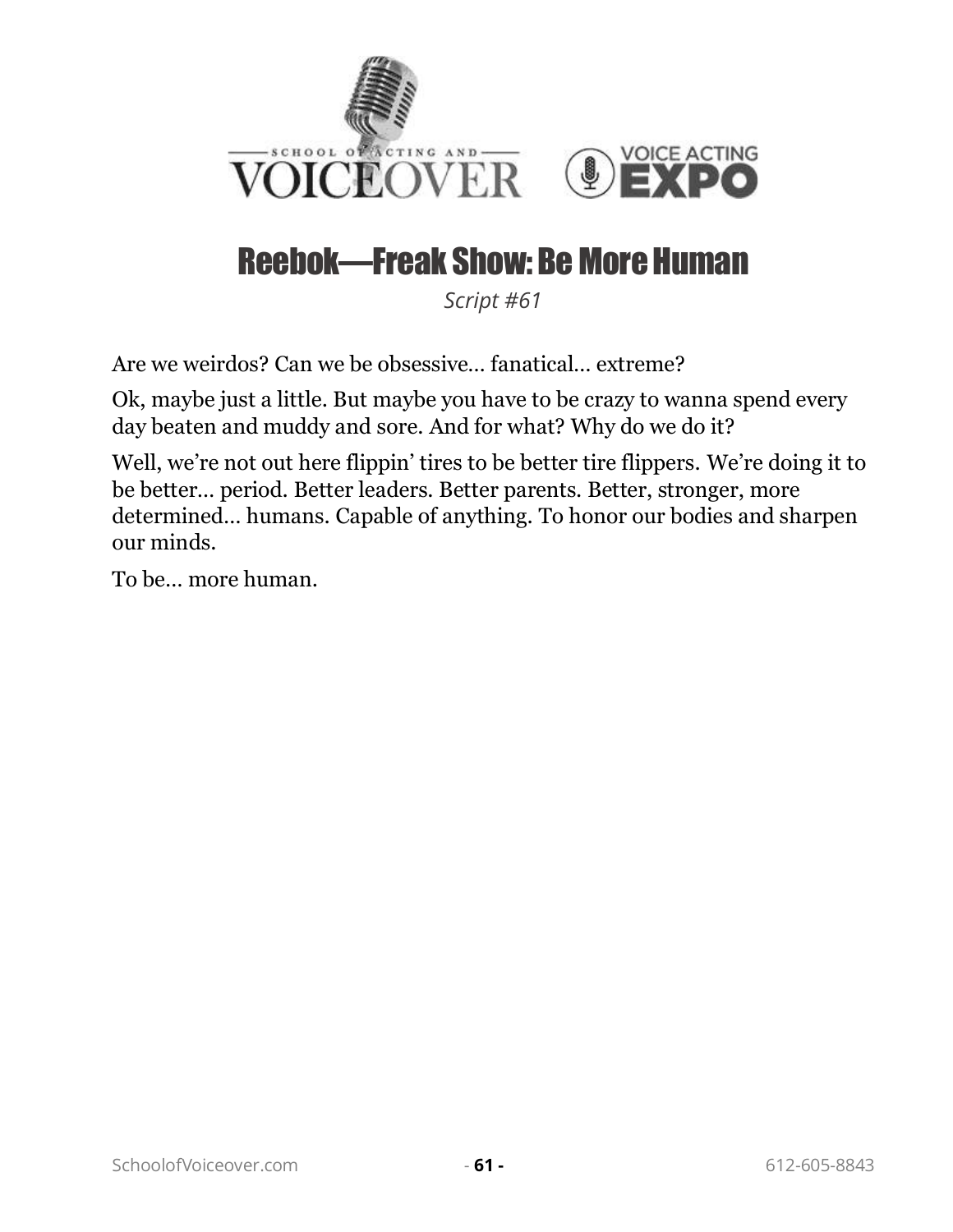

# Rick's Tire and Automotive: Excuses

*Script #62*

I knew a guy who went to great lengths to keep from buying new tires and getting his car serviced. You should've HEARD the excuses: It TAKES too long. It's not CONVEEEEEENIENT. He'd even spray his tires with ROGAINE…you know, for baldness?

After the blowout and breakdown on I-44, he did what he SHOULD'VE done all along: He took his car to Rick's Tire and Automotive in Joplin. Rick's offers Monarch Tires, make by Kelly…and automotive service that's quick, personalized, and CONVENIENT! Rick's Tire and Automotive, 15-15 East 7th Street, across from R&S Chevy in Joplin!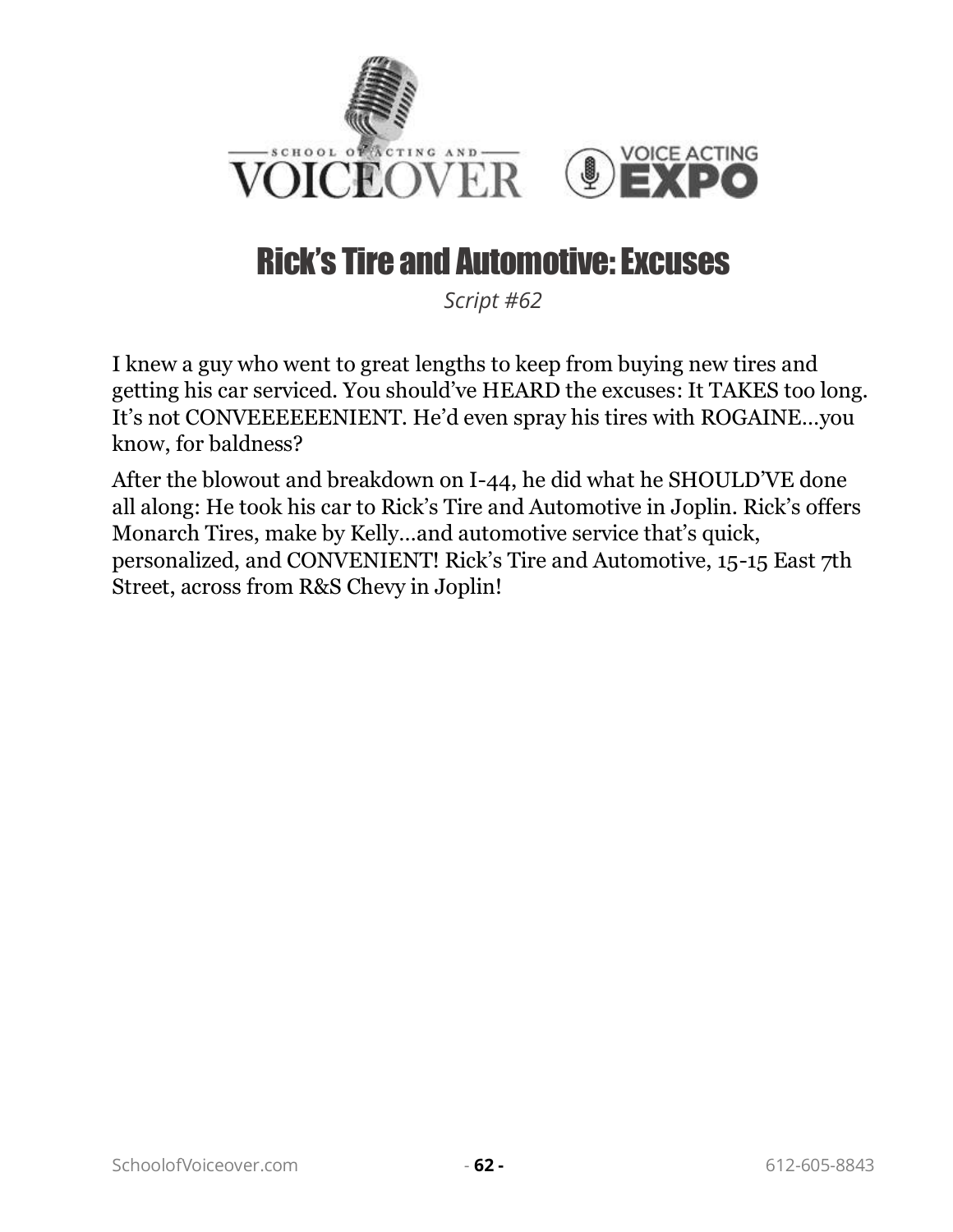

# **Rogaine**

*Script #63*

*: 30 Script* 

I love Dad. I'm just not in a rush to look like him. When your dad lost his hair there was no Rogaine. You, however, have no such excuse. Rogaine is clinically proven to work directly on the scalp to help stop hair loss. Dermatologists know this. They recommend Rogaine more than any other treatment. So at the first sign of fallout, use something else you inherited from your dad: Brains. Rogaine. Stronger than heredity.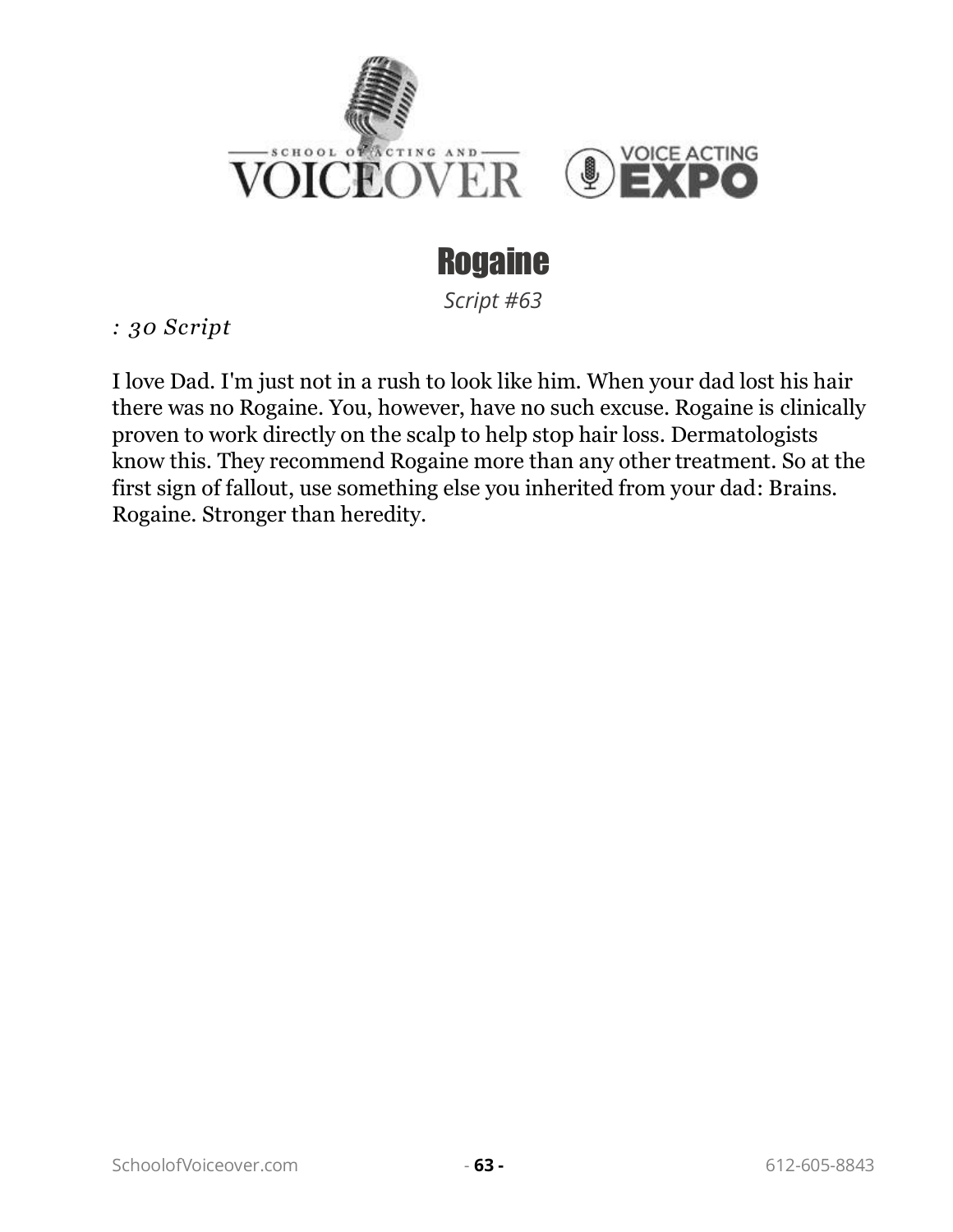

# Royal Canin: Labrador Retriever

*Script #64*

This is a Labrador retriever. This is a golden retriever. They may seem similar, but when you take a closer look, the details tell a different story. These dogs eat, digest and process energy differently.

At Royal Canin, we obsess over these details. We developed over 200 specific formulas for cats and dogs. Because precise nutrition can transform your pet into a magnificent animal. Royal Canin. Incredible in every detail.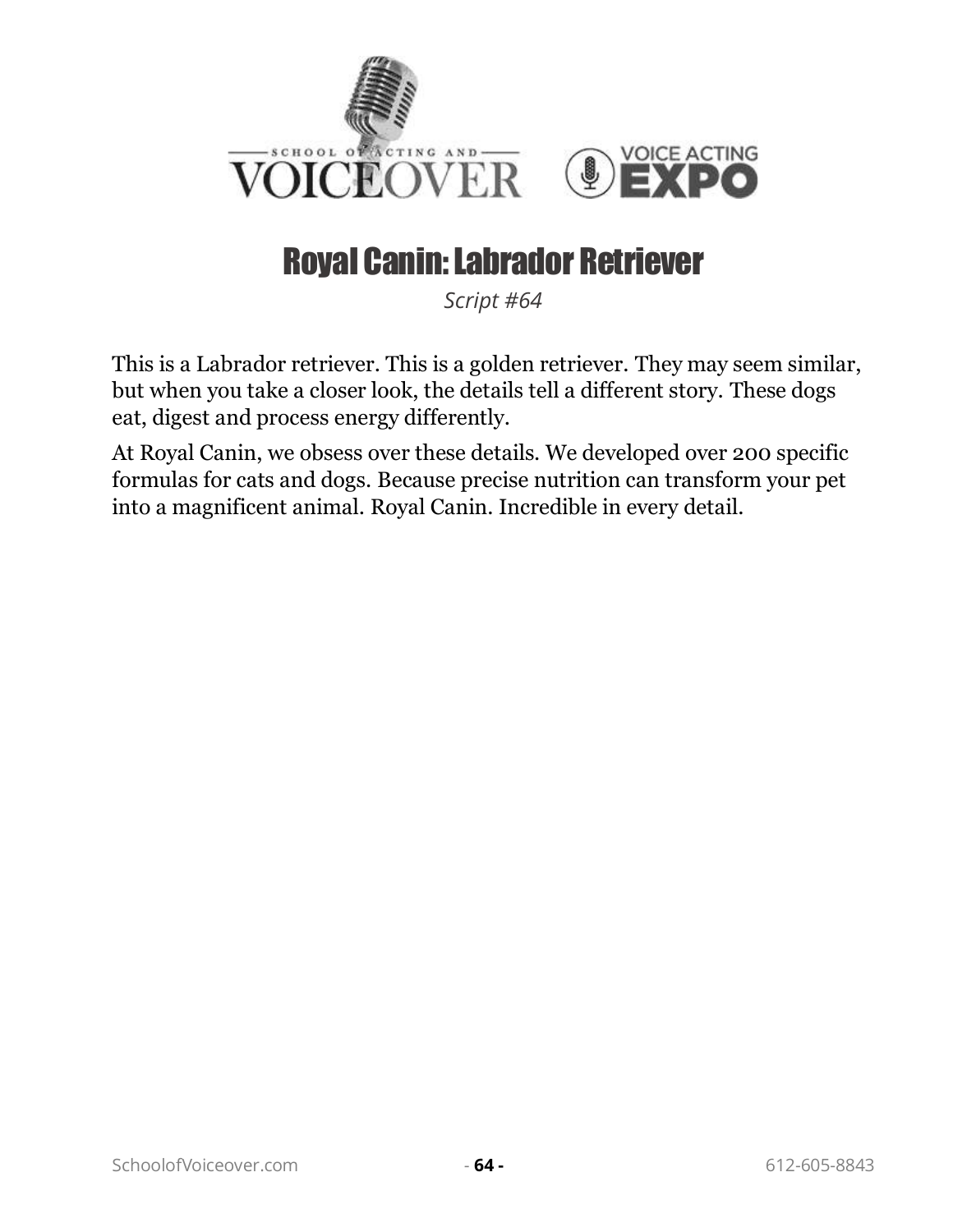

#### Runner's World Magazine

*Script #65*

Sure, running is a physical sport, but it's a mental sport, too. There are going to be days when you just don't feel like going out for your run. Times when you line up at a starting line and question whether you can really reach the finish. Whether you're a new runner or seasoned marathoner, RUNNER'S WORLD magazine brings you the strategies you need to overcome those mental hurdles so you feel pumped up and eager to get out there and renew your commitment to running every day!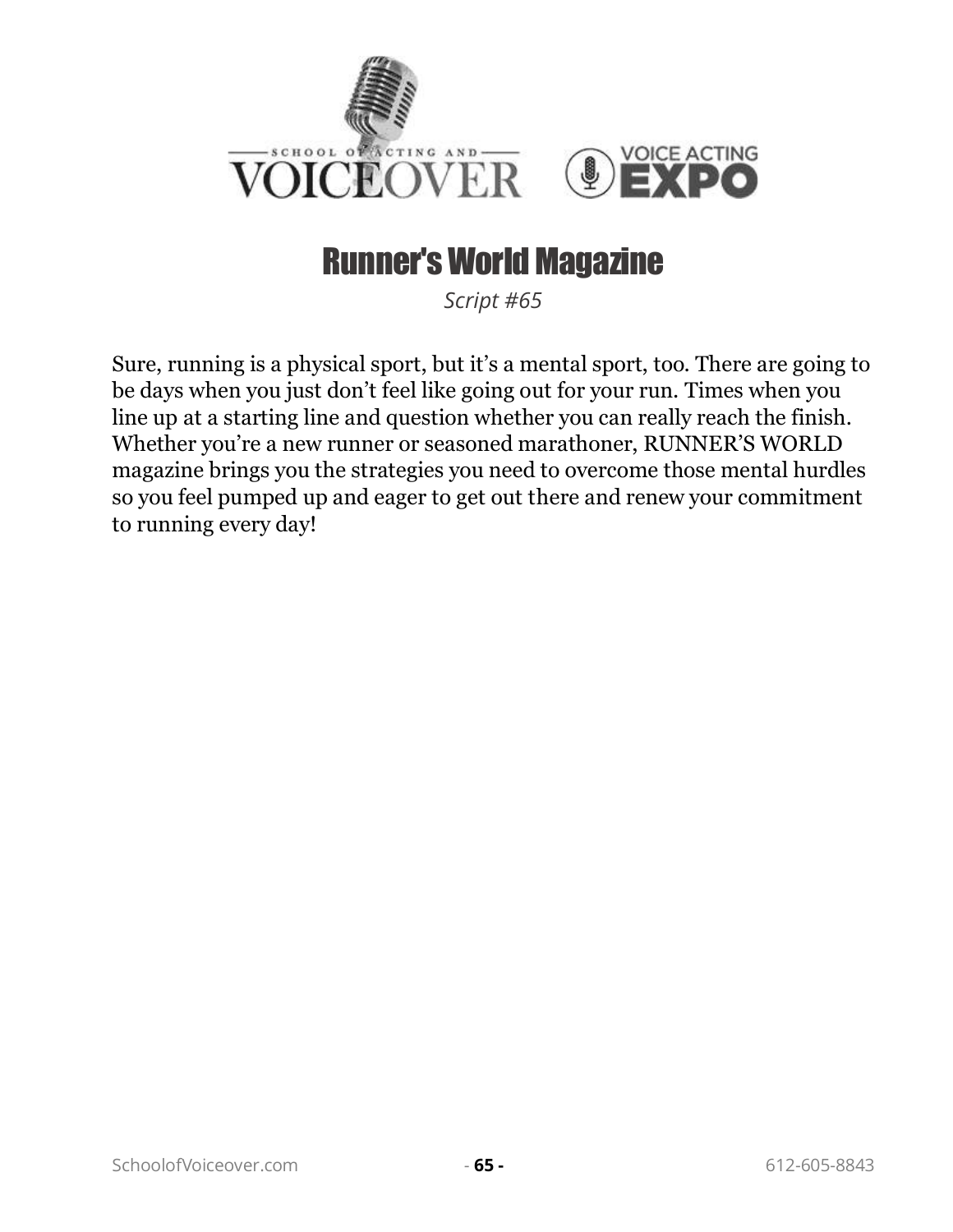

### Sandals: What Is A Vacation?

*Script #66*

What is a vacation? A slice of time. A peace of mind. A break. An escape. That need you want. It's the place you dream of. It's paradise. It's romance. Its choices. All included, all unlimited. Forget what you left behind. Live the now. No schedules, all desires. Night falls, day breaks, you wake up beautiful. Different.

Connect. Two hearts, one soul.

This is the time of your life. This is Sandals. Save up to 65%. Call 1-800- Sandals.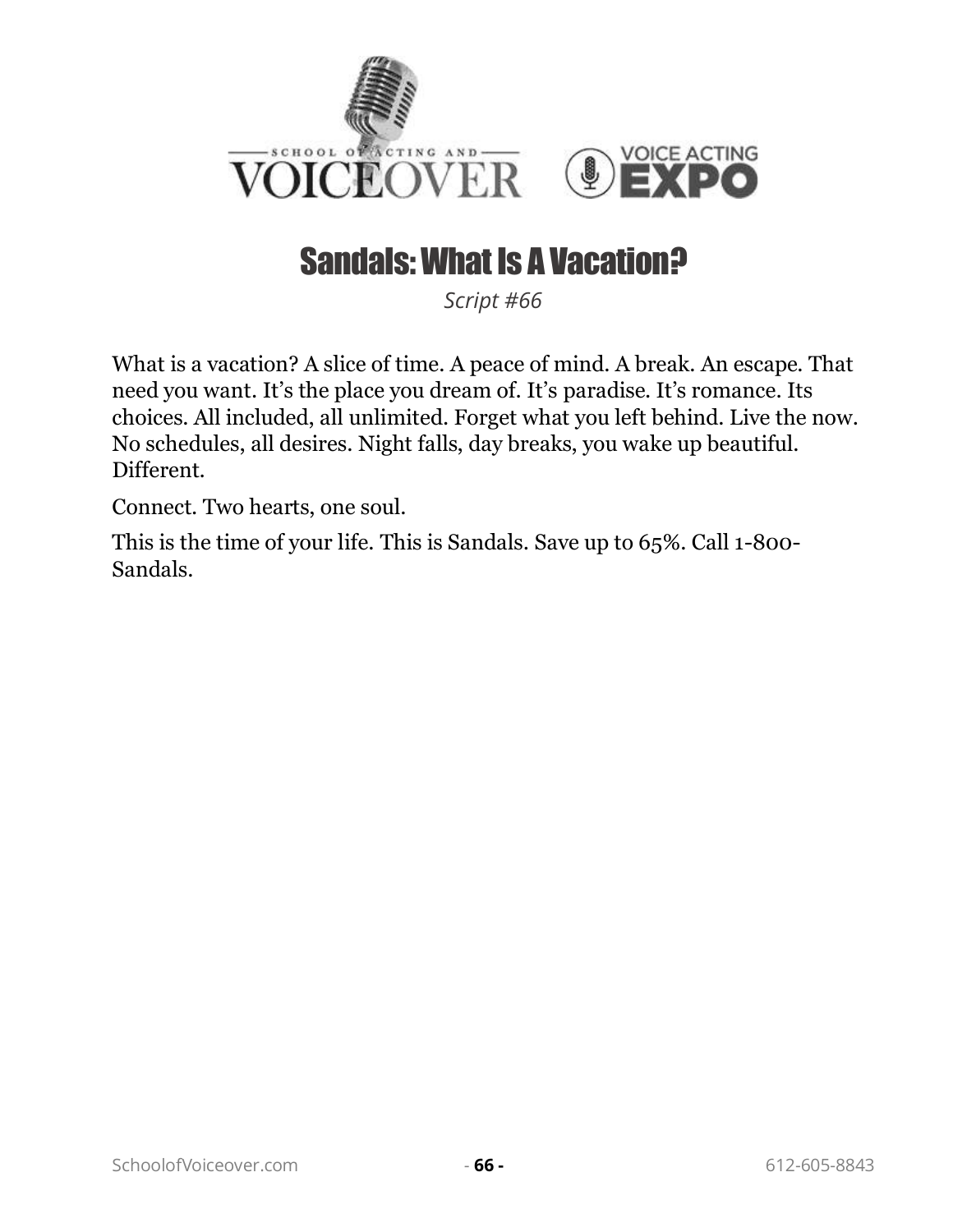

### Snap.com: Two Kinds of Jeans

*Script #67*

I've got two kinds of jeans: fat & skinny. And every day is like this horrible confrontation with my wardrobe. The fat jeans are going, "Put me on and let's go get some Italian!" and the skinny ones are going, "Hello! If you'd lay off the ravioli, I'd see some daylight!" How do I get those fat jeans to shut up?

Go to Snap.com's better health guide. The better health guide, only at Snap.com.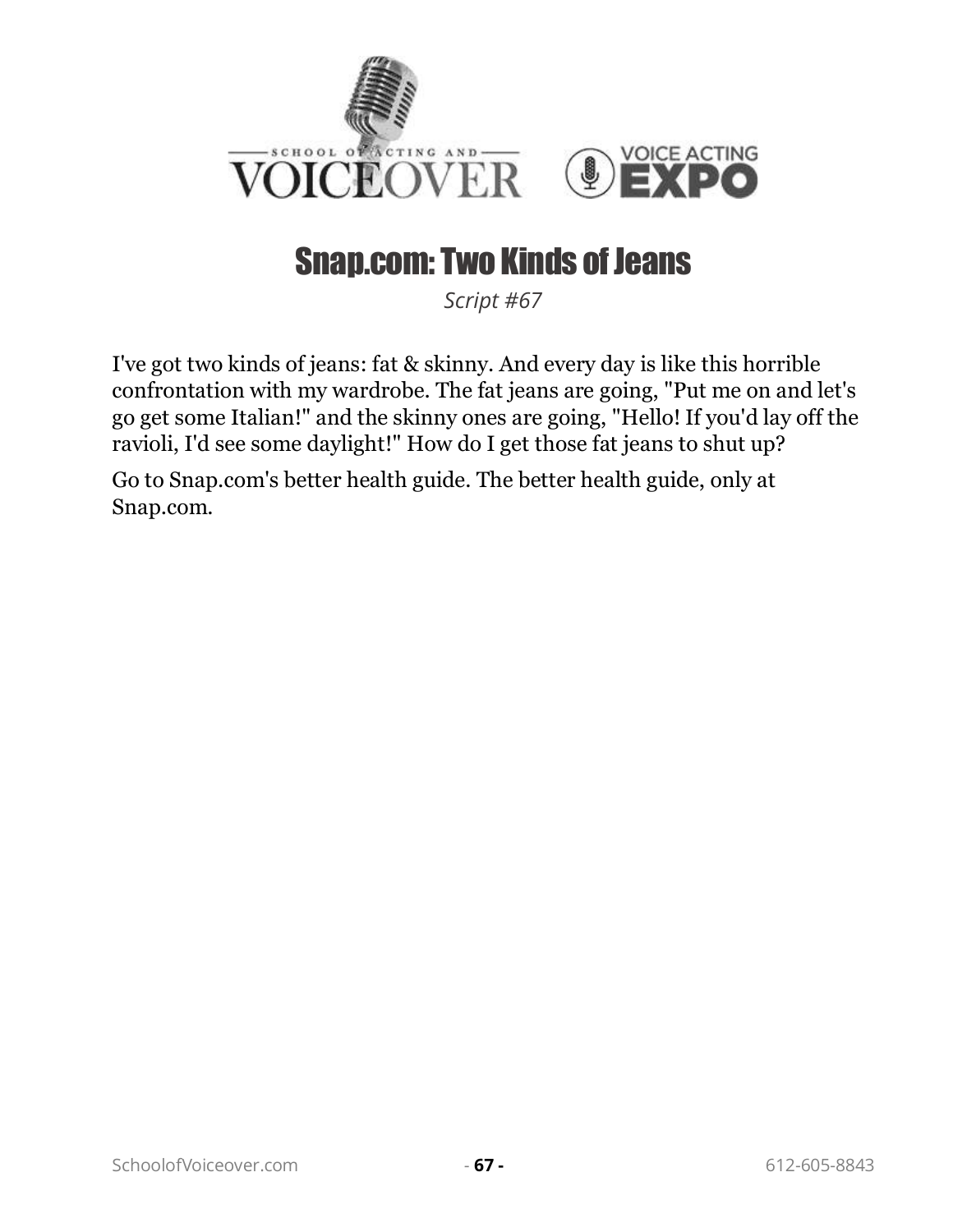

# Sport and Health.com

*Script #68*

If you're spending a little time at sport and health club then prepare to be jaded by all the fun, swimming, racquetball, tennis, and ho-hum basketball. 2100 friendly fitness professionals who'll get you hooked on troop classes, strength training, cardio, and here's a big snoozer…belly dancing.

Sport and health club, if you think you're not the excercising type…think again. Visit sportandhealth.com or call 1-800-88-clubs.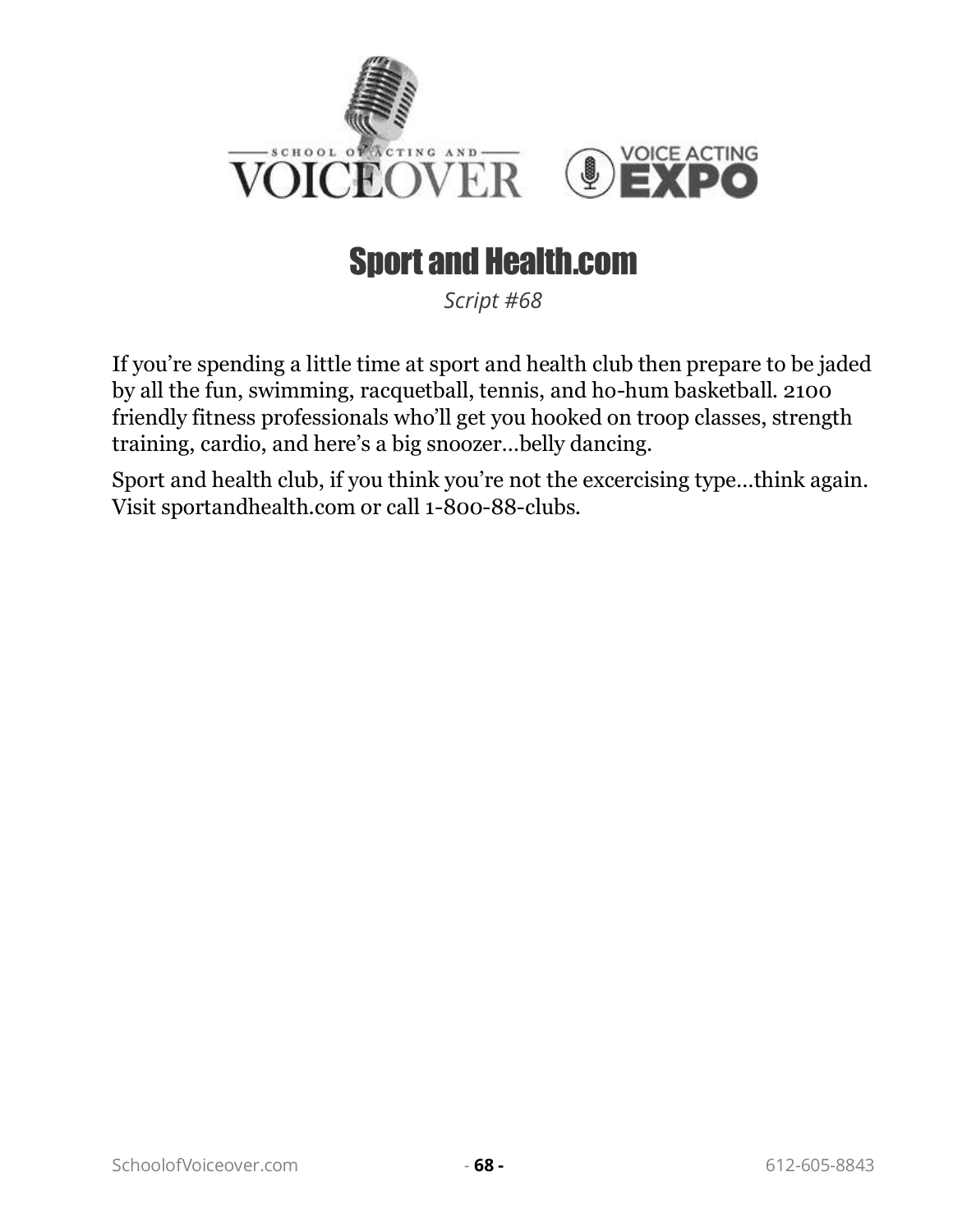

# Sprint

*Script #69*

Well you know the old line…you know…you get what you pay for? It's true for some things, but not always for long distance. The fact is, a lot of you pay too much for what your getting… maybe even twice as much. Get Sprint. Have all the fun of calling, but pay a whole lot less. It's simple to use, easy to get. Better call Sprint.

Cause when you're paying so much for those calls, you're getting only one thing…very big phone bills. Call Sprint. Find out about it.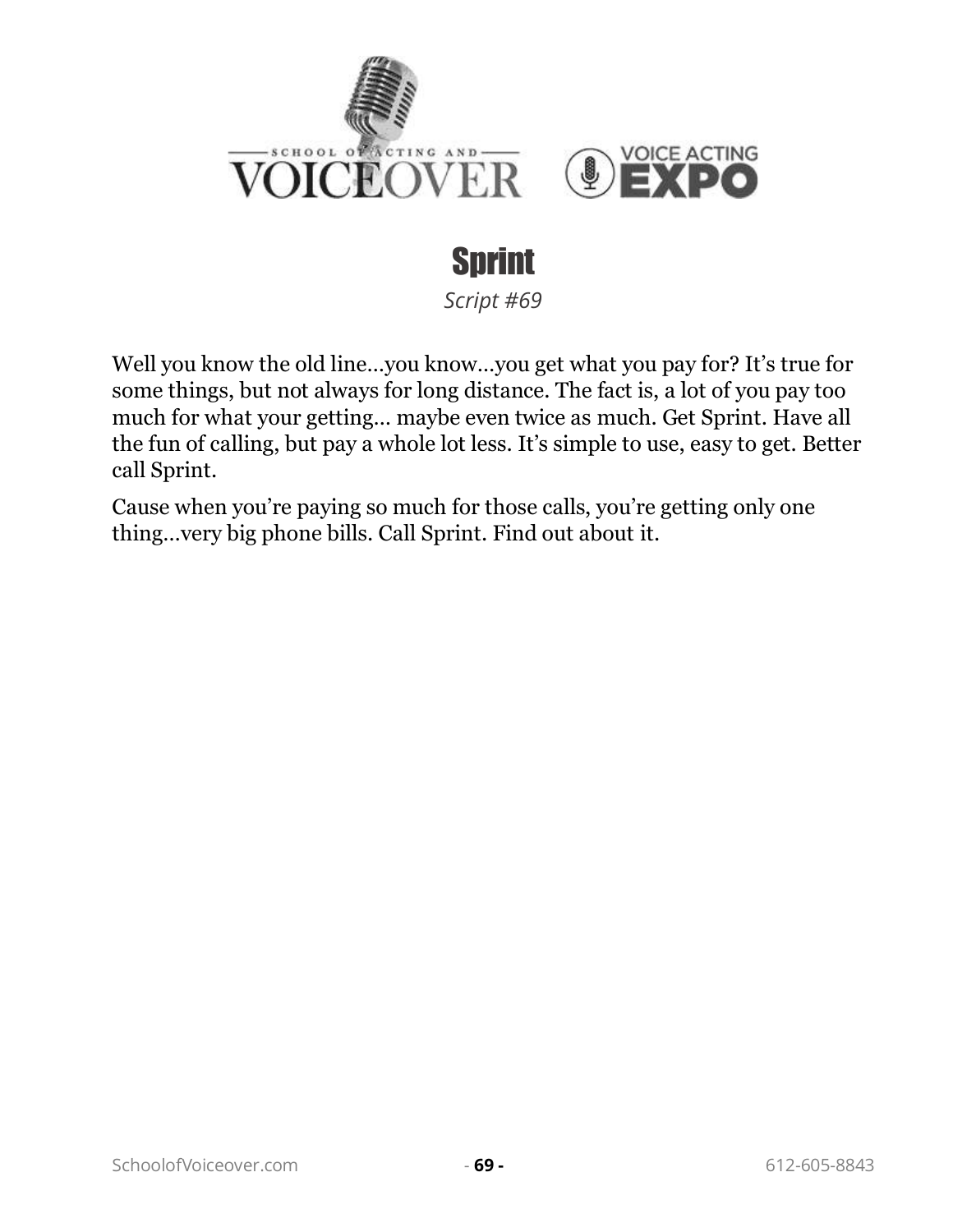

# Stop&Shop: Snacks for the Kids

*Script #70*

*(Doubles)*

Man: Ready? We're off!

Woman: Oh no...I forgot to pack snacks for the kids.

Man: Okay...now we're really off!

Woman: Oh! Honey. I forgot to get flowers for Grandma. Can't get there empty-handed.

Anncr: With almost 200 Stop & Shop locations, throughout southern New England, chances are there's always a Stop & Shop near you. Same great store wherever you go. So don't worry. You can always Stop & Shop. Because for the best quality and great prices, nothing beats Stop & Shop. It's that simple.

Man: Weee're ooooff!

Boy: Dad? You forgot Mom! (Pause) Dad? Dad?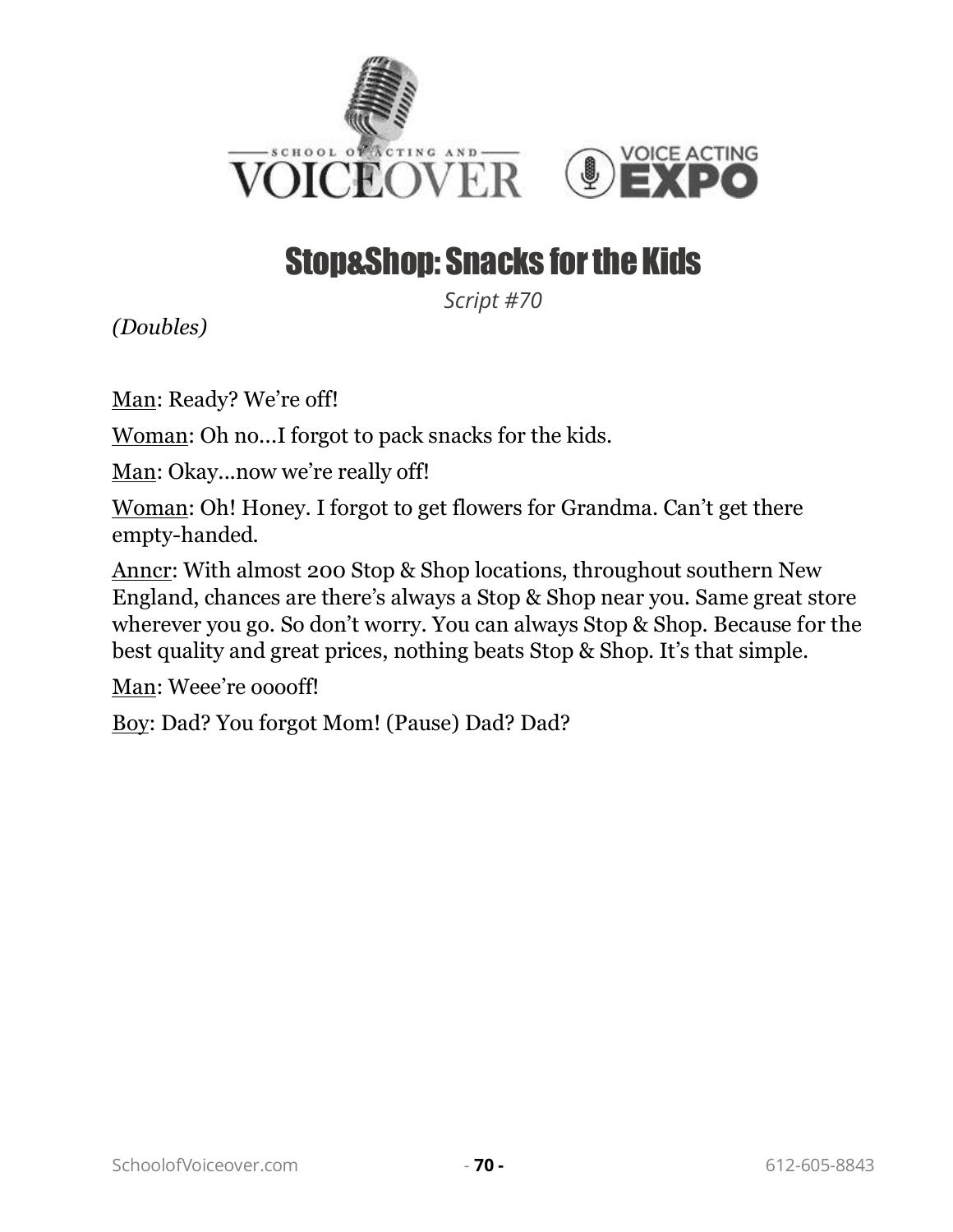

### Swanson Family Style Meals

*Script #71*

Noises? Well with a family of five, I'm quite used to them. Like the time Billy hurt his pinky. (sfx: painful shriek.) Oooooh that hurt. And like the time Sarah's first boyfriend broke up with her…right before the school dance. (sfx: whiny cry.) Oh, that doesn't sound good. But what does sound good is (sfx: entire family "yumming") Swanson Family Style Meals. And with under sevenminute prep time, they sound good to me too. Swanson Family Style Meals. They sound good, 'cause they are.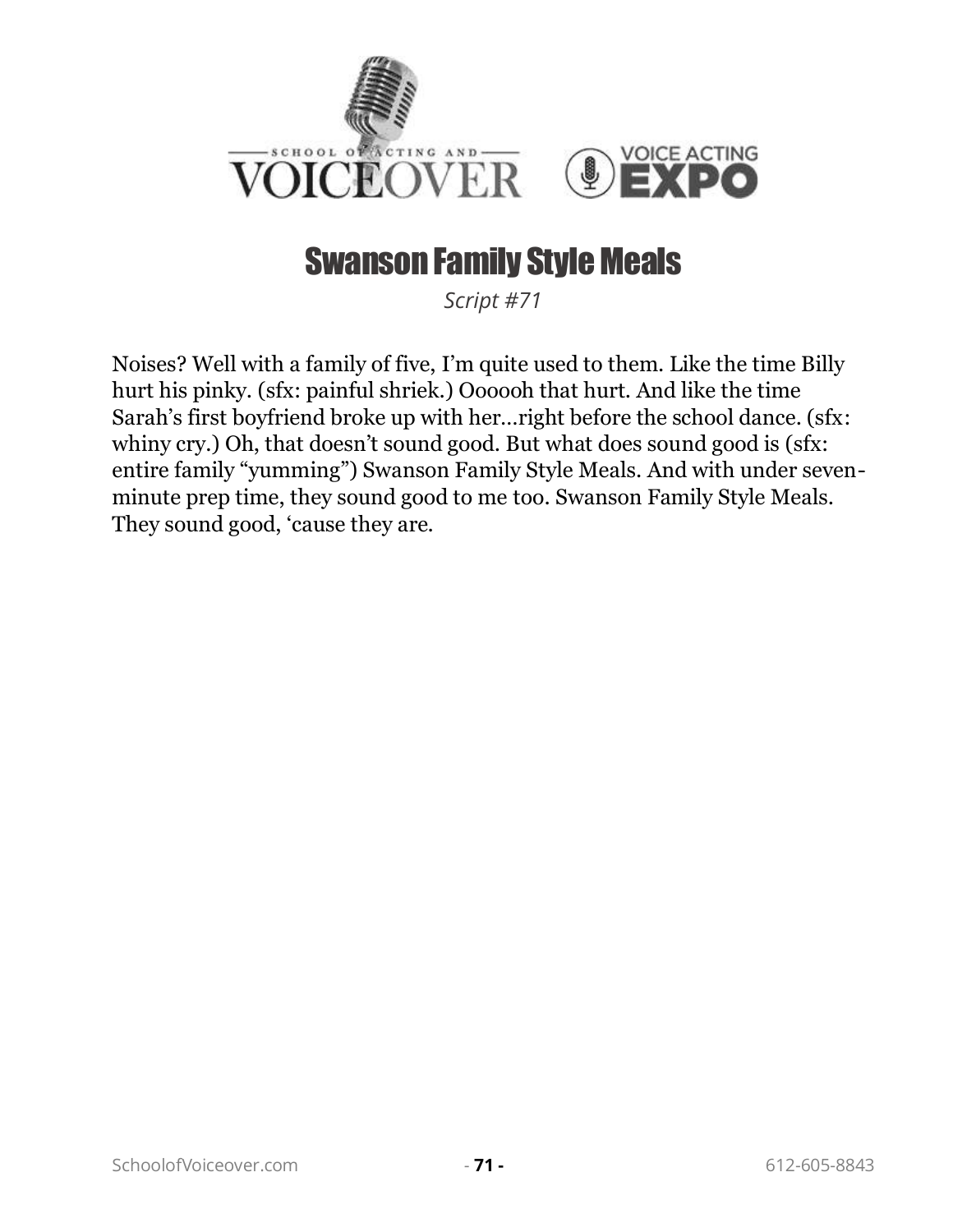

# Tai Chi Workout Program

*Script #72*

Tai Chi, the ancient Chinese system of exercise and martial arts is widely recognized as a way to increase vitality, self-confidence and overall better health. The following program presents the fundamentals of Tai Chi in a comprehensive workout. The key to this workout is not to over exert yourself. Our Tai Chi experts will be demonstrating three levels – beginner, intermediate, and advanced. Choose the level that is most comfortable for you and stick with it. Progress at your own pace. Through consistent practice, you will be able to achieve the results you desire.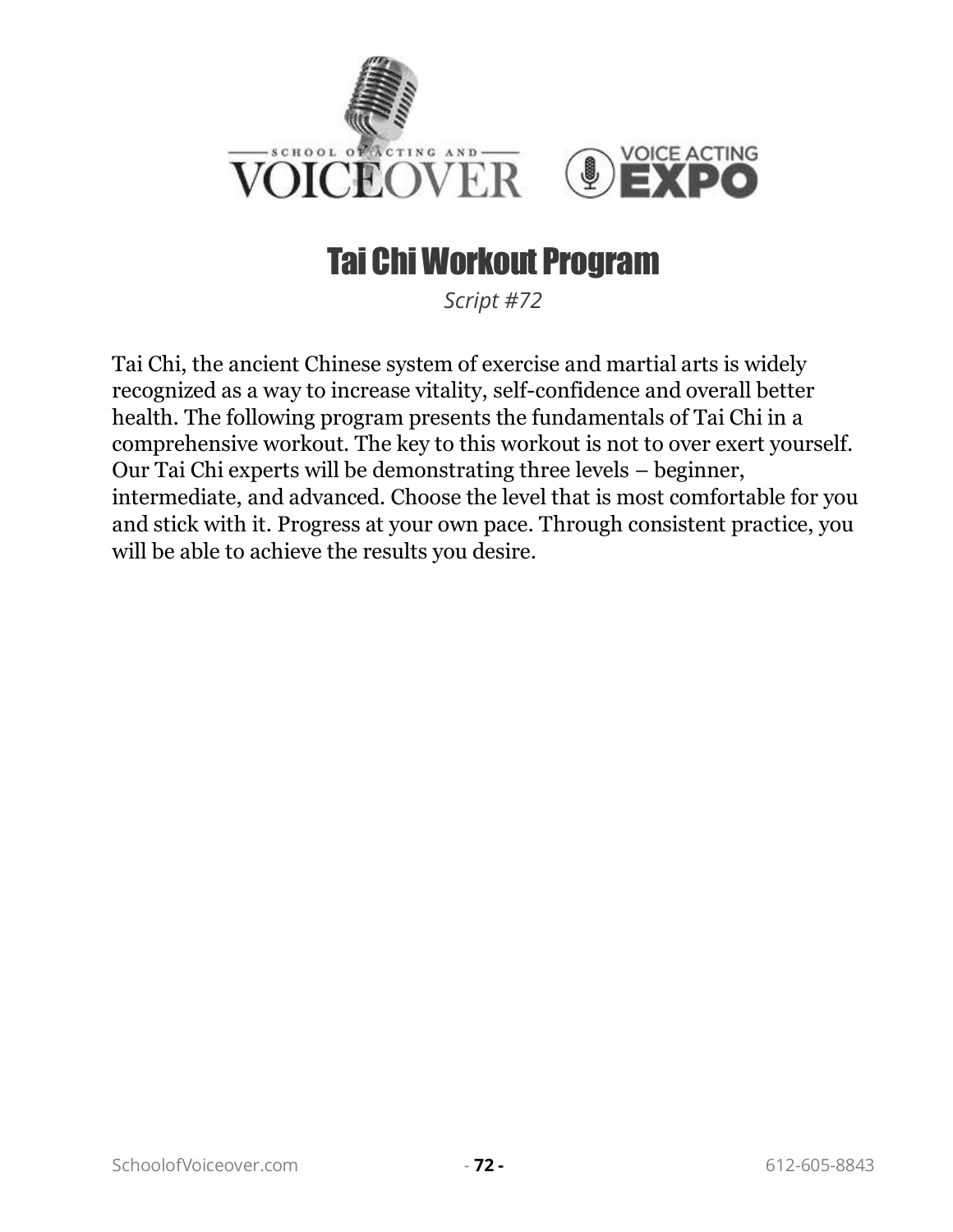

# Target: Red Card

*Script #73*

Hey there. You know the red card, right? The Target debit and credit cards, the ones that save you an extra five percent off Target's low prices? Well, suddenly, a good thing gets even better. Now I use my red card for free shipping plus five percent off at Target.com. There's no membership fee or minimum order. All my purchases shipped free, from things I need to stuff I really want. See program rules in store for membership details.

Everyday savings, free to your door. What a great reason to open a red card. Expect more. Pay less. Target.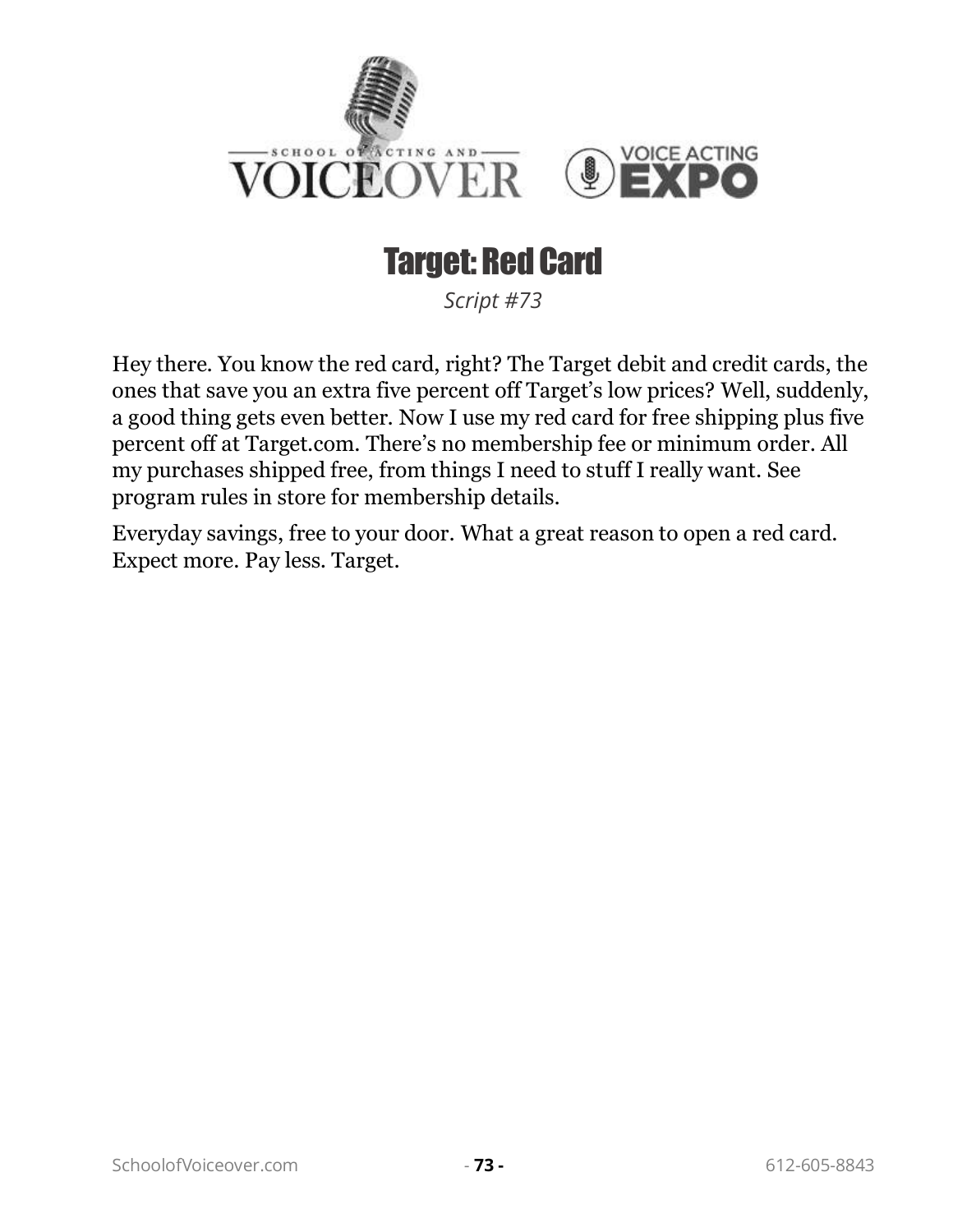

# Thrivent Financial for Lutherans: Hot Dish

*Script #74*

#### INSTRUCTOR:

Today's topic in our guide to being a better, smarter Lutheran: Hotdish.

When properly prepared, hotdish, like all Lutheran fare, should fall within the white to light brown color spectrum. Resist the temptation for vibrant vegetable additives like green peas in your Tuna Noodle. The church potluck's no place for show offs. And doing so will get you demoted to green gelatinous fruit salad quicker than you can say, ' 'Who wants more cottage cheese?"

So play it safe, leave the Stroganoff to the veterans. And remember, if flavor's what you're after, just add more butter.

#### ANNCR.

Lutherans. Takes one to know one. Which is maybe why nearly 3 million Lutherans have made Thrivent Financial for Lutherans their financial home. Born out of the merger of Lutheran Brotherhood and Aid Association for Lutherans, Thrivent Financial is a Fortune 500 organization with fifty-seven billion dollars in assets under management, and the ability to provide a wide range of financial products, services, and strategies..

Thrivent Financial for Lutherans. Call I (800) THRIVENT or visit us online at thrivent.com.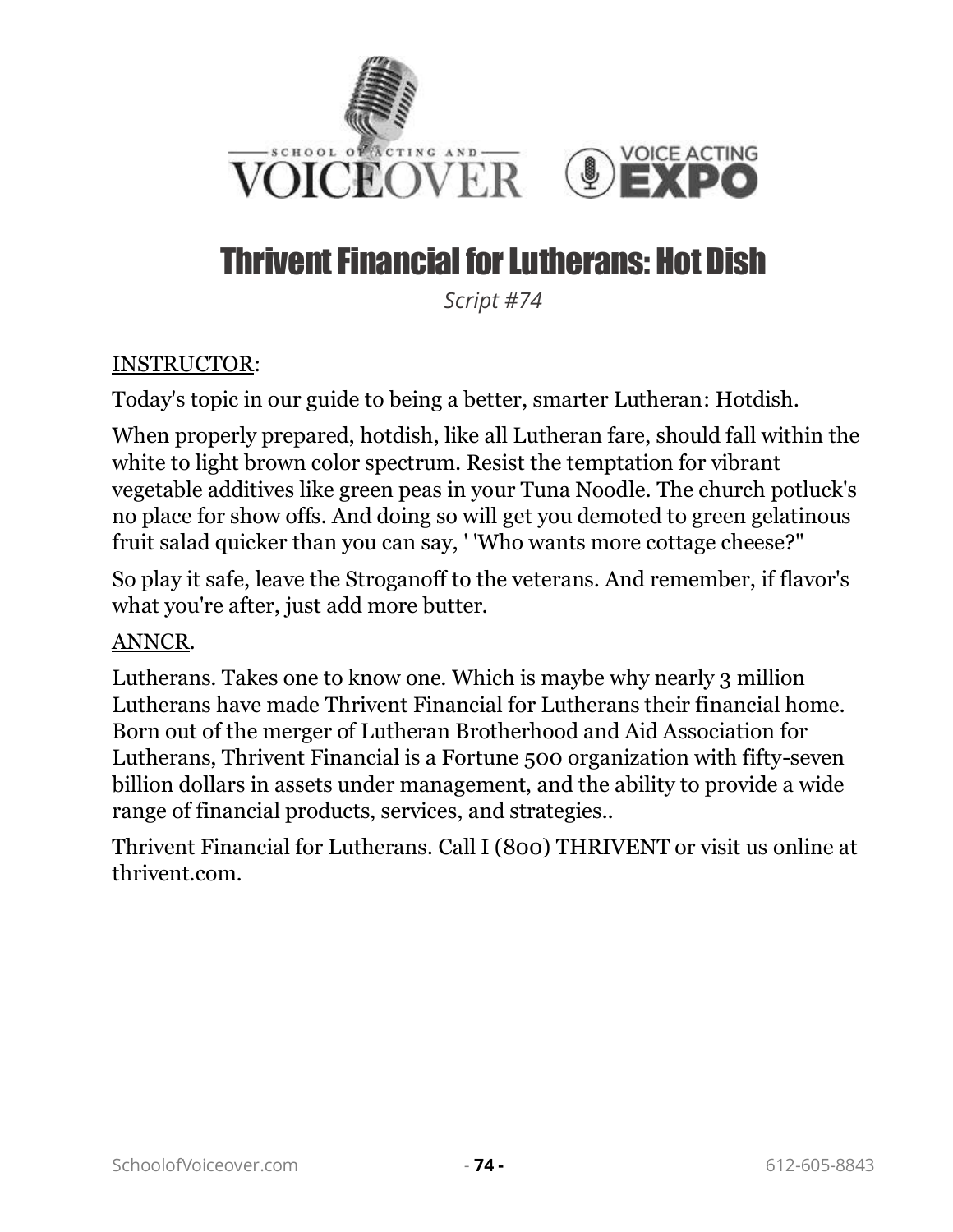

## Timberland: Rigid Shoes

*Script #75*

The problem with a lot of shoes is that they don't do the same things your feet do, like expand and contract when you take a step. Most shoes are rigid, which is why your feet hurt and get tired from walking around.

Our Smart Comfort technology is a simple idea that comes right out of the way your foot works. It's how we build our Park Trail shoe, so that it expands and flexes the way your foot does when it's in motion.

And that's an especially good thing when you're standing up for something you believe in. Timberland. Don't wear it. Use it.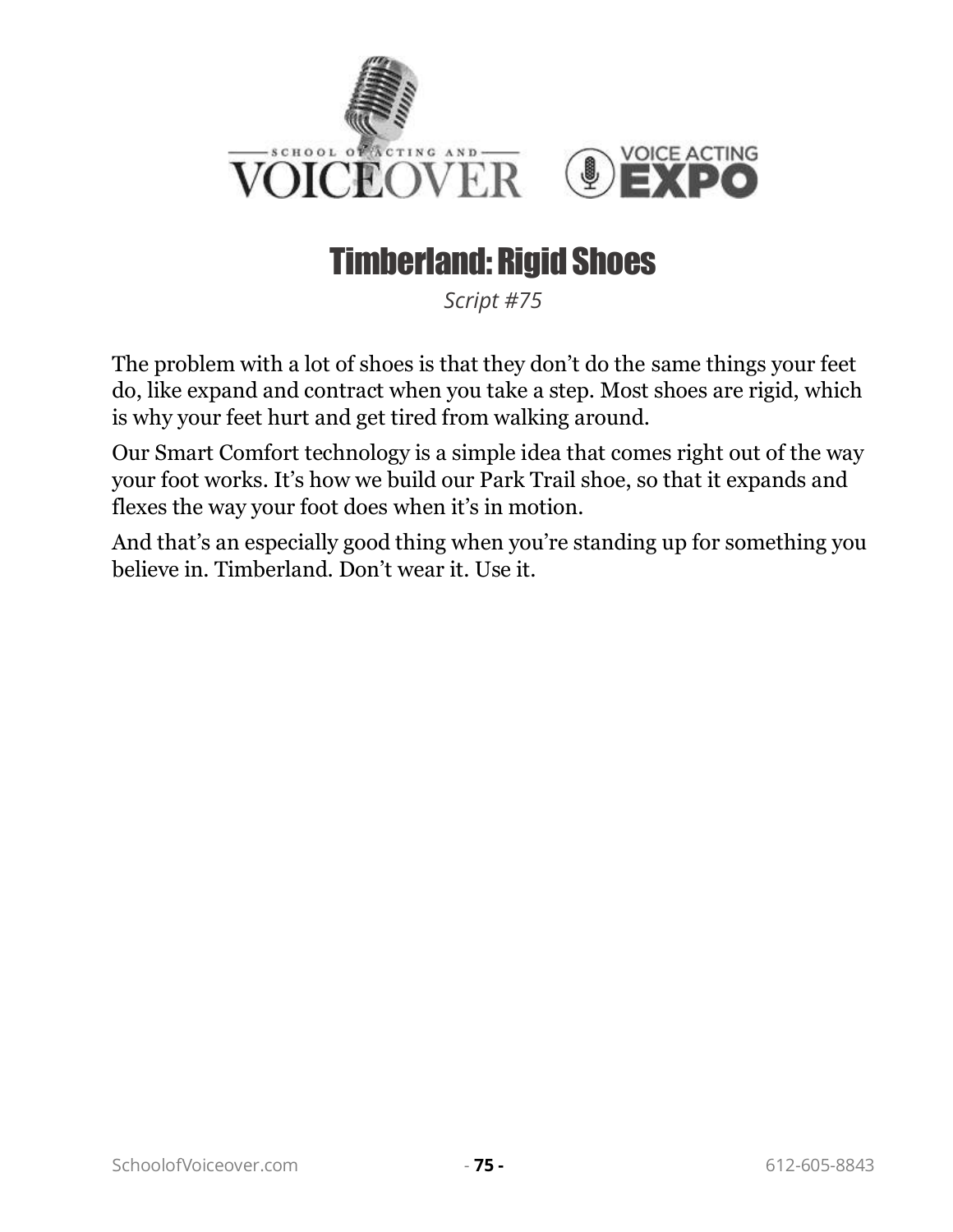

# Travelocity.Com

*Script #76*

*(: 60)*

Congratulations! You've successfully planned another vacation. You've called the airlines, the hotels, the rental car places and you've just hung up the phone.

So brace yourself - the nagging doubt, the one that says, did I get a good deal on this vacation? There's a better way to book travel. Travelocity.com.

You'll have over 700 airlines, over 45,000 hotels, and over 50 rental car companies all at your fingertips. You're in control.

Even look at a picture of your hotel room, or choose your airline seat. Enjoy your vacation, and save your nagging doubts for your auto-mechanic.

Travelocity.com...go virtually anywhere.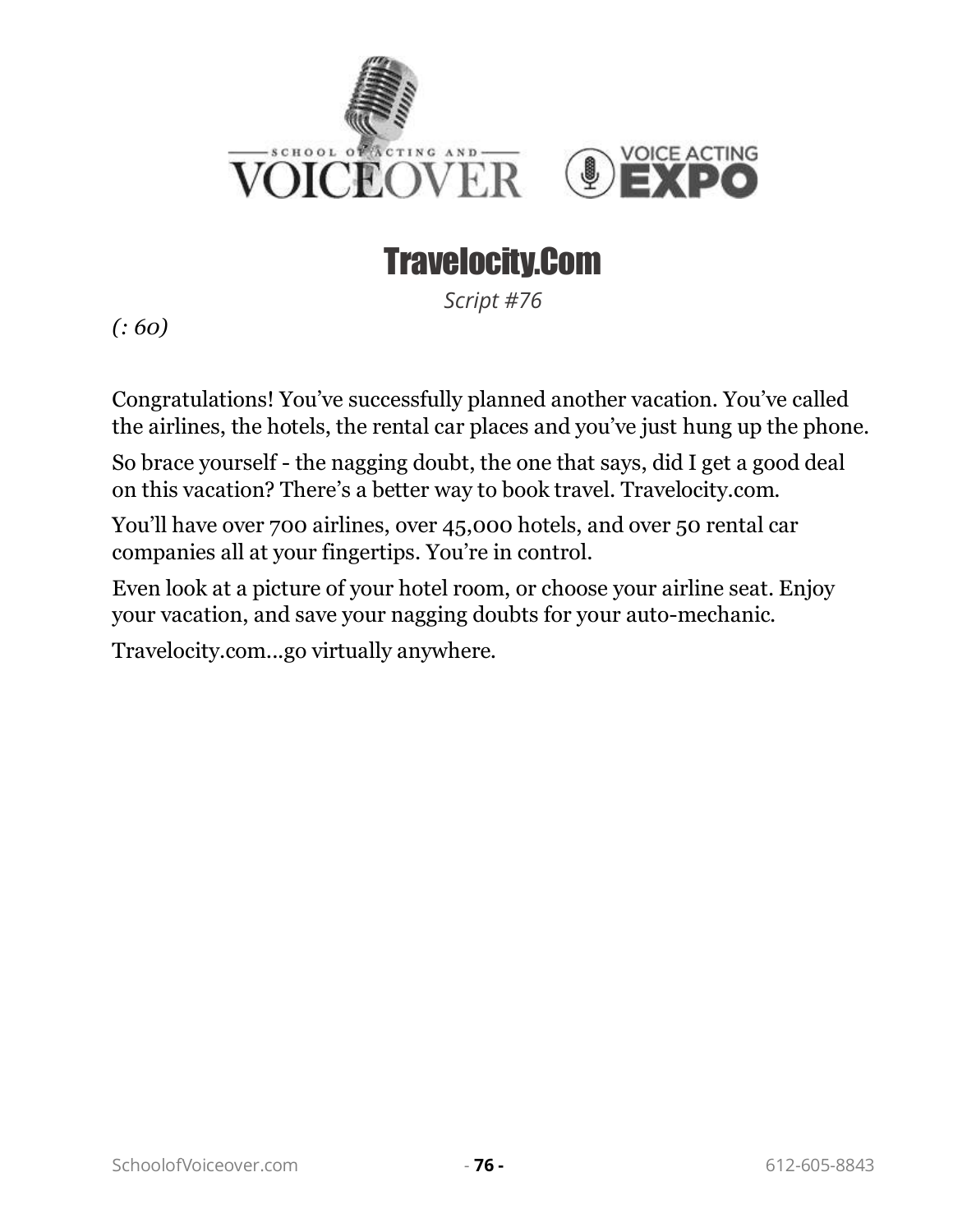

# Turbo Tax: No Worries

*Script #77*

*(: 30)*

You don't worry that you won't wake up for your early meeting, because you trust technology to wake you up at 6: 15 on the dot. You don't wonder if you should drink the milk. Technology put a date on it and the date says drink me man, I'm good. You don't worry you're gonna miss your show because technology will record it. And you don't have to worry you'll get your taxes wrong because TurboTax technology will check and double check your answers. And then check them again.

Intuit TurboTax. It's amazing what you're capable of.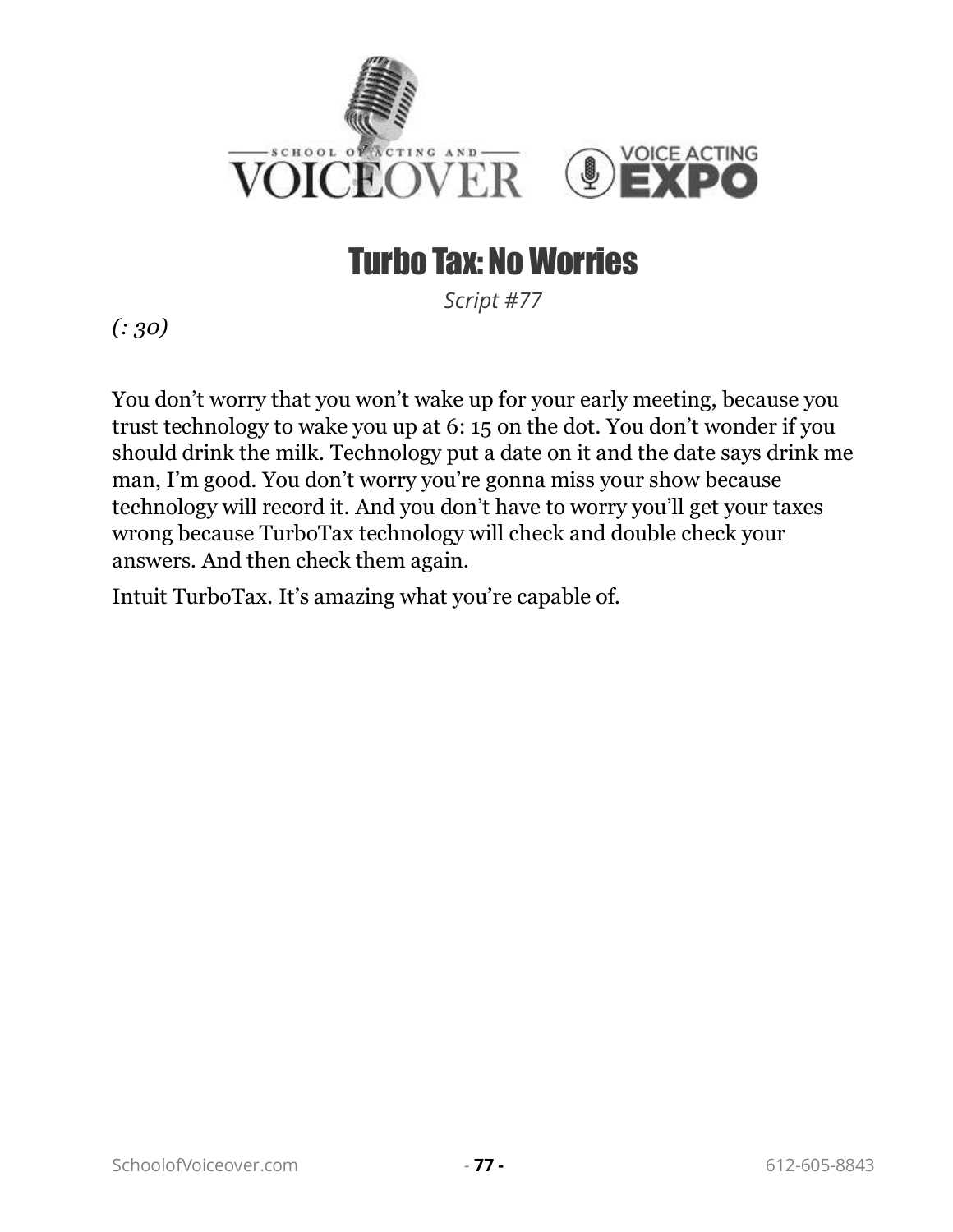

#### UBS Credit

*Script #78*

*: 60 Script* 

Smart. I got the call on Monday. Signed a contract on Friday. That's why I was glad I already had put a UBS Credit Line in place. So I can move fast when opportunity knocks, Pay interest only on what I borrow. And best of all, I can keep my investment strategy on track rather than liquidating assets. A UBS Credit Line. Assets and liabilities work harder when they work together. A timely review of both sides of your potential balance sheet can uncover ways to help grow your business, make an important purchase, plan for the future and live life the way you want. Smart and Simple. You already have your UBS Credit Line in place. A conversation with your Financial Advisor may help put it to work for you today. Simple. A brief chat with my Financial Advisor set things in motion. The application process was quick. There were no maintenance fees or closing costs. I had the line of credit I needed within a few days.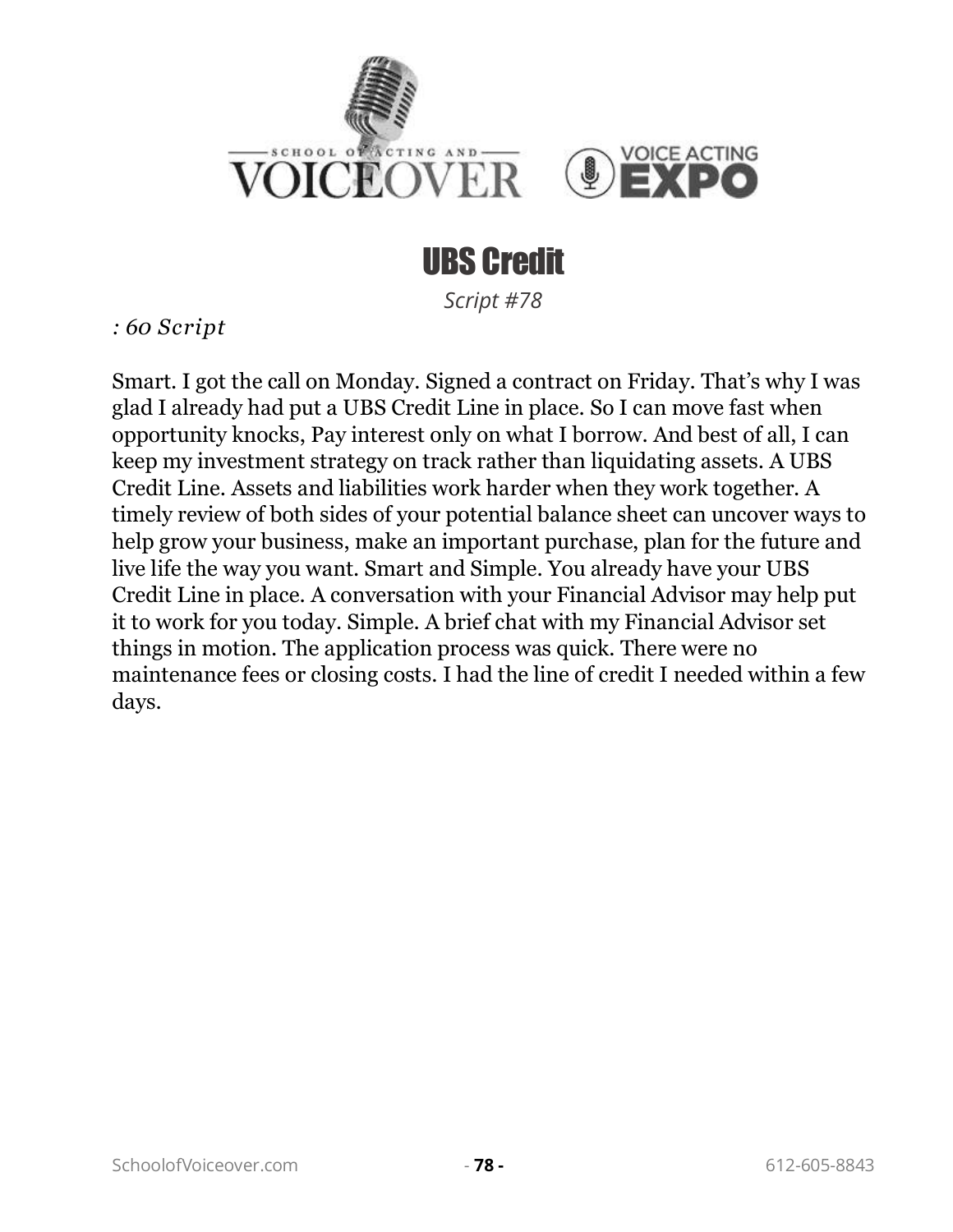

# United Bank And Trust

*Script #79*

Ten years ago, you could walk into your bank and people called you by your first name. You'd sit down with someone you'd been working with for a lot of years, and you'd get the help you needed ... and it was personal ... one on one ... you know what I mean.

But now in most banks, you're just a number ... and unless you're a big customer with a fat account, don't look for any favors. Thank heaven there's UNITED BANK AND TRUST, doing business the old-fashioned way.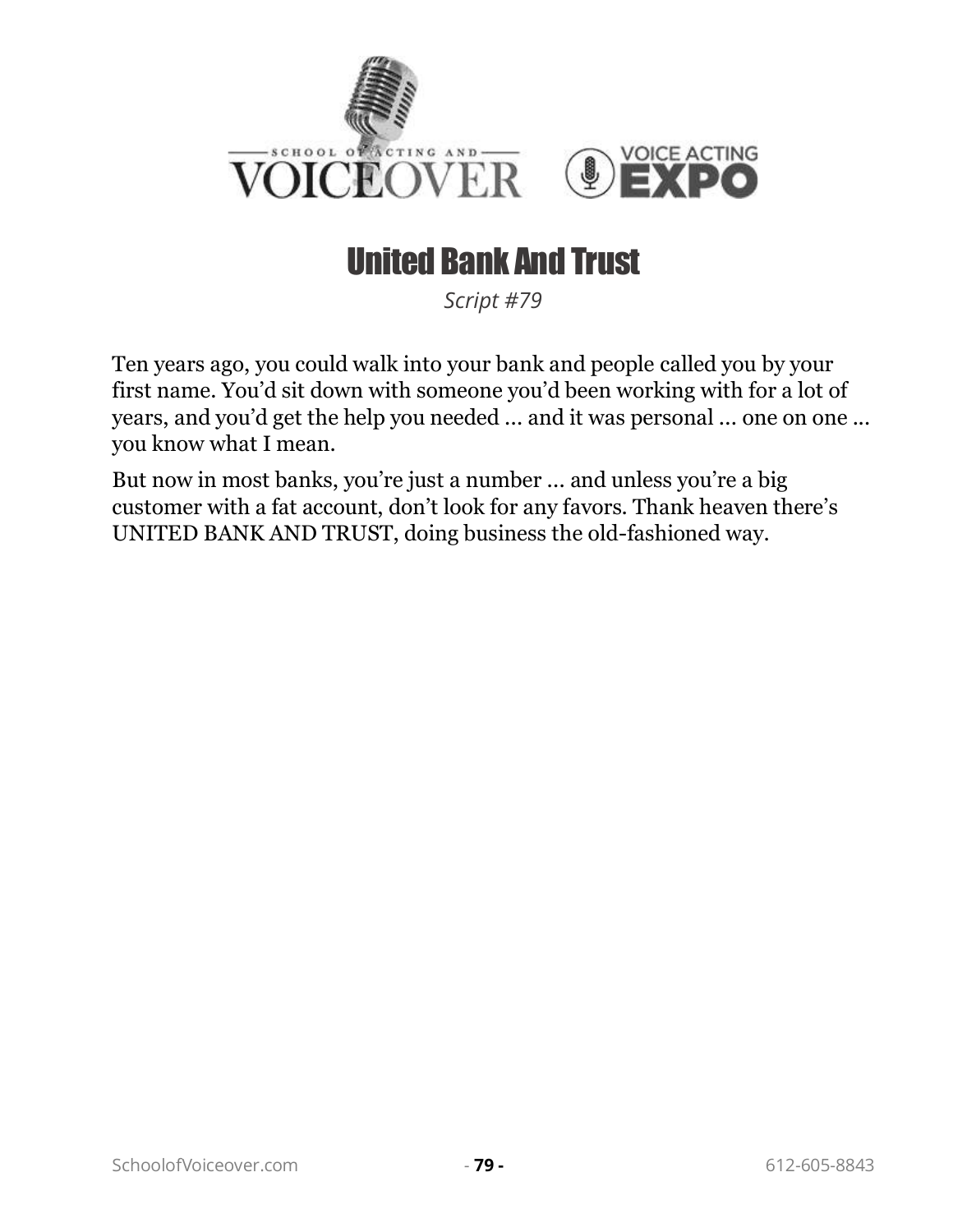

#### Van Heusen: Marcello

*Script #80*

A few days ago, I was in this small Italian place, enjoying the silken luxury of my new very sensual double knit VAN HEUSEN shirt, out of nowhere comes this raven-haired beauty who calls me, "Marcello" and starts caressing my shirt. I said, "No...my name is Chris Hampton......" She said, "I've seen every movie you ever made...." And I said, "But I'm not ..." And she said, "Would you like to come up to my place for a drink? And I said, "Has anyone ever told you how photogenic you are ......?"

Van Heusen...where quality makes all the difference.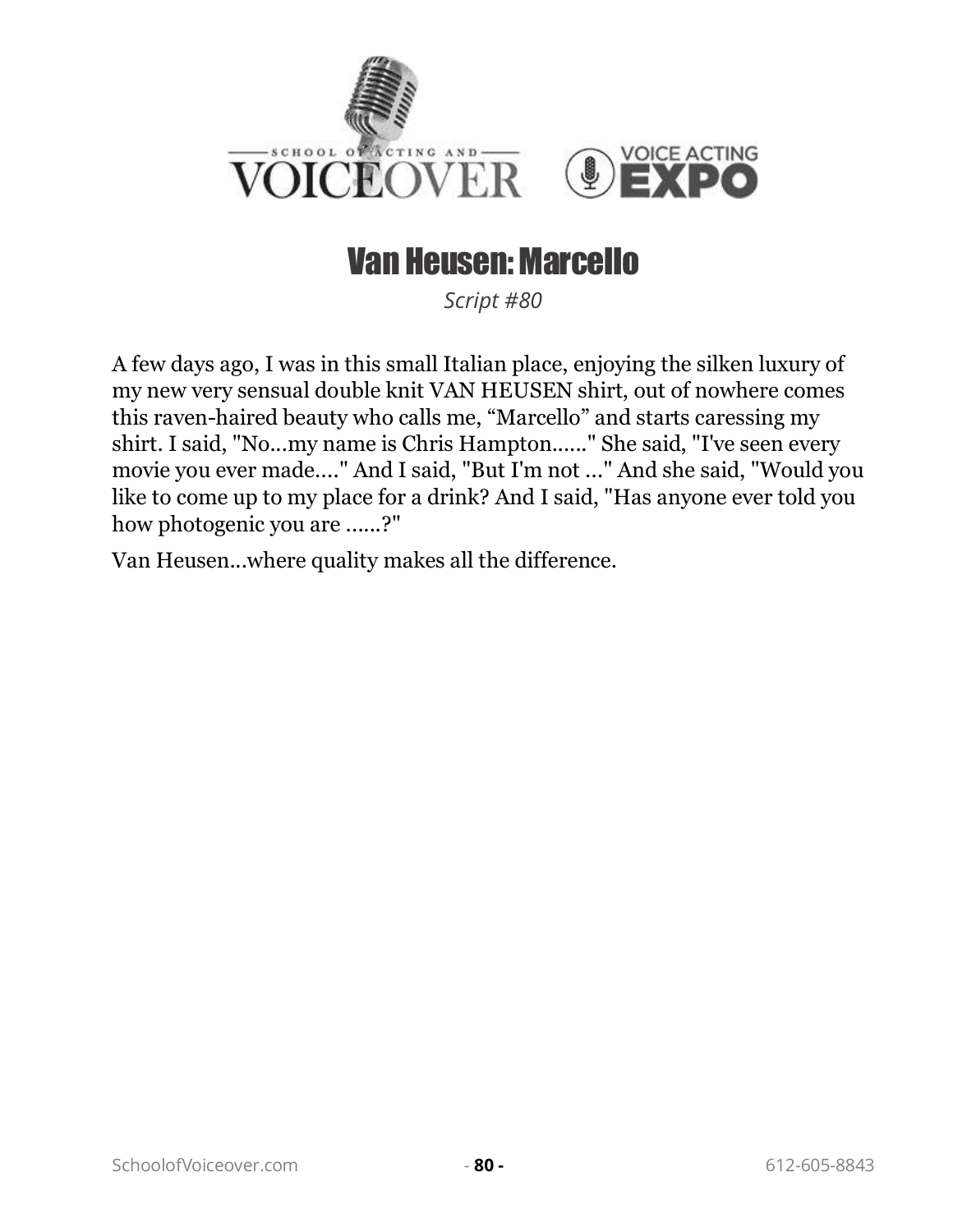

# Washington Mutual: Platinum Checking

*Script #81*

*(Doubles)*

Banker: Hello, and welcome to First Universal Federal Bilk, I mean bank.

Customer: Yes, I'd like to close my checking account

Banker: Well, let's take a look. Oh, you have our interest checking. What seems to be the problem?

Customer: I earned two cents last month.

Banker: Well, too bad.

Customer: I want more.

Banker: Well, baby can't have dessert until he eats his vegetables

Customer: What?

Banker: Maybe you should lock up your money in one of our CDs

Customer: No, I want interest, but I still wanna spend my money

Banker: Well, you know I wish I could fly. I wish clouds were made of ice cream. I wish I didn't have issues with my mother. I wish...

Customer: Just give me my money....please!

Announcer: Make your money work harder with Washington Mutual's Platinum Checking Account. It offers one of the best interest rates around and unlimited access to your money. To open your Platinum account, visit any Washington Mutual Financial center today.

Banker: I wish chocolate didn't go straight to my hips. I wish Fluffy hadn't run away.

Announcer: Washington Mutual. More human interest. Restrictions apply. Ask for details. FDIC insured.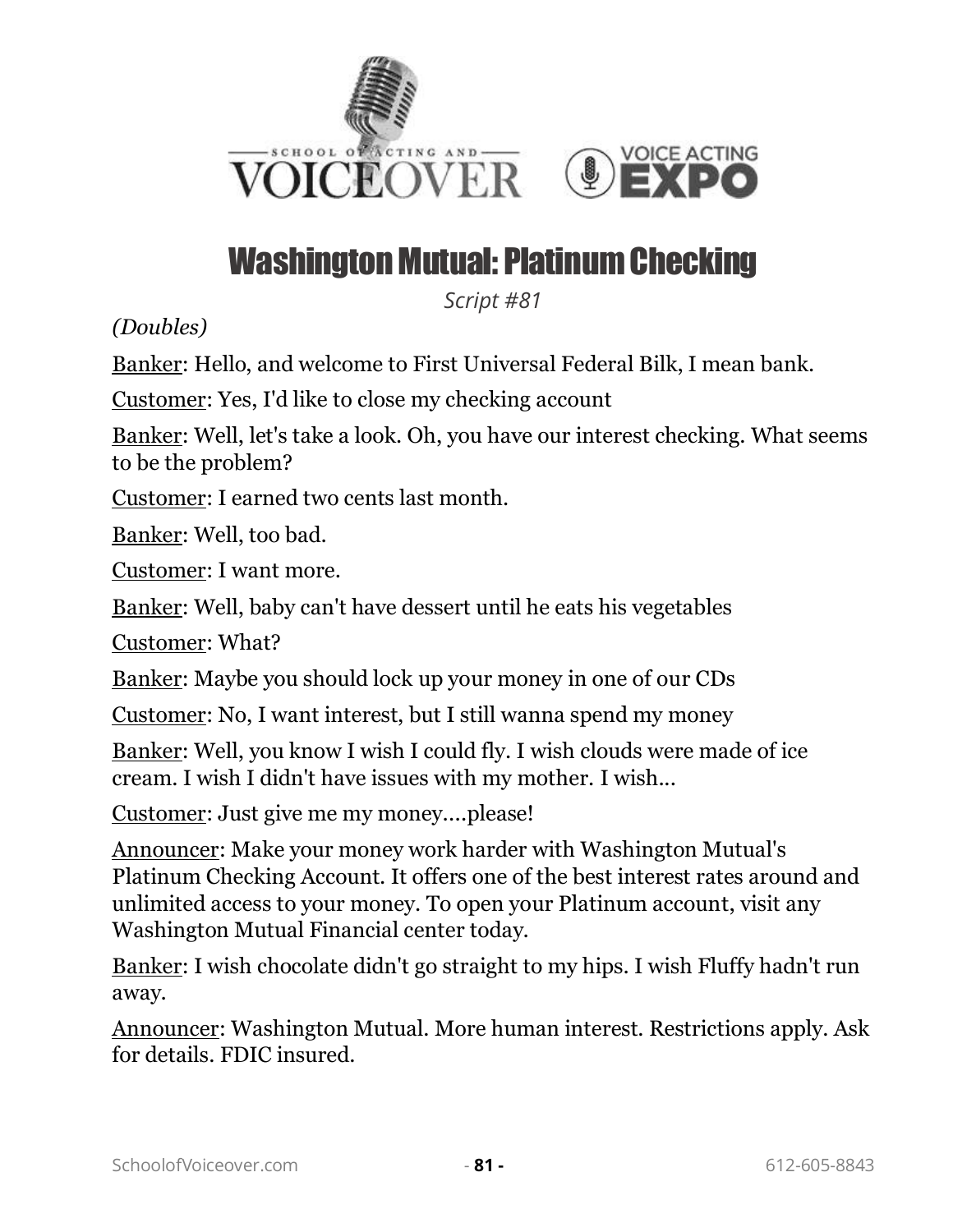

### Weight Watchers: My Butt (Gut)

*Script #82*

*(: 20)*

This is my butt. My butt and I came into this world together. We were a great team. Then we grew up… and things weren't as easy.

I got my butt a job, a gym membership and a boyfriend. But when my life went in one direction, my butt would go in another. We could get the magic back for a little while, but after 12 years, 7 diets and 6 sizes, I finally realized… My relationship with my but had nothing to do with my butt and everything to do with my brain.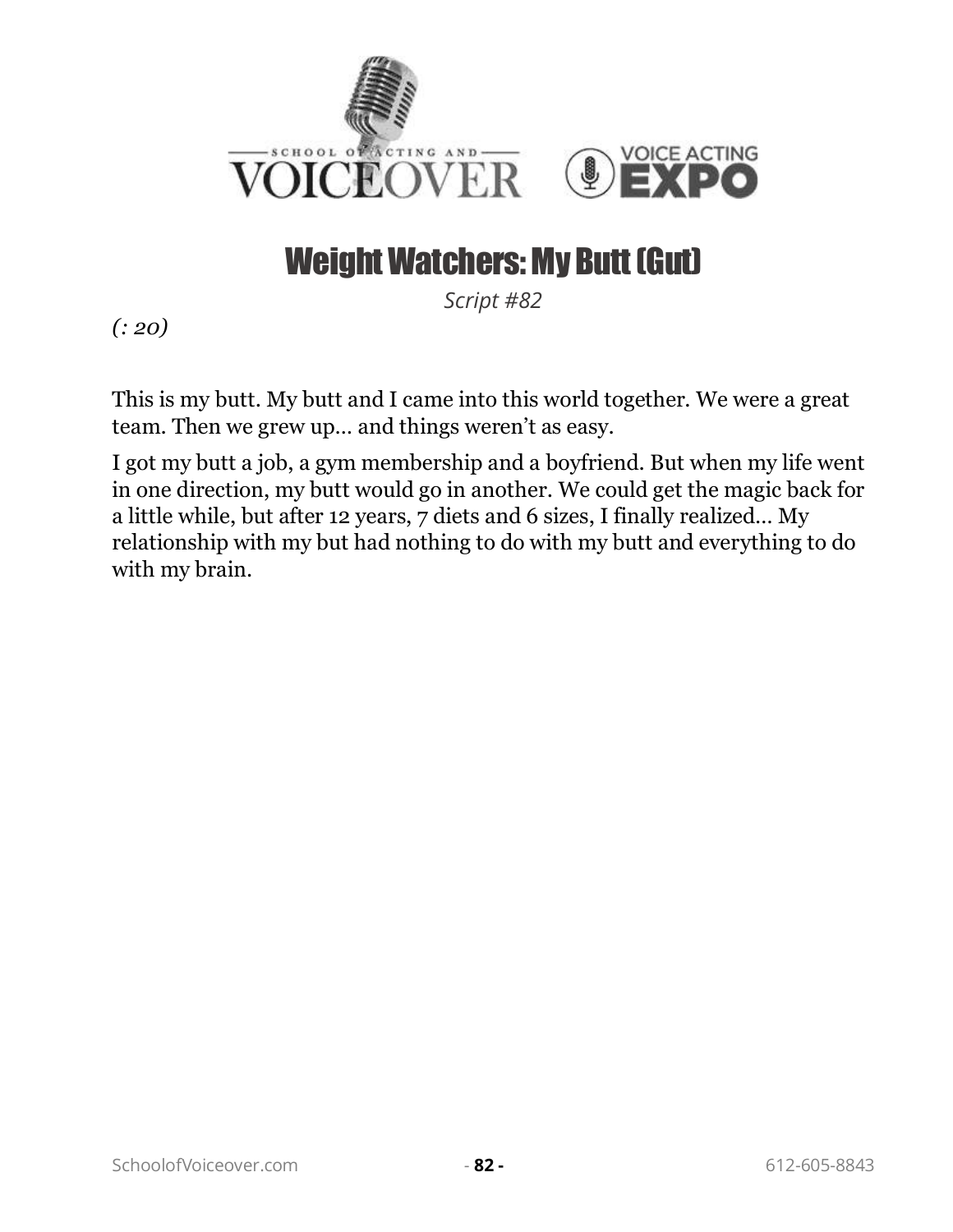

### Weis Wonder Chicken

*Script #83*

*: 30 Script* 

It's Wonder Chicken! Bigger than your average bird. More flavorful than ever before. Able to feed large families in a single bag. Yes, it's wonder chicken who came to Weis markets with size and flavor far beyond those of ordinary roasters. Wonder chicken, hand-rubbed with delicious herbs and spices...roasted rotisserie style for amazing flavor. Wonder chicken - only at Weis.